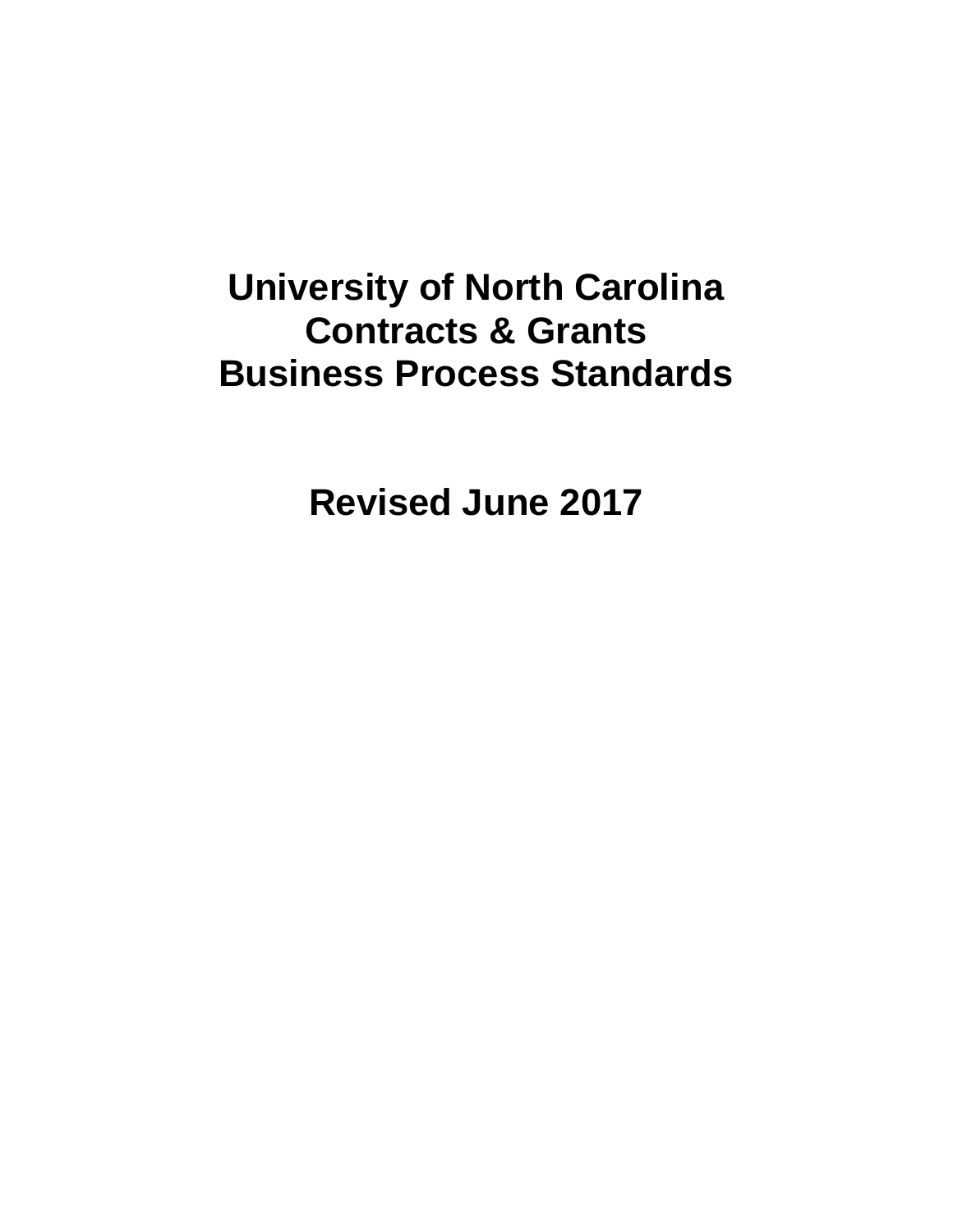# **Table of Contents**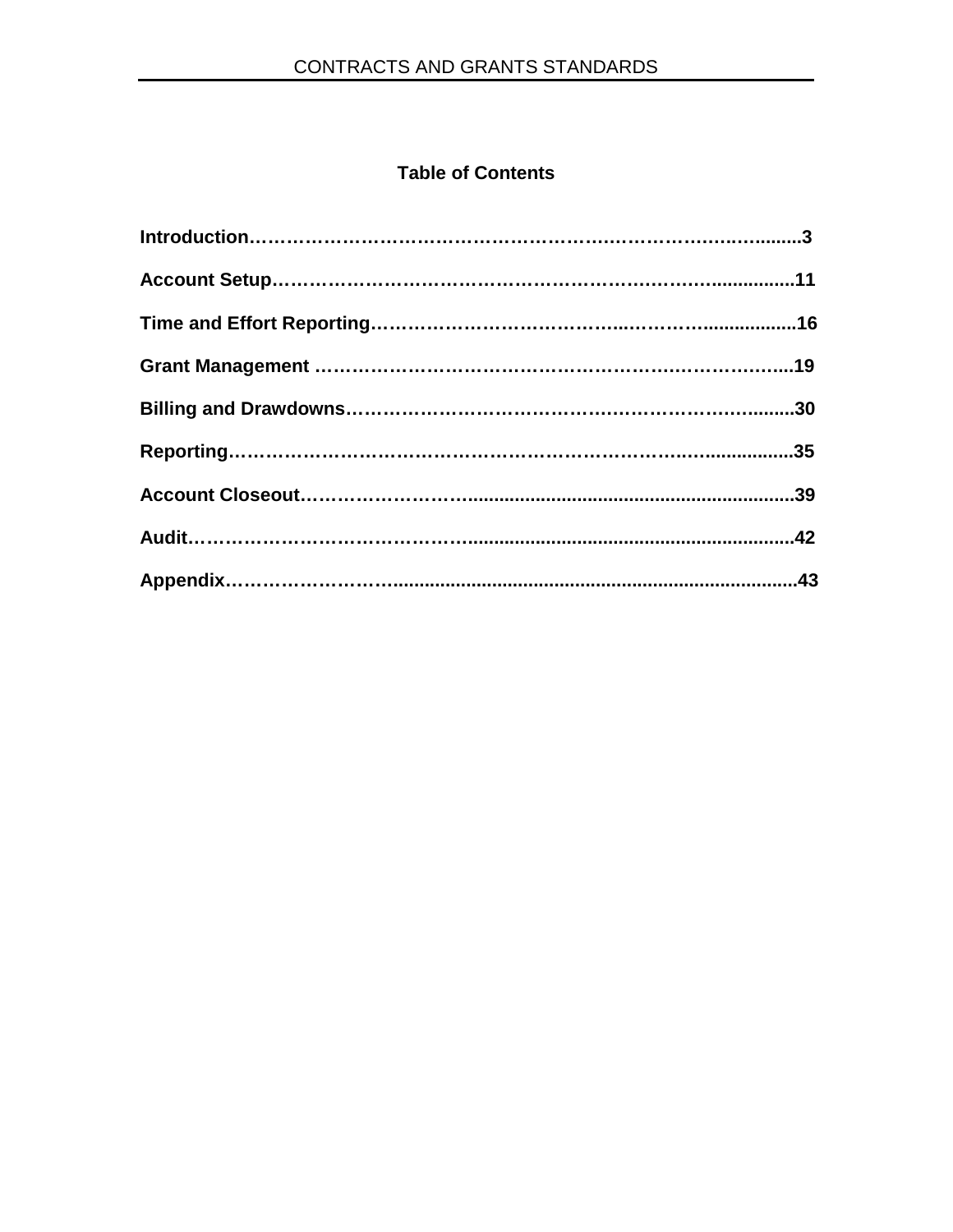#### **Introduction**

From concept to completion, the contract award process involves various stages as outlined by the diagram below:



# **Purpose and Scope**

The purpose of this document is to provide guidelines for establishing and maintaining the baseline standards for the post-award Contracts & Grants process of the University of North Carolina (UNC) System. This process encompasses the following six sub-processes: 1) Account Setup, 2) Time and Effort, 3) Grant Management, 4) Billing and Drawdowns, 5) Reporting, and 6) Account Closeout. The standards integrate internal controls to ensure compliance with awards from federal, state and local government agencies and private organizations. In addition, implementation of these standards will help meet the University of North Carolina's Strategic Plan (approved by the Board of Governors in January 2017) [goal 1 Student Success] through the high impact practice of undergraduate research experiences, [goal 4 Economic Impact and Community Engagement] increasing research revenue and [goal 2 Affordability and Accessibility] maintaining operational and financial efficiency to benefit the University's research mission.

This document applies to all sponsored projects within the University of North Carolina (UNC) System, with a particular emphasis on Federal awards while recognizing the diversity of sponsors and associated requirements. Further, the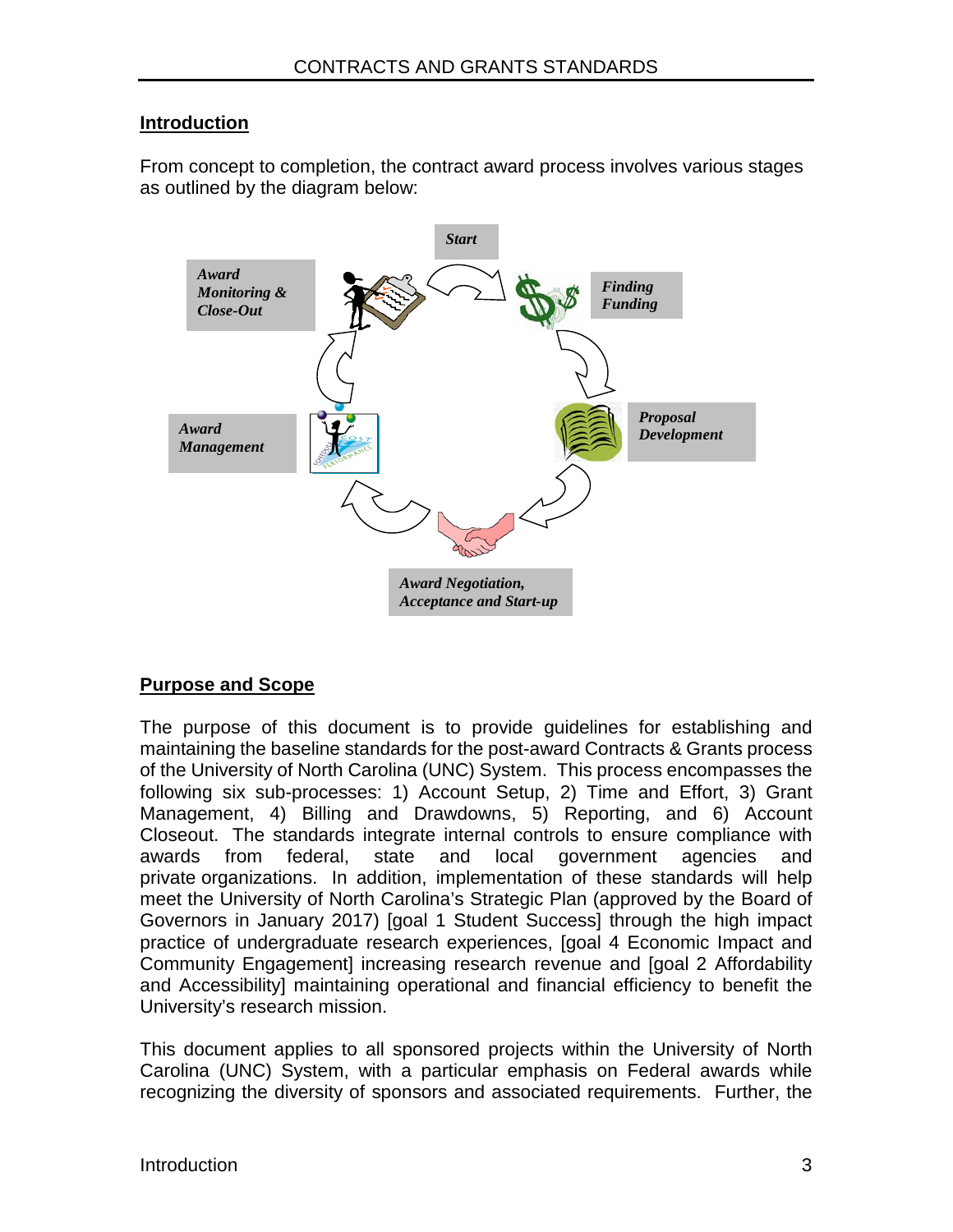document assumes the successful completion of the Pre-Award stage (from identifying funding and proposal development and submission, through successful negotiation and acceptance of the award as well as completion of the regulatory review and approval process).

## **Mission Statement**

The organizational unit responsible for the Post-Award stage is dedicated to enhancing University research and sponsored activity by providing guidance and support services to its various stakeholders during from the grant life cycle from award setup to award closeout.

## **Stakeholders**

The target users of this document include the following units:

- 1. Pre-Award/Office of Sponsored Research typically plays a critical role prior to and during the receipt of an award.
- 2. Post-Award/Contracts and Grants Office typically plays a critical role once the award has been received.
- 3. Principle Investigator has absolute responsibility for the overall conduct of a sponsored project, including all technical, programmatic, financial, compliance and administrative aspects.
- 4. Colleges/Departments typically serve as a resource and the first line of support for the Principal Investigator and in larger institutions may have delegated authority for certain processes addressed by the Standards.

## **Guidance**

- 1. Federal
	- a. Office of Management and Budget (OMB) 2 CFR 200 Uniform Administrative Requirements, Cost Principles, and Audit Requirements for Federal Awards sets forth standards for obtaining consistency and uniformity among Federal agencies in the administration of grants and agreements, establishes principles for determining the costs applicable to grants, and other agreements and establishes audit requirements for the applicable federal awards.
	- b. Contracts are subject to Federal Acquisition Regulations (see Part 52).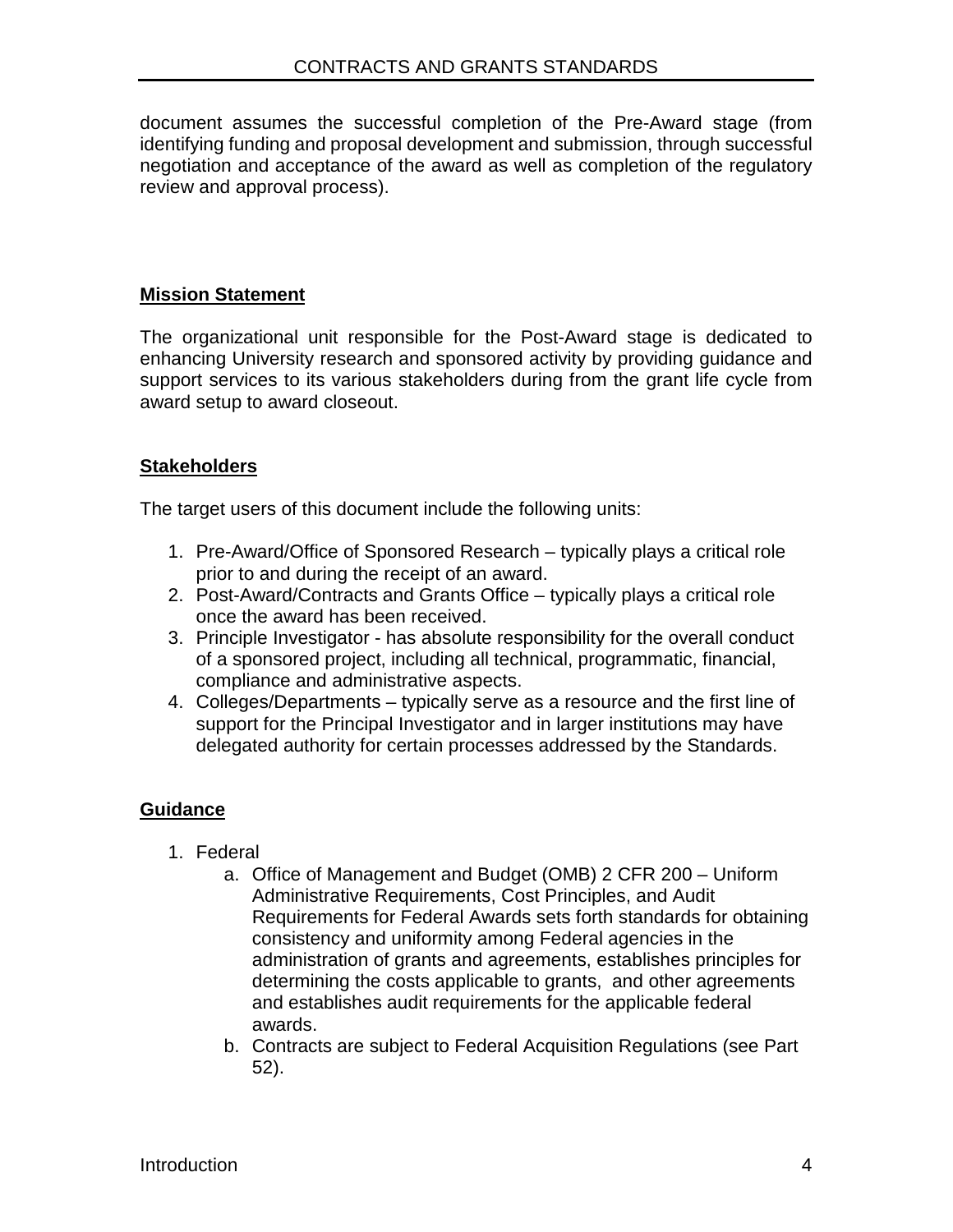- 2. Non Federal
	- a. Non Federal guidance includes the Sponsor guidelines/regulations, the North Carolina State Budget Manual, the state-approved records retention schedule and the Institution's administrative policies and procedures.

# **Key Terms**

Throughout this manual, the following key terms may be used interchangeably:

- 1. "Sponsored Project" and "Award"
- 2. "Sponsoring Agency," "Sponsor," and "Agency"
- 3. "Award Number" and "Award ID" (these terms reference the identification given the award by the sponsoring agency)
- 4. "Account Number" and "Fund Number" (these terms reference the identification given the award in the financial accounting system)
- 5. "Indirect Cost" and "Facilities and Administrative (F&A) Cost"
- 6. "Sub-recipient" and "Sub-contractor" (the party with which the University enters a sub-award)

It should also be noted the Post-Award function is referred to as the "Contracts and Grants Office" throughout the manual, although these terms may also be used interchangeably. The Pre-Award function may also be referred to as Office of Sponsored Programs (OSP) or Office of Sponsored Research (OSR). The Pre- and Post-award functions may be organized under a single unit.

# **Definitions**

Advance: A payment made before costs are incurred by the grant recipient.

Compensation: All cash or non-cash remuneration to an employee in return for services rendered for an employer; salary and wages for which a W-2 is issued.

Contract: One of several award mechanisms used to fund Universitybased sponsored projects. A contract is a document of agreement between a sponsor and the University by which the sponsor agrees to pay the costs incurred for specific services, deliverables or research goals. Typically the methods for conducting the research or delivering services are specified in detail by the sponsor.

Contracts and Grants Office (CGO): Unit within the University responsible for coordinating the processes, applying and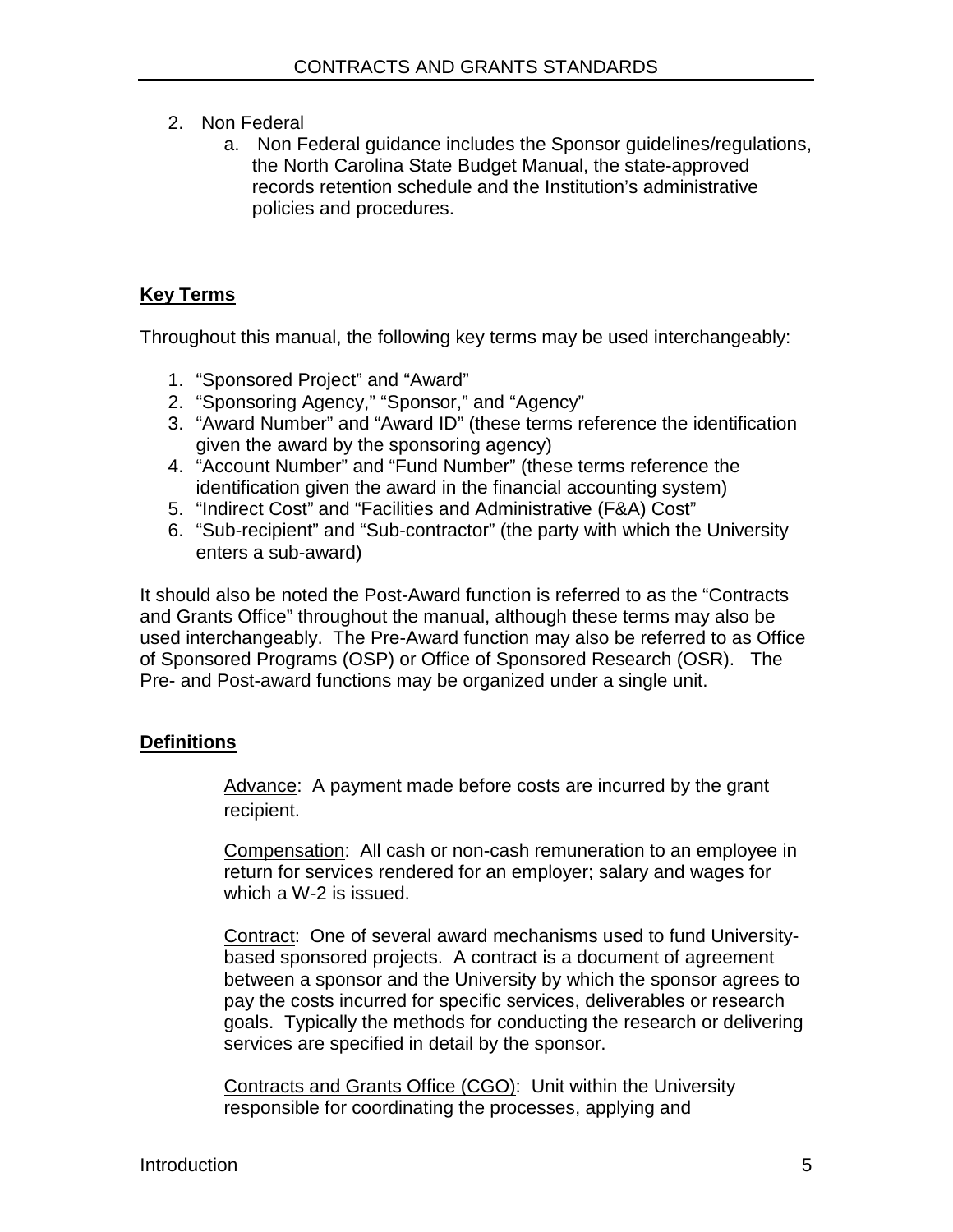communicating policies, and interaction with PI's, support staff and "outside" University units (Accounting, Budgets, Purchasing, HR) for the financial management of an award. The CGO conducts fiscal review, directs the time and effort reporting process, may manage all billing, drawdown and accounts receivable functions, and ensures timely financial reporting after the acceptance of the award. May be referred to as the Post-Award office or function.

Cooperative Agreement: One of several award mechanisms used to fund University-based sponsored projects. A cooperative agreement is a financial assistance agreement and is used when substantial involvement of the sponsor is anticipated during the performance of the project.

Cost Reimbursement: A payment term for a sponsored project whereby payments are based on actual allowable costs incurred in performance of the work up to an agreed maximum amount.

Cost Sharing: The portion of the sponsored project costs not paid by the sponsor. There are three types of cost sharing:

- 1. Mandatory Cost Sharing required either by federal statute or by the established policy of the sponsor;
- 2. Voluntary Committed Cost Sharing amount volunteered when not required by federal statute or sponsor policy or amount committed in excess of any such mandatory cost sharing. It is volunteered to demonstrate the University commitment to a project. Voluntary commitments in proposals become required financial commitments if the proposal is funded; and
- 3. Voluntary Uncommitted Cost Sharing any amount over and above that which is committed and budgeted for in a sponsored agreement. More specifically, this is either additional time or resources provided by the researcher, which were not denoted in the proposal, towards completing the project. In accordance with OMB Memo M-01-06, this type of undocumented cost sharing does not need to be tracked or reported.

Direct Costs: Items of cost that can be identified specifically with an award or institutional activity/activities with relative ease and a high degree of accuracy that provide programmatic benefit(s) to the award/activity charged. These costs are unlike those defined below as indirect. Factors affecting a direct cost are:

- 1. Consistent All costs incurred for the same purpose in like circumstances, are either to be treated as direct or indirect (F&A) costs. According to Subpart E 200.419, this includes consistency in estimating, accumulating and reporting costs.
- 2. Allowable the cost is: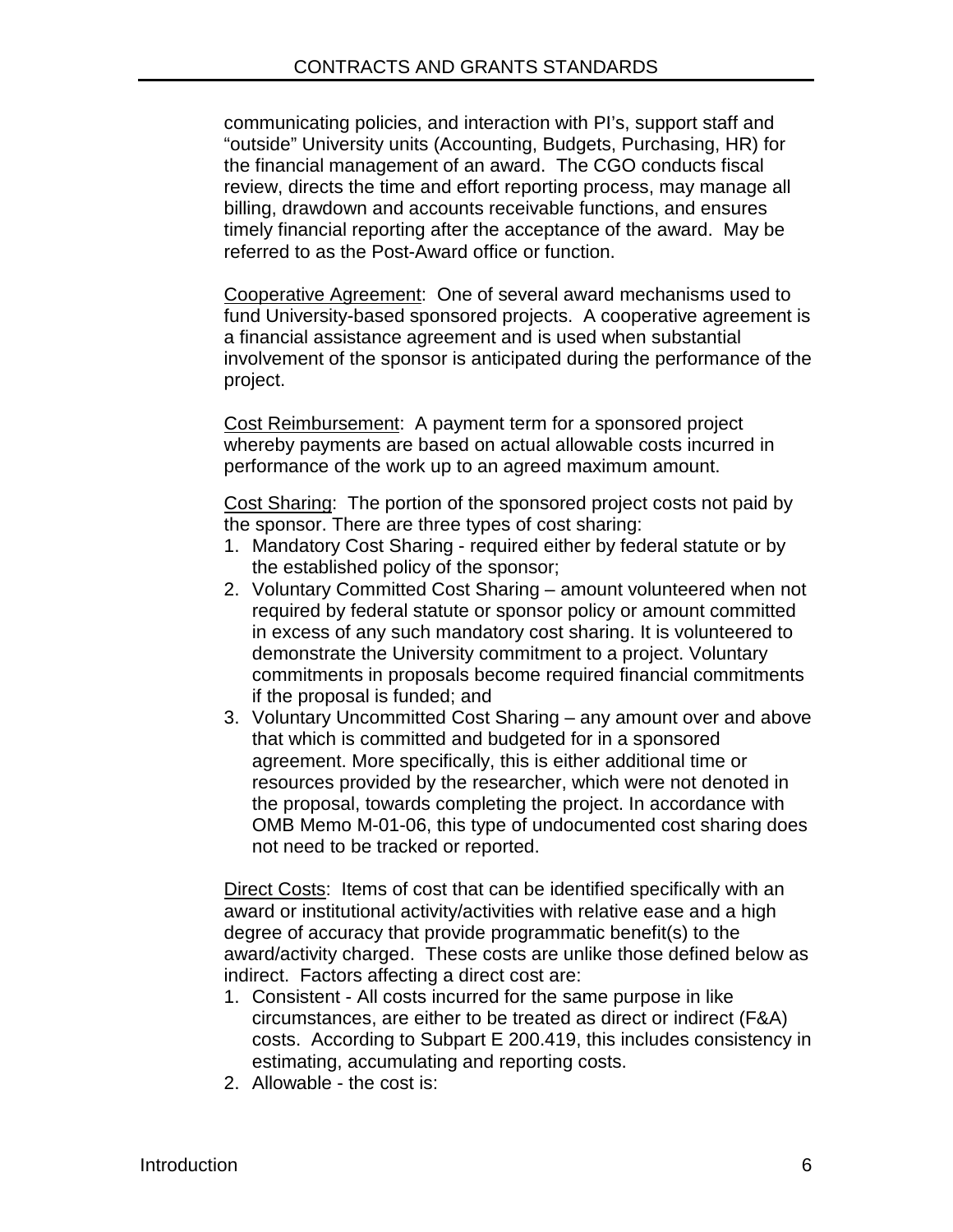- a. Necessary and reasonable for the performance of the Federal award.
- b. In conformity with any limitations or exclusions set forth in the Uniform Guidance (2 CFR Part 200) or in the sponsored agreement as to the types or amounts of cost items.
- c. Consistent with policies and procedures that apply uniformly.
- d. Documented for review
- 3. Allocable The project that pays the expense must directly and proportionally benefit from that cost. A cost is allocable if it is:
	- a. Incurred specifically and solely for the sponsored award
	- b. Beneficial both to the sponsored award and other work, and can be distributed in reasonable approximated proportions.
	- c. Necessary to the overall operation, and is assignable in part to the sponsored award.
- 4. Reasonableness The cost may be considered reasonable if the nature and amount of the goods/services acquired reflects the same action that a prudent person would have taken under the same circumstances in incurring the cost:
	- a. Whether the cost is of a type generally recognized as ordinary and necessary for the performance of the sponsored agreement.
	- b. Has been determined to be reasonable by the individuals concerned, acting with due diligence in the same circumstances
	- c. Has been determined through sound business practices, Federal, state and other laws and regulations; costing policy, and is consistent with established institutional policies and practices

Director of Contracts and Grants (DCG): An individual within the University responsible for the operation of the Contracts and Grants Office or the Post-award function. May also have a dual role as Director of Sponsored Programs in a combined organizational structure or Director of Special Funds Accounting.

Drawdown: A request for funds from the sponsor based on expenditures incurred by the institution, most often associated with federal sponsors. The request is submitted no less frequently than monthly. The request is submitted electronically through a federal web-site and funds are transmitted as an Electronic Funds Transfer (EFT).

Fellowship - An amount paid for benefit of an individual to aid in the pursuit of study or research (IRS Pub. 970: Tax Benefits for Education). Some training fellowship programs, such as NIH "F" and "T" awards, are not normally included in time and effort reporting. Any payments where a 1099 is issued are not normally included in time and effort reporting. These would only be included in T&E if paid through payroll.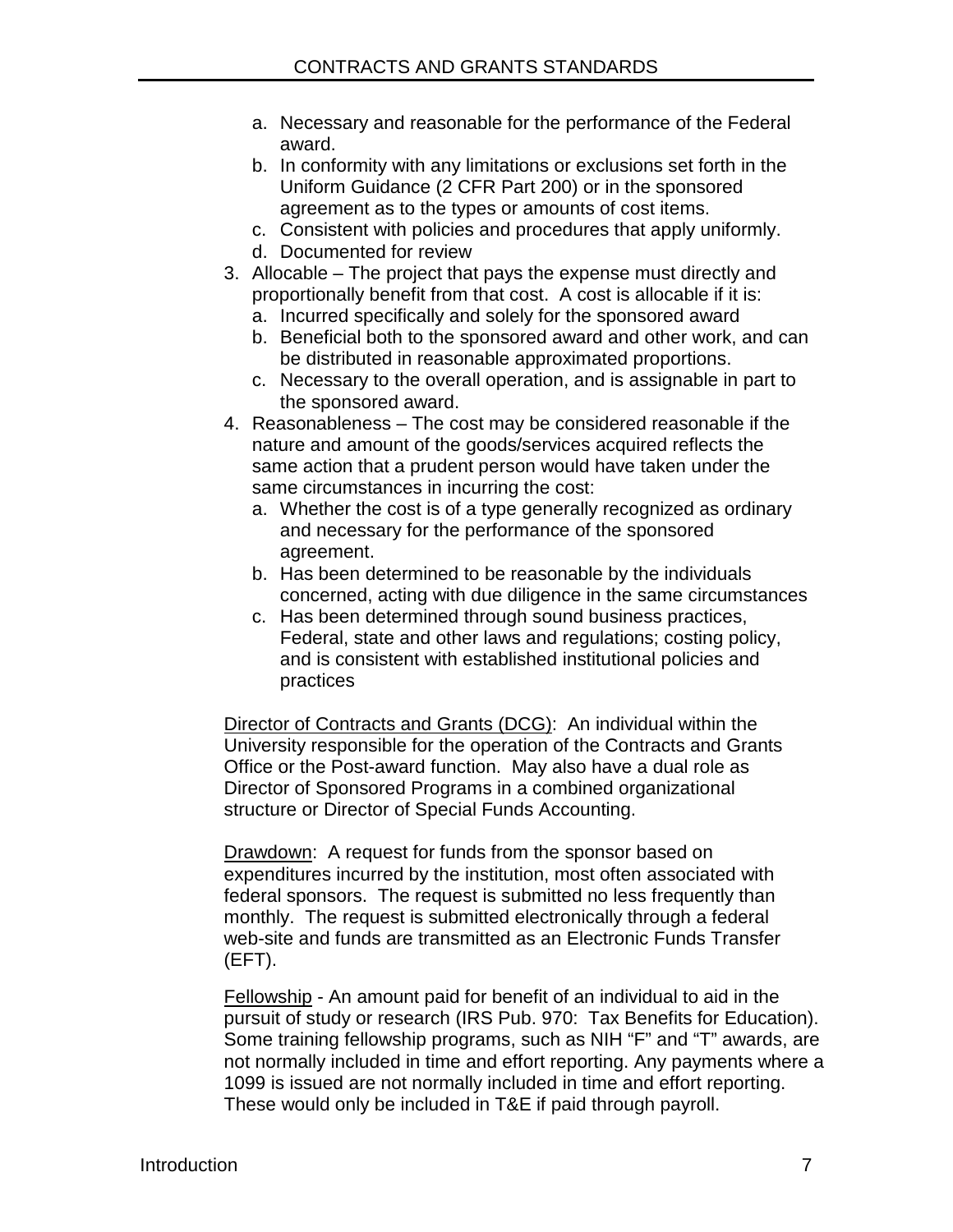Federal Financial Report (FFR SF-425): A summary of expenditure activity submitted to the sponsor as required by the federal award's terms and conditions. FSRs are typically due at the end of each budget period and the end of the project period within 90 days after the expiration date, and may be required at interim times as well.

Fixed Price: A payment term for a sponsored project whereby the total cost of the project is negotiated at the time of award and actual project costs may be less than the agreed to "fixed" price. In this case, the University retains any funds received above the actual cost of the project. The University is at risk should the actual cost exceed the "fixed" price.

Gift: A donation of money, property, or anything of value to the recipient for the recipient's ownership and use. Gifts normally contain only the following elements:

- 1. If there are any restrictions on use, they are limited to the University, a unit, a program, or an activity.
- 2. The amount of a gift may or may not bear any relation to the total cost of the program or activity.
- 3. There are no deliverables and/or reporting requirements beyond routine reporting of results to the donor.
- 4. Funds may be commingled with funds from other sources within the same accounts for a unit, program or activity.

Grant: A funding source external to the university supporting a project that is research, public service or instructional in nature. More specifically, a grant is one of several funding mechanisms used to fund University-sponsored activities. A grant is a financial assistance agreement between the sponsor and the University to carry out approved activities. A grant is used whenever the sponsor anticipates no substantial programmatic involvement with the University during the performance of project activities.

Grant Officer (GO): An individual within the post-award contracts and grants office responsible for the financial oversight of an award administered within the University by University employees. In larger organizations, this responsibility may rest in a department.

Indirect Costs: Also referred to as facilities and administrative (F&A) or overhead. The general expenses relating to sponsored programs that are incurred for common objectives of the University and therefore cannot be readily identified with a particular sponsored award, an instructional activity, or any other institutional activity.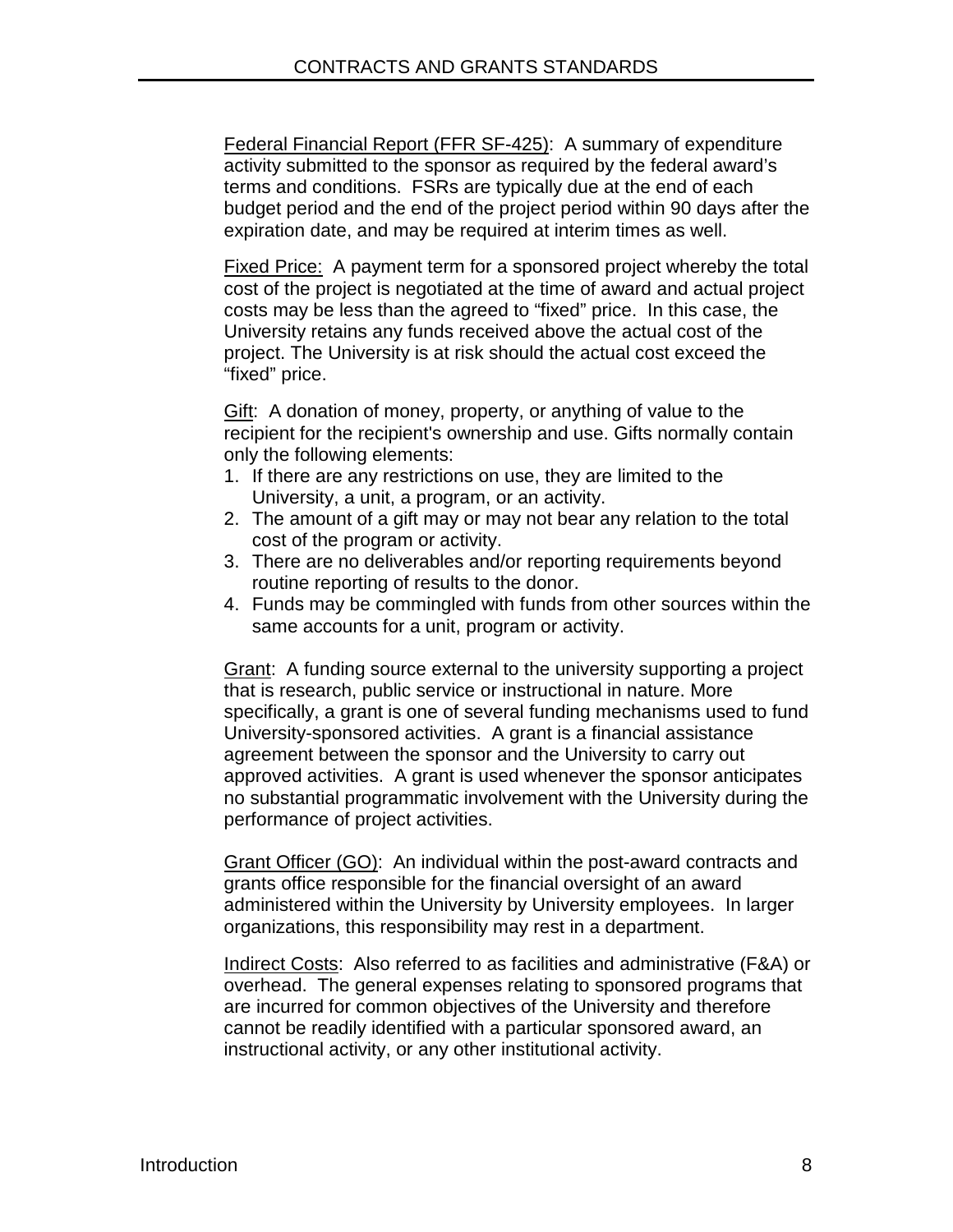Internal Controls: A process or processes implemented designed to provide reasonable assurance regarding the achievement of objectives with the following:

- 1. Effectiveness of efficiency of operations
- 2. Reliability of reporting for internal and external purposes
- 3. Compliance with applicable laws and regulations

Office of Management and Budget (OMB): the U.S. Office of Management and Budget is the executive level agency that issues regulations for the administration of contracts, grants and cooperative agreements to federal agencies and recipients. (See 2 CFR 200, Uniform Administrative Requirements, Cost Principles, and Audit Requirements for Federal Awards).

Office of Sponsored Research (OSR): Unit within the University responsible for coordinating external funding requests (grants, contracts and other agreements), reviewing, approving and submitting proposals, negotiating and accepting agreements and other award instruments on behalf of the University. May be referred to as the Pre-Award office or function. Also encompasses eRA functions related to database management and proposal submission.

Principal Investigator (PI): An individual assigned responsibility by the sponsor for the programmatic and financial operations and results of an award. Typically this person was the original applicant for the award from the sponsor.

Prime Award: A contract or grant award to the applicant institution that includes sub-recipient(s). In this case, the prime award is issued to the applicant institution, the "Prime Awardee/Prime Institution."

Program Income: Gross income generated from the activities of the sponsored project. Examples could include fees for services performed under the grant, rental or usage fees charged for use of equipment purchased with grant funds, third party patient reimbursements for hospital or medical services paid from the grant, funds generated by the sale of commodities developed for or paid for from the grant, and patent or copyright royalties.

Regulatory Compliance Officer (RCO): An individual affiliated with the University Research Administration responsible for verifying oversight of regulatory functions of the university – IRB, IACUC, COI, Scientific Misconduct, Export Controls, etc.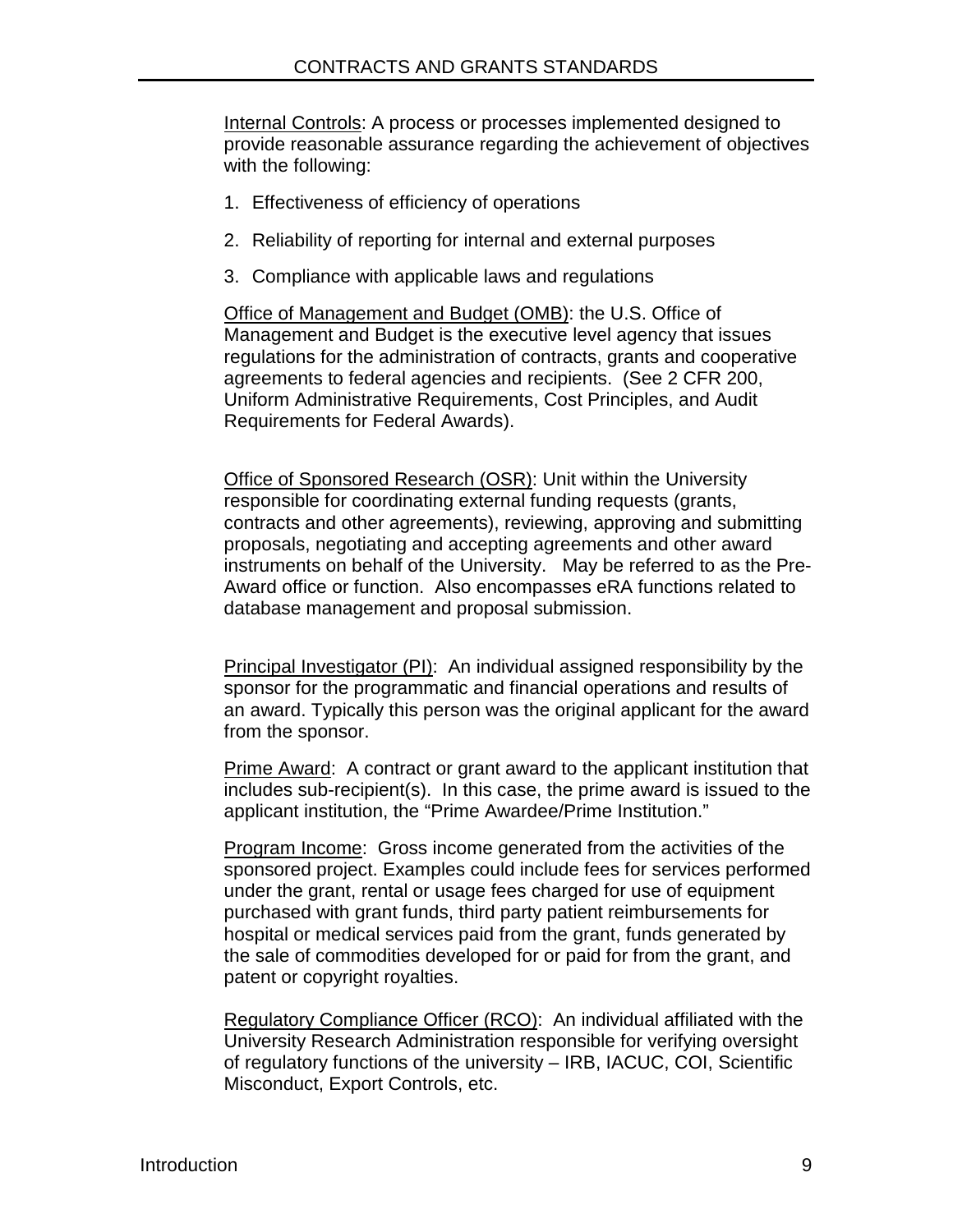Scholarship: An amount paid for the benefit of a student at an educational institution to aid in the pursuit of studies (IRS Pub. 970: Tax Benefit for Education). Scholarships are not normally included in time and effort reporting. Any payment where a 1099, rather than a W-2, is issued is not normally included in time and effort reporting.

Sponsor: An external funding agency which enters into an agreement with the University to support research, public service and instruction, or other sponsored activities. Sponsors can include private businesses, corporations, foundations and other not-for-profit organizations, other universities, and Federal, state and local governments.

Sponsored Project: A project or activity that is research, public service or instructional in nature and funded by a source external to the University. The sponsored project award may be in the form of a contract, grant, cooperative agreement, or other purchasing mechanism.

#### *Note: Refer to Appendix for further guidance on defining sponsored projects.*

Stipend: A fixed sum of money paid periodically for services or to defray expenses. Stipend is generally used to describe various kinds of payments including:

- 1. Compensation paid to graduate assistants (GAs) for services rendered, paid through payroll (taxable). GA compensation is normally included in time and effort reporting.
- 2. Scholarship and fellowship payments (no services rendered) used for living expenses (non-payroll compensation). These types of payments are not normally included in time and effort reporting.

Sub-award: An agreement whereby the University enlists another organization, the "sub-recipient," to provide a portion of the outlined scope of work or services to a University sponsored project. An organization is considered to be a sub-recipient of an award when it:

1. Determines who is eligible to receive financial assistance;

2. Has its performance measured against whether the objectives of the sponsored project are met;

3. Has responsibility for programmatic decision making;

4. Has responsibility for adherence to applicable sponsored project compliance requirements; and

5. Uses the funds to carry out a project of the organization as compared to providing goods or services for a sponsored project of the pass-through entity.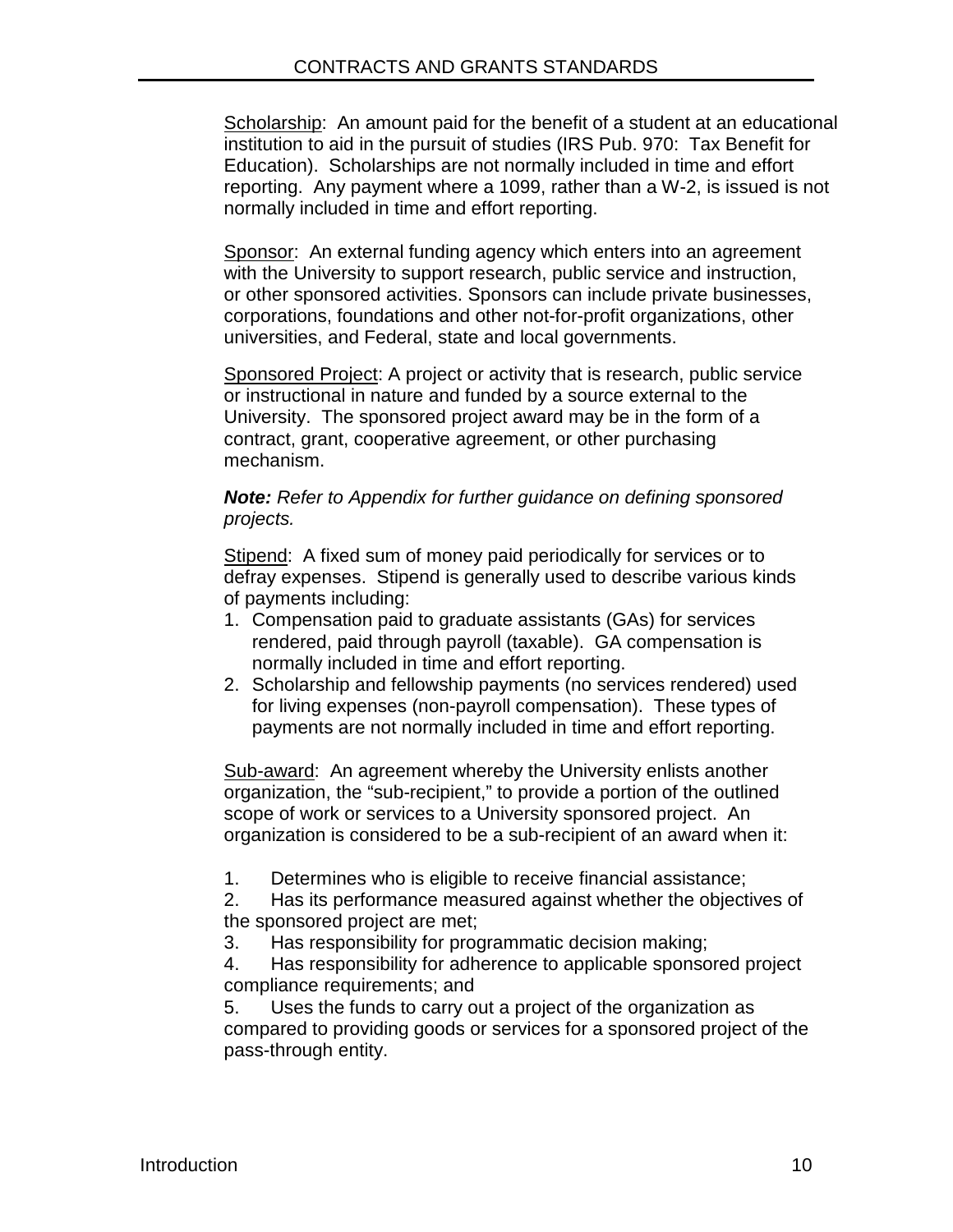Subcontract: Agreement for the procurement of goods and/or services necessary for completion of award project.

Time and Effort Coordinator (TEC): Member of the Contracts and Grants Office responsible for maintaining the system for time and effort certification and distributing and collecting time and effort certifications.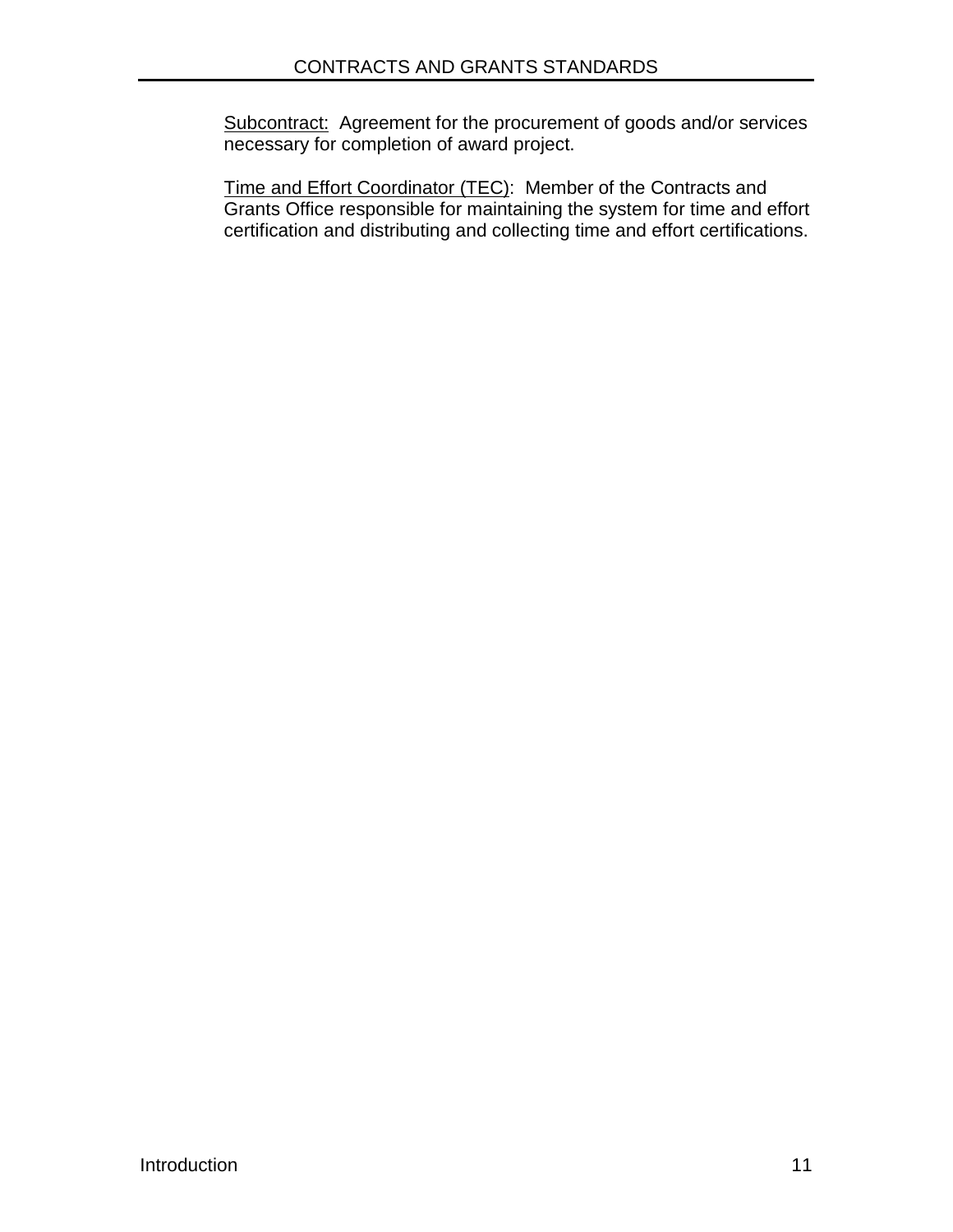# **I. Account Setup**

# **Executive Summary**

The Account Setup function is intended to organize each new contract or grant award in a manner that will promote compliance with the Federal Office of Management and Budget principles and specific sponsor regulations as well as integration with University policies. This process identifies responsibility for key areas for the award among PIs and other individuals and offices within the University. The process includes establishing unique financial funds in the University's financial system for proper expense and receipt accounting and creating schedules for reporting requirements. Key data elements are recorded to promote efficient and effective project management and reporting. In addition, the process verifies that a final determination on the award's involvement with human or animal subjects has been made. The Director of Contracts and Grants, or designated approver, concludes this process by communicating key terms and conditions of the award to the Principal Investigator in the "Award Letter" or other communication, declaring the award available for use by the University.

## **Baseline Standards**

- 1. Awards are received, reviewed and negotiated/accepted in the Pre-Award Office. Verification of subrecipient eligibility (i.e. debarment) is obtained at the proposal stage and may be verified again at time of award acceptance.
- 2. Once accepted, the award document and all appendices, proposal, final submitted budget, documentation of all cost share commitments, including from third parties, pertinent notes and other documentation are forwarded to the Contracts and Grants Office (CGO).The documents are then routed to the team member assigned to that department/unit or sponsor.
- 3. Each new award is assigned to a Grant Officer (GO) (also referred to as a Post-Award Specialist) in the CGO based upon the department or college receiving the award or suitable portfolio assignment based on University needs. A matrix displaying the assignment of colleges, departments or sponsors to the GOs should be developed and should be updated as needed to balance the workload between GOs as departments, colleges or sponsors experience growth. This matrix should be available on the Contract and Grants website and distributed throughout the departments/colleges.
- 4. The award documents are reviewed for cost sharing, the type of action (i.e. new award, continuation funding or supplement to an existing award,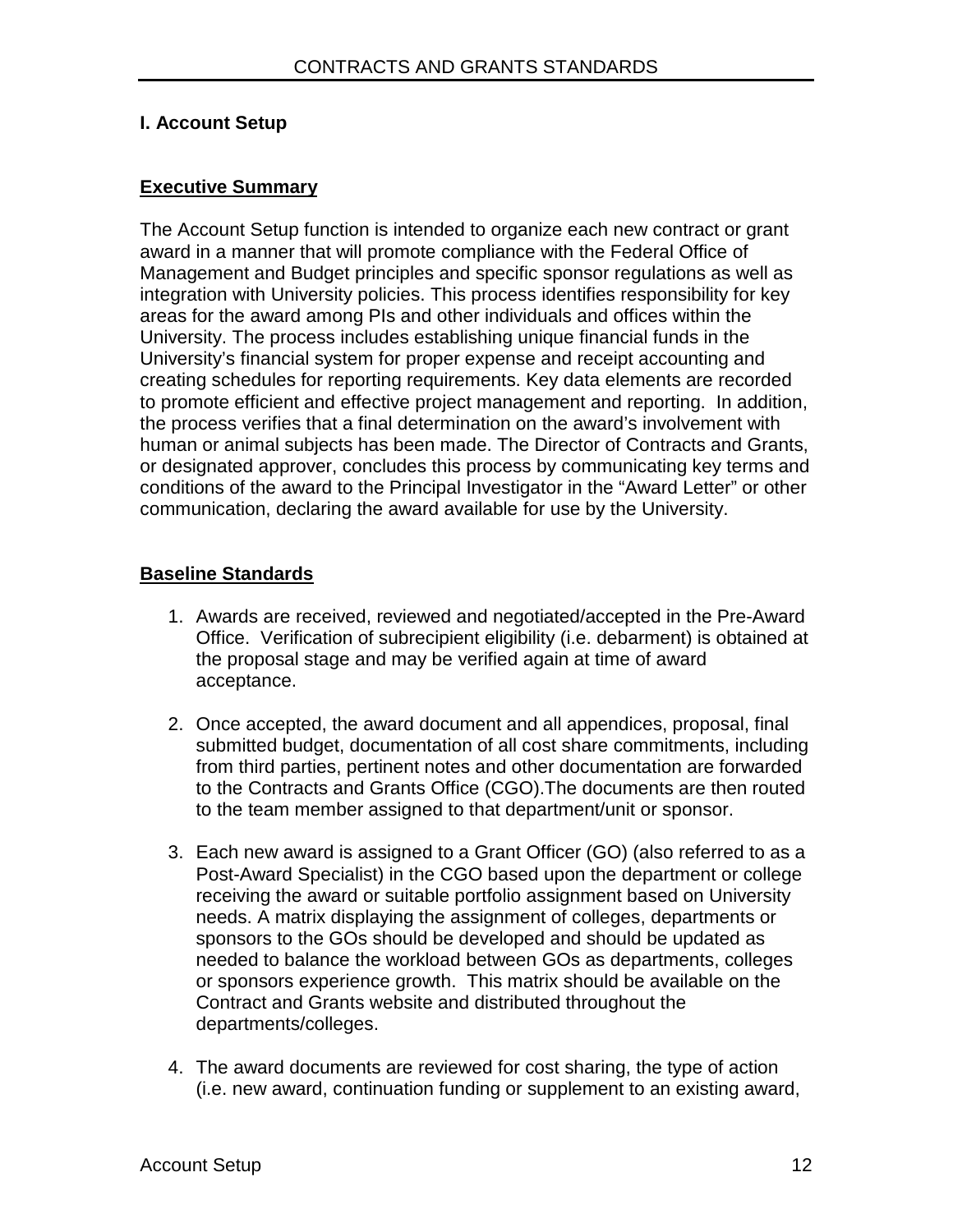renewal or a no-cost extension of an existing award), and the type of award (i.e. grant, contract, cooperative agreement or other). Refer to Appendix for guidance on this determination. The original budget, full proposal, pertinent agency communications and history, award documents, and other correspondence and documents must be included.

- 5. Expenses Incurred Before Fund Establishment (Pre-Award Account or Assumption of Risk)
	- a. Occasionally, expenses will be incurred before the formal award is received. These funds could result from necessary allowable preaward spending authority or from the late receipt of an award. In these instances, the CGO should require the PI to obtain appropriate documentation to support the request from the Dean or Department Chair identifying an account to which costs can be moved if the award does not materialize. This letter needs to be signed by the Dean or Department Chair showing that he/she agrees to the University assuming the financial responsibility of expenses incurred during this period if funding is not received.
	- b. To establish a financial fund under Assumption of Risk departmental and/or college approval is required for the total amount committed. To minimize risk during the pre-award period, sub-awards or large binding contracts are not generally approved.
	- c. Upon receipt of the approved Assumption of Risk, the CGO completes the award set up.
- 6. Once the completeness of the award is confirmed, the award setup is then prepared. This process must include at a minimum obtaining a financial fund number, verifying the award is properly set up in the financial system, including budget entry. The Pre-Award Office should ensure any regulatory compliance issues are resolved and communicated to the CGO prior to expenditure of funds.
	- a. An Award Setup Form may be used for the award setup process. The form may also include the Financial Fund Create Sheet (refer to Appendix for Award Setup Form).
	- b. At a minimum, one permanent file should be created for each new award. Contents (stored either in a manual file, accessible online, or a combination thereof) must include:
		- i. Award document (including any negotiation history and relevant agency communications)
		- ii. Full proposal and submitted budget
		- iii. Space for HR information unless stored electronically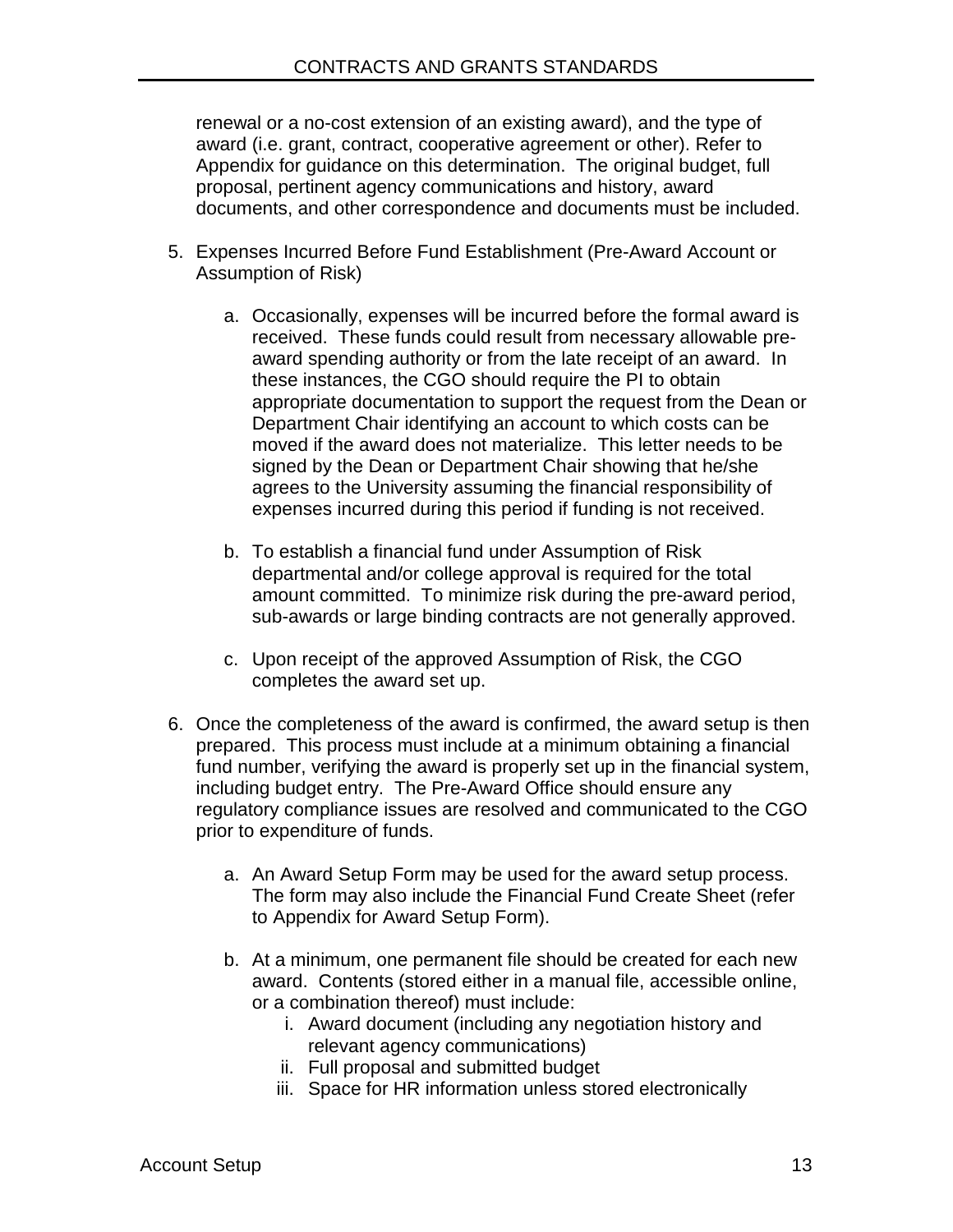- iv. Space for CGO approvals, notes, emails
- v. Award setup documents
- vi. Space for billing/reporting documents unless stored electronically
- vii. Other materials as specific to the project
- 7. For those projects that involve the use of human or animal subjects or hazardous materials/RNA/DNA, the award documents must include evidence that there are current approved protocols or other approvals in place as required. The Pre-Award Office should verify that this certification is made and that evidence is kept with the award documentation or is accessible electronically.
- 8. The completed award documentation is reviewed and approved for readiness to create or modify the fund in the financial system. If the award documentation includes an issue that would impact post-award operations, the DCG should contact the Pre-Award Office for resolution. The Pre-Award Office should ensure award terms carrying post-award implications are reviewed by the DCG prior to award acceptance.
- 9. The financial fund data entry (for the Banner System FRAGRNT/FRIGITD) is established in CGO including set-up, budget input, and input of the required data elements. The award documents are forwarded to the unit creating the financial fund, which could be the CGO or Accounting, for the remaining data elements and billing. One fund should be used for each grant, including continuation funding, if allowable by the sponsor.
- 10.Revenue classification in terms of the University's annual financial statements for contract and grant awards is determined by the primary source of funding and the nature of the award. If the award is directly from the sponsoring agency, the revenue is classified in accordance with the type of sponsoring agency (Federal, State and Local Government or Non-Governmental). If the award flows through from another entity, the revenue is classified based on the primary awarding sponsor. For university annual financial statement reporting purposes, additional classification must be applied. Exchange transactions involve the exchange of something of value between the sponsor and the recipient and are reported as operating revenue. Non-exchange transactions involve the university receiving something of value but the sponsor does not receive something of like value. These transactions are reported as non-operating revenue. Following are some examples:
	- a. Exchange Purposes (perform a scope of work and provide technical and financial reports and sponsor shares in research or receives benefit from the research results).
		- i. Operating Federal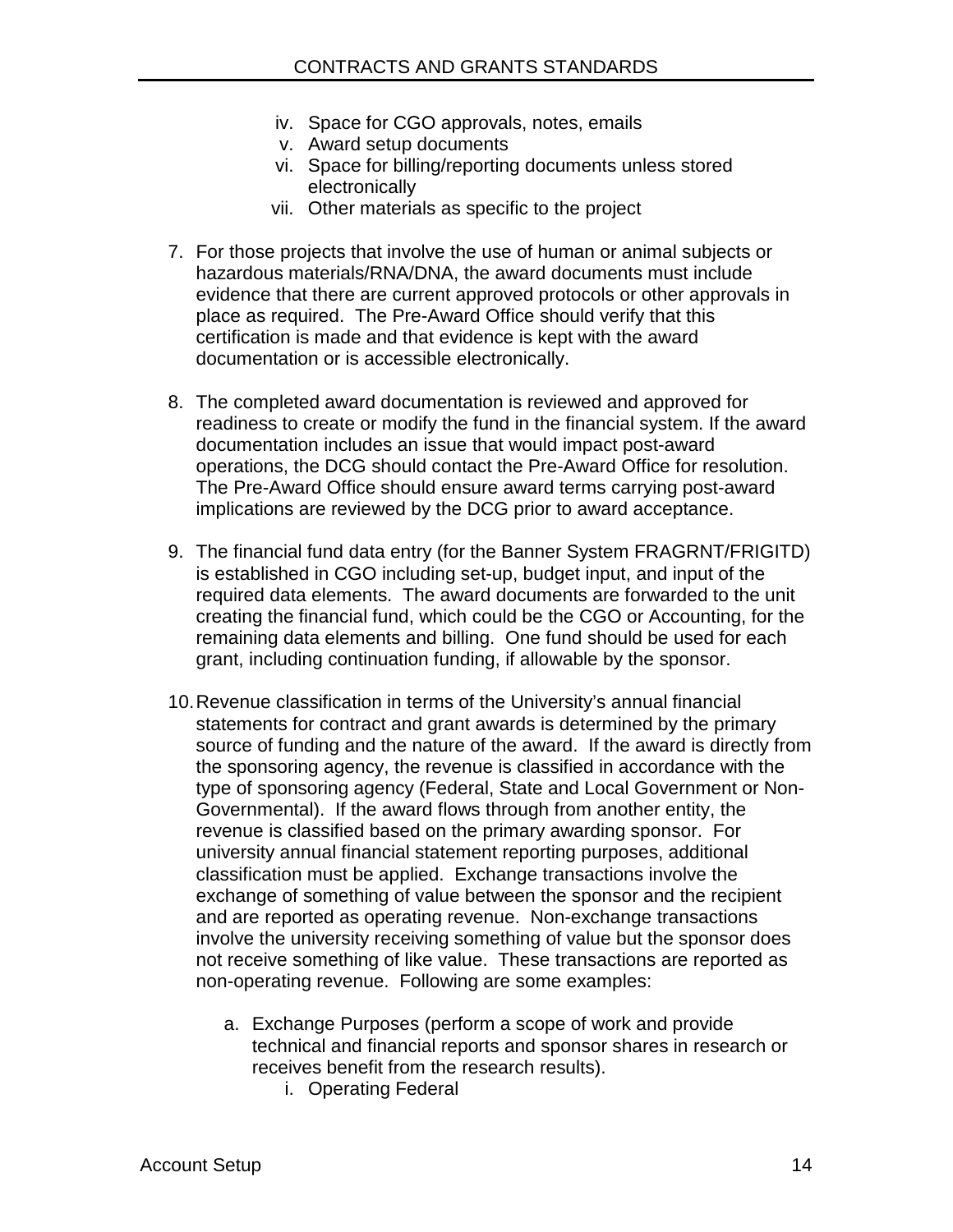- ii. Operating State and Local Government
- iii. Operating Non-Governmental
- b. Non-exchange Purposes (Gifts, financial aid, grants)
	- i. Non-operating, non-capital grants (grants with limited sponsor benefit, student financial aid)
	- ii. Non-operating Other Non-capital grants (gifts)
- c. Capital Purposes (construction projects where university receives ownership)
	- i. Capital Grants
- 11.Awards from the State of North Carolina with blended funding should be reported based on the proportionality of funding (i.e. 60% federal, report as Exchange Operating Federal).

Note: Refer to Appendix for "Assigning a Source of Funds to Grant Awards" and "Revenue Classification Chart"

Additional information on financial reporting standards can be found in the Generally Accepted Accounting Standards (GASB 33).

See the instructions for the annual North Carolina Certified Annual Financial Report (CAFR), which provides further guidance on reporting subawards from UNC campuses as "Instra-state."

- 12.If the award is considered significant or complex, is from a sponsor that is outside the normal funding community for the University or discipline, the PI is new to the University, or has not served as a PI before; or the award has significant cost share, a New Award Meeting with the PI and other interested parties should be initiated.
	- a. This meeting should:
		- i. Identify unique issues to the project, including budget alignment
		- ii. Provide an overview of University policies and procedures impacting this project
		- iii. Inform the PI and support staff of educational opportunities across the campus specific to grants/contracts of use in managing the project.
		- iv. Identify sub-award recipients
		- v. Clarify and confirm cost sharing obligations
		- vi. Identify personnel resources that will be used on the grant.
		- vii. Inform the new PI of University specific rules and regulations including a reporting/critical action schedule and policies for managing the grant.
		- viii. Share critical sponsor documents with the PI (refer to Appendix; section III, for the PI Management Checklist).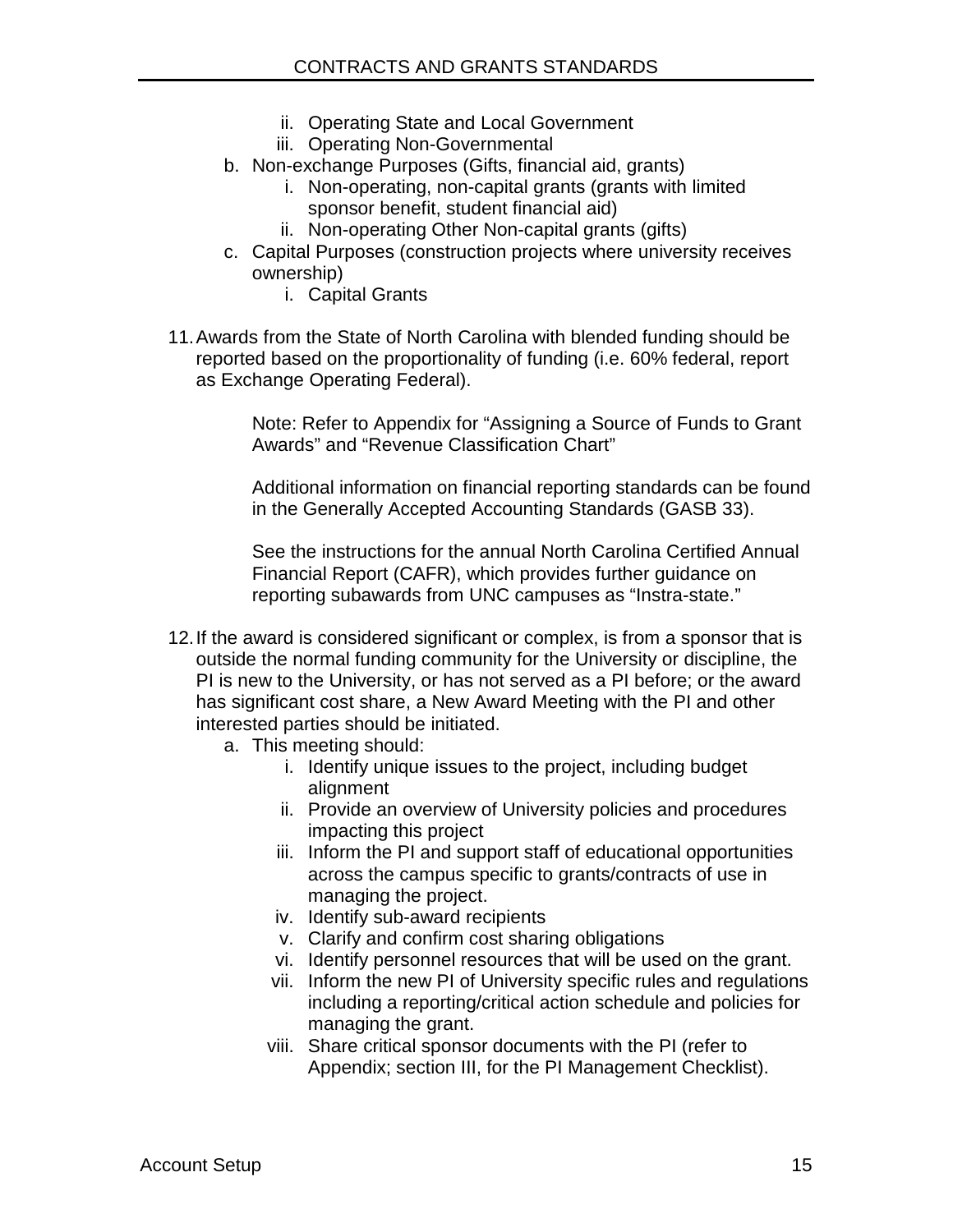- 13. Once a financial fund has been created and the data elements in the financial system have been populated, notice of the award and any relevant documentation are shared with the PI and all co-PI's.
- 14. An award file is created as described in 6.b and filed in a manner consistent with the campus records retention schedule.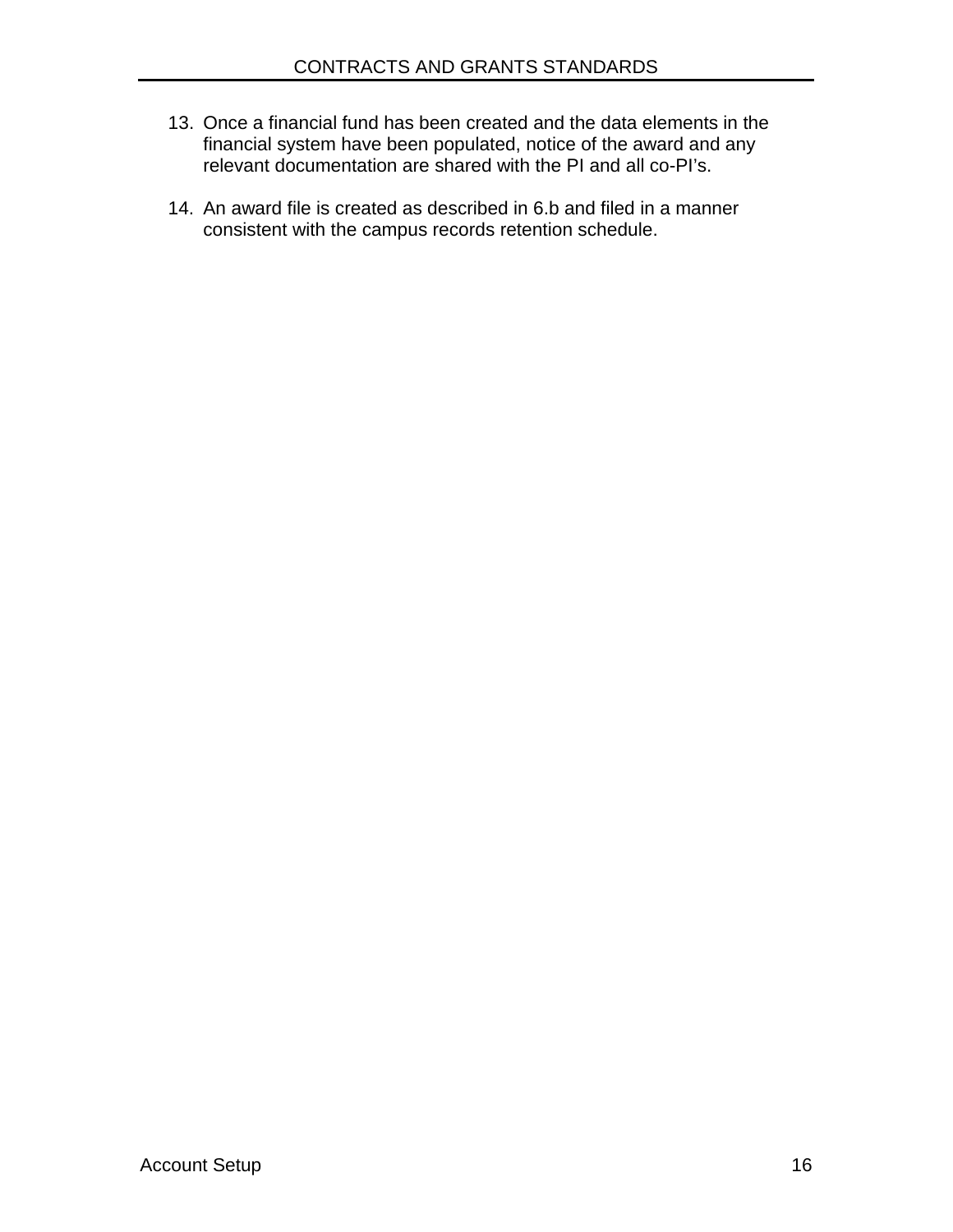## **II. Time and Effort Reporting**

#### **Executive Summary**

- a. Effort is considered to be the amount of time any individual spends on a specific University activity. This includes time spent working on a sponsored project in which salary is charged directly to a sponsored project fund or contributed (as in cost-shared effort) to the sponsored project. Effort is reported as a percentage of the total time spent on work-related activities for which the University provides payment.
	- i. When an hourly employee is paid from sponsored project funds, the hours are indicated on their normal periodic timesheet, which is maintained in the Payroll office and may serve as time and effort certification. Timesheets may need to be augmented with supplemental documentation if the individual is working on multiple projects.
	- ii. When a salaried employee is paid from sponsored project funds, they must certify their effort through the time and effort reporting process.
- b. Meeting University standards
	- i. The time and effort certifications must account for 100 percent of the salaried employees' work and be certified on a periodic basis. A semester-based reporting cycle is recommended unless a campus deploys an automated T/E application that utilizes a quarterly or annual reporting cycle.
	- ii. To meet University standards, effort certifications must be completed for all salaried individuals paid from or cost sharing effort against sponsored projects.
	- iii. Time and effort certifications are required as evidence of meeting cost sharing requirements when the University has agreed to contribute all or a portion of an employee's time to a sponsored project. Only effort shown through the time and effort certification process may be used for meeting sponsor cost share requirements, unless the individual is an hourly employee. In that case, the time sheet or other supporting documentation or certification must clearly show the individual's effort was contributed toward the project.
	- iv. All institutional activity of the individual subject to time and effort reporting, regardless of funding source should be captured in conjunction with the certification (activities could include teaching, administration, sponsored projects or other). Therefore, time and effort certifications will include both sponsored and non-sponsored activity for the individual.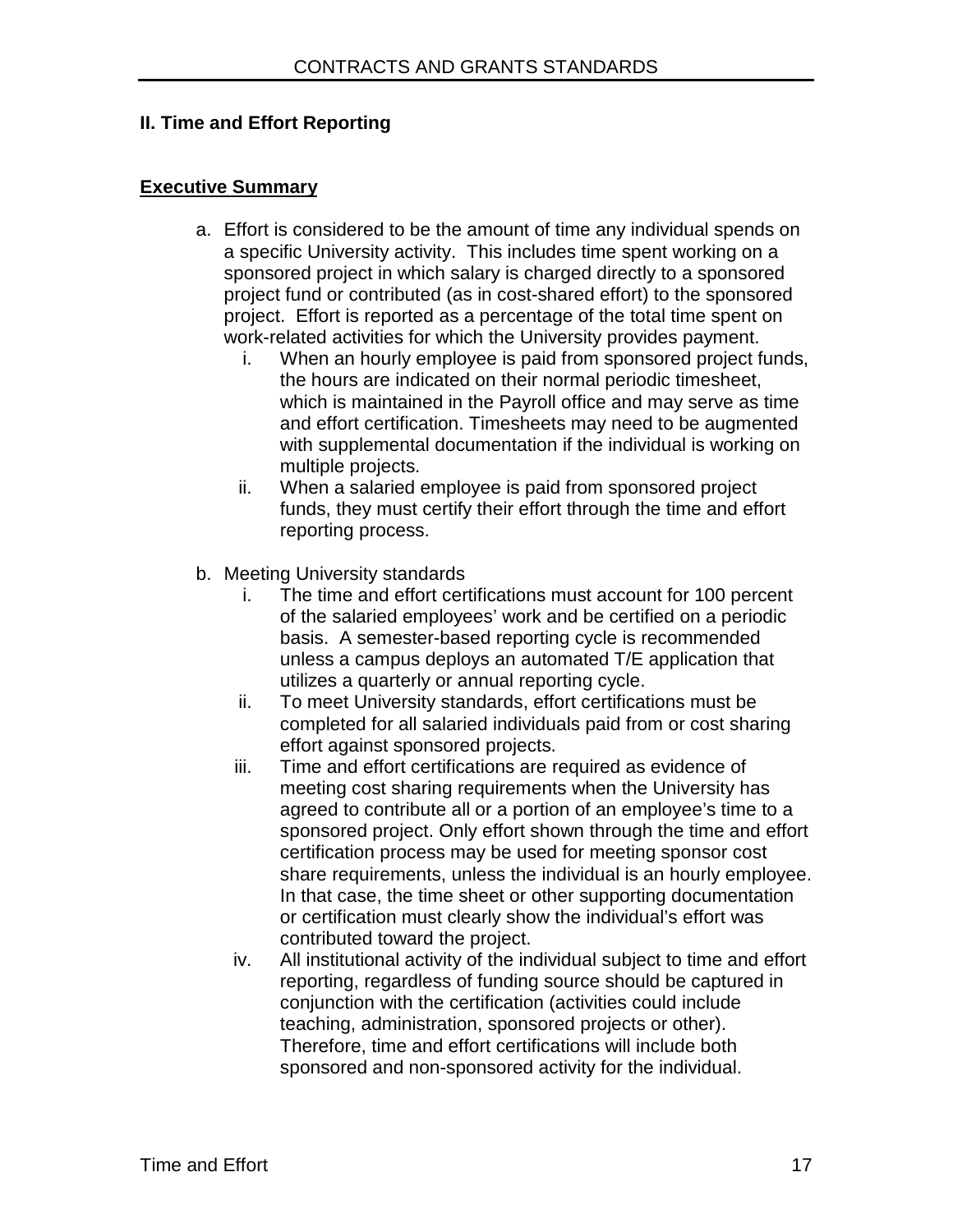- v. When certifying effort, the Principal Investigator (PI) and other individuals working on a sponsored project are asked to provide a reasonable estimate and then certify how their time was spent over the months as a percentage. It is critical to the time and effort certification process that the percent of actual time expended is considered when certifying each period.
- vi. The federal government and its auditors are active in their review of requirements regarding time and effort reporting. Audit disallowances are the product of their scrutiny.

# **Baseline Standards**

- 1. The University shall designate the appropriate staff as overall Time and Effort Coordinator (TEC). In larger institutions, college or departmental personnel may be delegated coordinating responsibilities, with the central office maintaining oversight.
- 2. If a new award meeting was held as a part of Account Setup (refer to I.10), refer to the proposal or award documents or other resource to note any personnel actions requiring time and effort reporting. If a new award meeting was not held, the Contracts and Grants Office (CGO) or college or departmental personnel will notify the PI of the need to submit Personnel Action Forms (PAFs) for indicated personnel actions.
- 3. The TEC, or other personnel, will maintain cost share commitments for university personnel as part of the Time and Effort System or other supporting records. This information will be used in monitoring salary expenditures during periodic salary reconciliation.
- 4. At the end of each reporting period, time and effort certifications are generated by the TEC and sent or released to the department/PI and other individuals working on sponsored projects. The certifications should be released within 45 days of the close of the reporting period. The distribution may be through an electronic system where the distribution hierarchy has been established by the department. These reports contain the actual payroll, shown in percentages, for each employee identified for the reporting period.
	- a. The department/PI reviews the time and effort certifications for employees paid from or cost sharing against sponsored projects. The department/PI requests a time and effort certification for any individual who worked on the project, but did not receive an effort certification.
	- b. Certification is to be made by an employee with direct knowledge of the effort being certified. This will most often be the employee or the PI.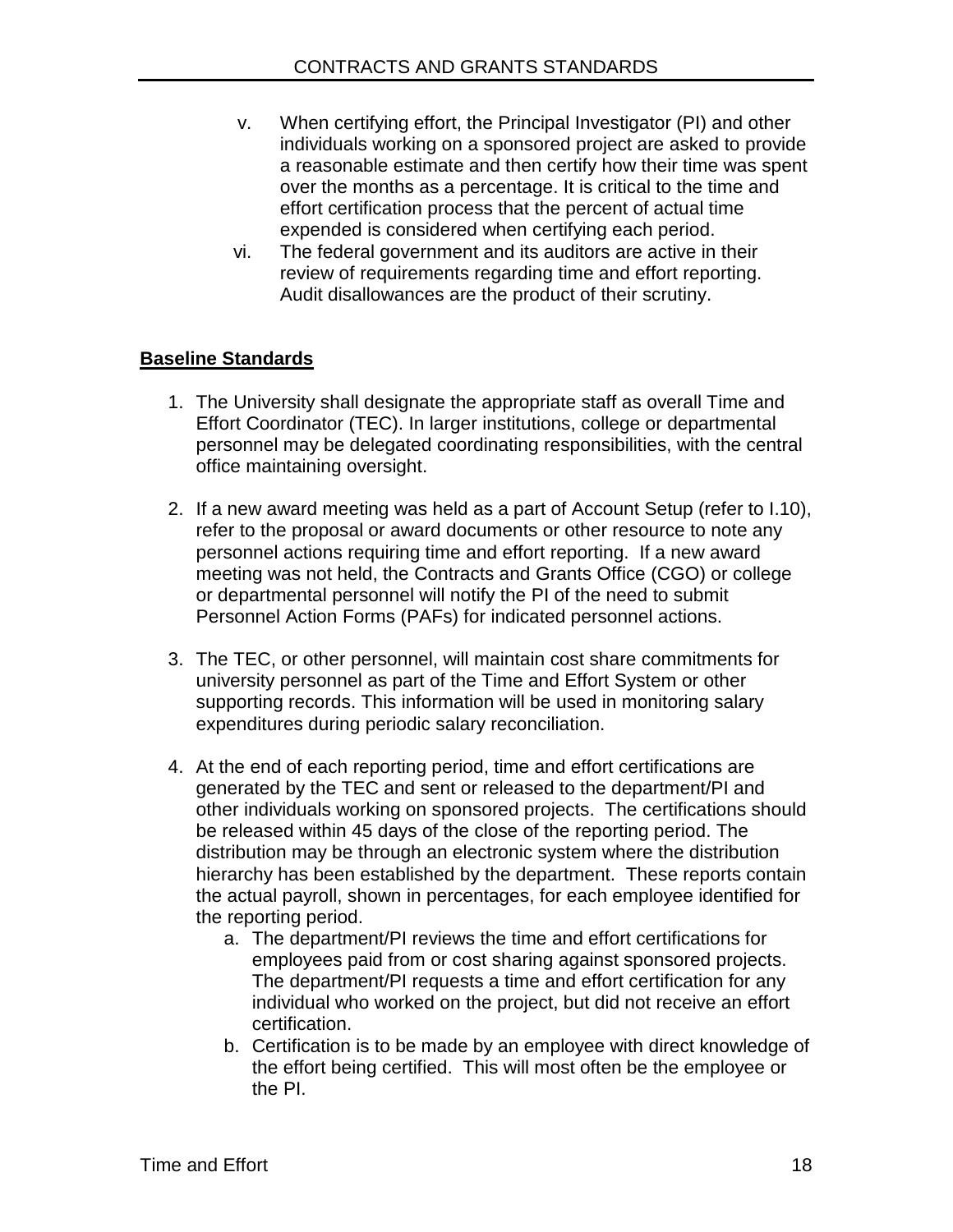- c. The department/PI is responsible for returning/routing certifications to the TEC/CGO.
- 5. The TEC or other personnel will review the T/E system or T&E log for outstanding certification at the close of the reporting period.
	- a. As part of their review, the TEC or other personnel, will note where any certified direct time and effort percentages vary between the expected effort (charged salary) and certified effort (actual effort). For differences of >5%, the TEC or other personnel will contact the PI to determine if a new PAF is needed to correct the variance for the upcoming reporting period and may coordinate a journal entry to reclassify salary costs to accurately reflect the percentage of time and effort certified. All journal entry corrections must be processed within 90 days of the payroll period.
	- b. As part of their review, the TEC or other personnel (college or department level) will note where the PI or other named key personnel on federal projects have met less than 75% (>25% variance) of committed effort certified. Where differences greater than 25% are noted, the TEC or other personnel will contact the PI or named key personnel to determine if a journal entry will be needed to reclassify costs or if some additional effort will be certified through cost share. If the estimated combination of paid and cost share effort remains less than 75% of committed effort, the TEC or other personnel will work with the GO to determine additional actions that may be needed to meet sponsor requirements. This step may also occur during the Grants Management stage, in the course of prior approval reviews.
- 6. Time and effort certifications should be returned within nine weeks of the distribution/release date. For outstanding certifications, the TEC or other personnel will email the PIs, the Chair, and the non-compliant personnel a reminder to complete their time and effort certifications. At that time, the TEC or other personnel may notify the PI and Chair that costs may be disallowed if the effort certifications are not completed. After two additional weeks, the TEC will compile a list of non-compliant personnel, their PI, and the funds affected and forward the list to the Director of Contracts and Grants (DCG).
- 7. All time and effort certifications should be completed within eight weeks of distribution/release. At the end of nine weeks, for any outstanding certifications, the DCG may unilaterally disallow costs and move uncertified salary costs to a non-sponsored fund.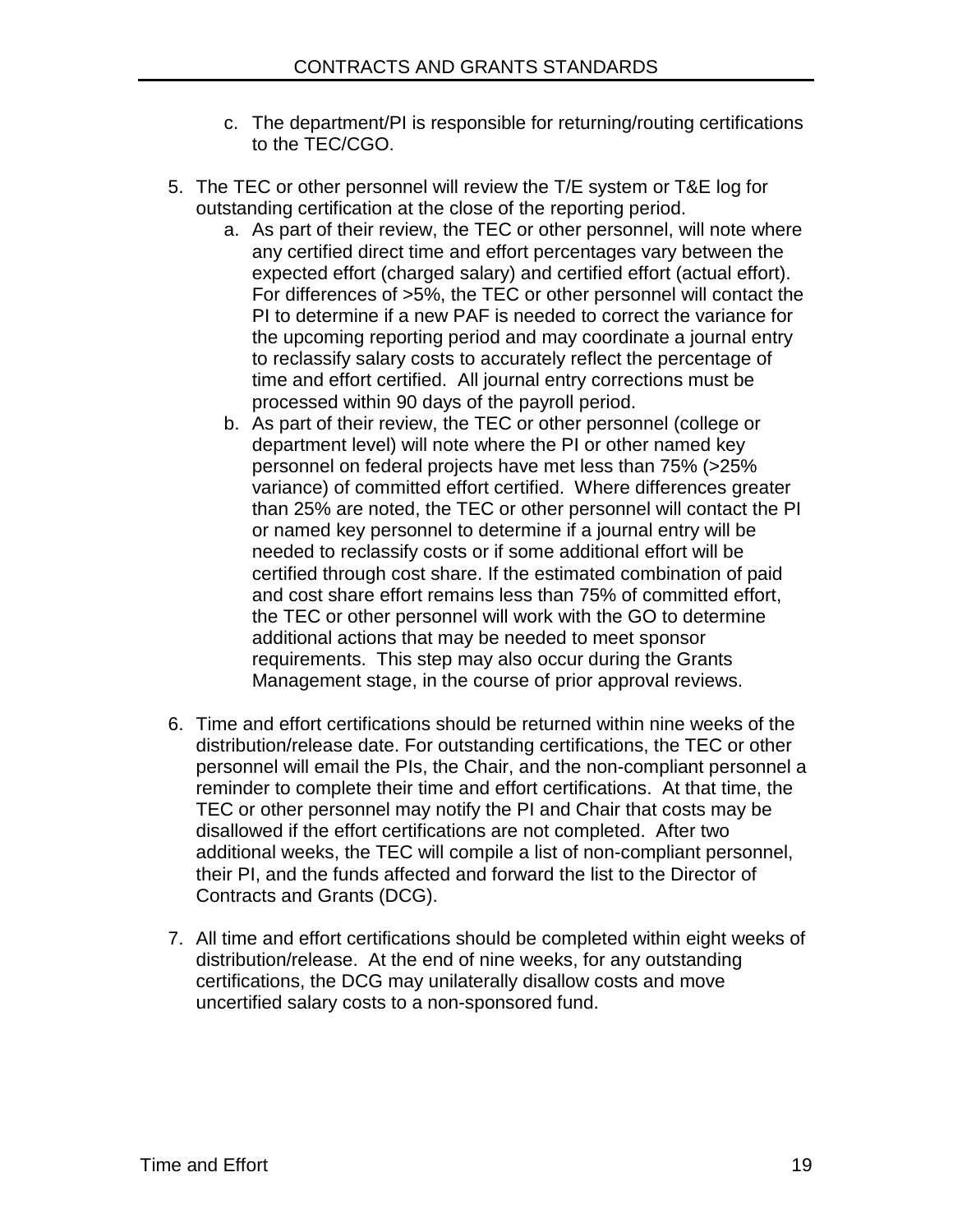#### **III. Grant Management**

#### **Executive Summary**

The Grant Management function includes periodic account maintenance as defined by the sponsor, federal regulations, and campus-specific requirements. The Contracts and Grants Office has the primary responsibility to provide the Principal Investigator with financial management resources and information necessary to effectively manage a sponsored project and to validate that all parties comply with the financial terms of the agreement. In this role, the Contracts and Grants Office is responsible for acting as a liaison between the project directors and Principal Investigators and the agency regarding fiscal matters, including both financial reporting, accounts receivable and financial compliance monitoring. A Principal Investigator has primary responsibility for managing his/her sponsored project funds in a manner consistent with these principles and exercising sound fiscal management. The Principal Investigator is ultimately responsible for expenditure of funds in compliance with all agency, State, and University regulations. The Principal Investigator is also responsible for the programmatic direction of the research project and for initial authorization of all expenditures charged to the award budget.

#### **Baseline Standards**

- 1. Establish Grant Management Responsibilities
	- a. Once the formal award documents are received and processed by the Post-Award Office (CGO) and the financial fund number is released to the Principal Investigator (PI), all parties involved with the award should be made aware of grant management duties for which they are responsible. The Contracts and Grants Office (CGO) should assign the award to a Grant Officer (GO). In addition, distinctive duties not owned by the CGO should be communicated to the PI and Department.
	- b. A Roles and Responsibilities Matrix should be utilized for internal assignments of duties as well as communicating responsibilities to other departments (refer to Appendix for Roles and Responsibilities Matrix Sample).
	- c. A Grant Management Checklist or work process guide should be used by the GO to verify that he/she is following all necessary steps for sponsored project management; including monitoring, approval, and verifications (refer to Appendix for Grant Management Checklist Sample).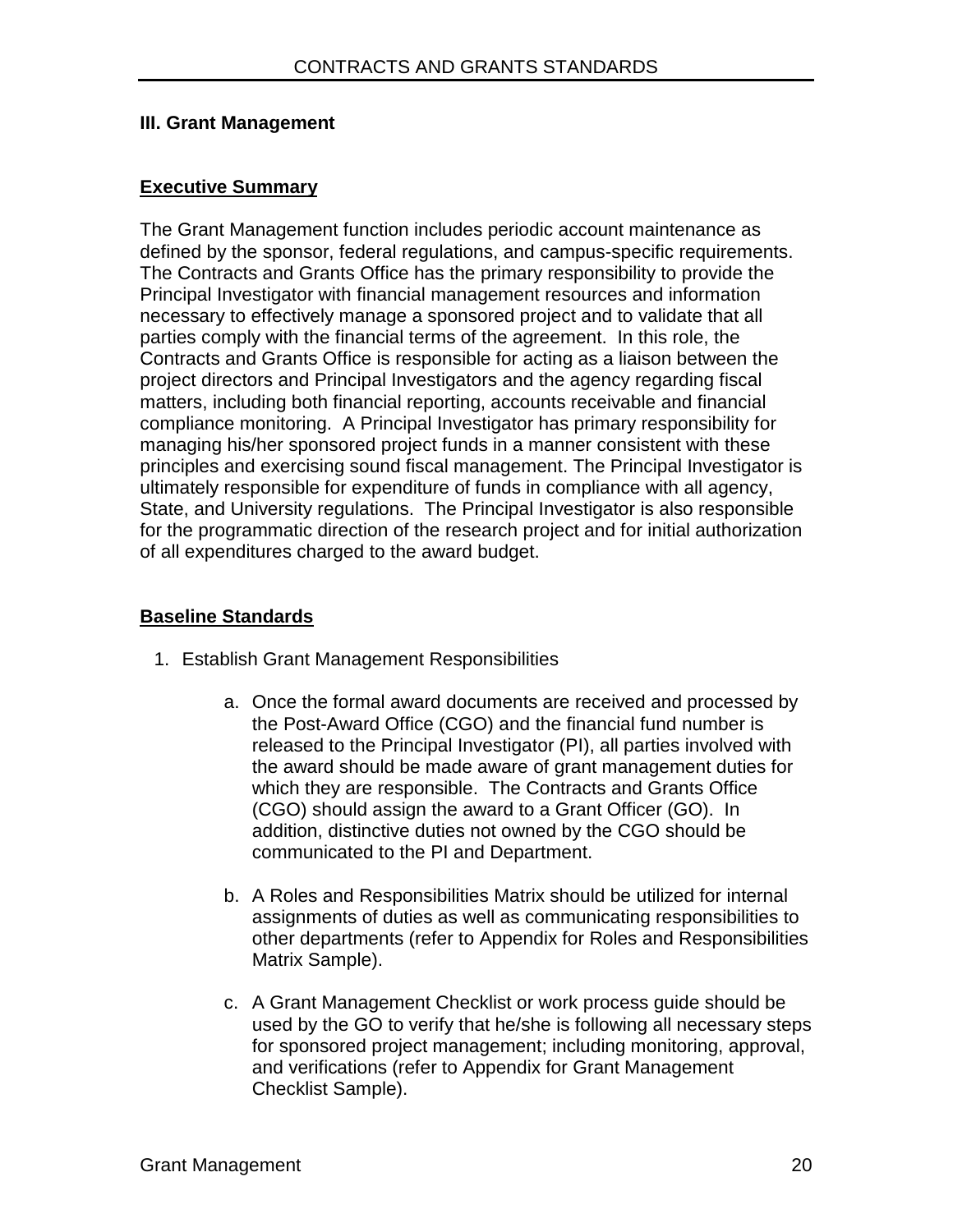- d. In addition, a PI Checklist or instructional/procedure document should be used to provide PIs, particularly new ones, with basic terms and concepts as well as guidance on how to expend funds according to agency, state, federal, and University policies (refer to Appendix for PI Management Checklist Sample).
- 2. Expenditure Approvals
	- a. The CGO, or departmental/college administrator monitors expenditures to verify compliance with applicable rules, regulations and directives. Many types of expenditures related to sponsored projects are handled in the same manner as expenditures for other fund sources and are subject to the same routine processing, reviews, approvals and other controls, including departmental and/or college-level review and approval. A high-level review of these expenditures should be performed every other month by the assigned GO, or designated departmental or college staff using standard reports that identify specific account code expenditures. Additionally, a high level review of awards nearing completion should be performed for late spending.
	- b. High-risk Transactions some types of expenditures related to sponsored projects require a different level of scrutiny to verify fiscal compliance with the award terms and conditions. The GO must review these high risk transactions, which may include:
		- i. Salaries and wages (addressed through Personnel Action Forms)
		- ii. Contracted services
		- iii. New Sub-awards
		- iv. Foreign travel
		- v. Food
		- vi. Scholarships, stipends, and tuition
		- vii. Equipment acquisitions
		- viii. Other expenditures >\$10,000 per transaction
		- ix. All cost transfers (JVs) including salary reallocations
		- x. Research incentives
	- c. Salary and Wage Reconciliation
		- i. The CGO is responsible for reconciling the labor distribution report to the CGO's Time and Effort Information System. In the case of a larger institution, this reconciliation may be conducted at the college or department level. This serves to verify what should be charged to the award agrees to what was charged.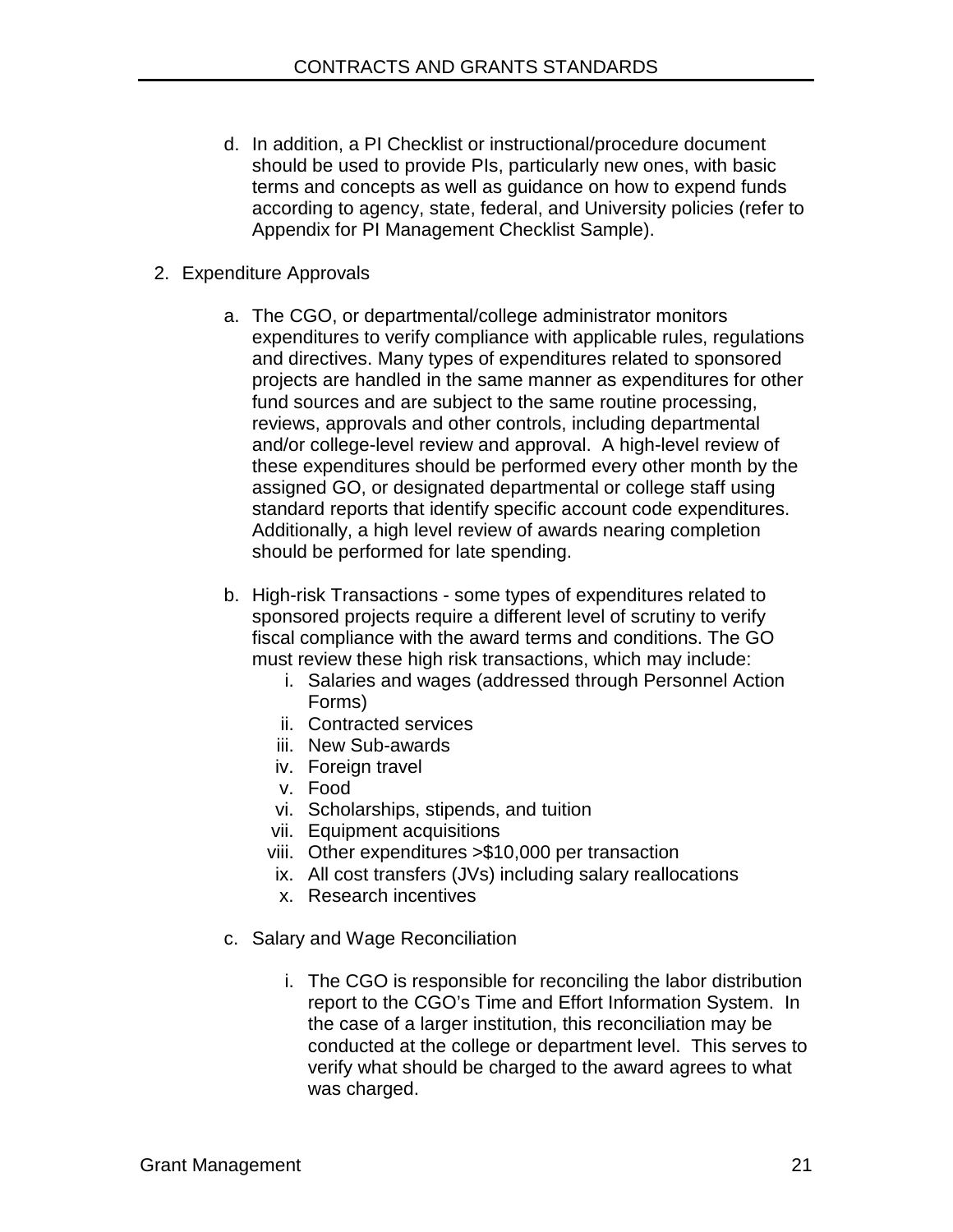- ii. Personnel charges should be reconciled on a monthly basis from the month-end fiscal reports and labor distribution reports. Any discrepancy is researched. If an error has occurred, it is corrected through an update to the Time and Effort records (once verified) or a salary reallocation. When it appears an award is about to expend all of its salary funds, or if an action projects a deficit of more than 10%, the PI is notified by the GO. In larger institutions this review and notification responsibility may be delegated to the college or department.
- d. Salary Reallocations
	- i. Salary reallocations, or redistributions, occur when an incorrect financial fund number was used to code personnel on the sponsored project. Salary reallocations are also made to correct incorrect or late direct salary charges to a sponsored project. Approval of salary reallocations should follow the approval process for high-risk transactions noted above in section c above and in section 4.c below.
- e. Unallowable Expenses
	- i. Unallowable expenses may not be charged to sponsored project funds. If through error an unallowable expenditure is charged to a sponsored project financial fund, it must be removed as soon as the error is discovered. This may be accomplished through the use of designated expenditure cost codes to capture unallowable expenditures moved from a sponsored project fund. This applies to both direct sponsored project expenditures and cost sharing expenditures. Allowability of expenditures is determined by University, state, and federal regulations as well as sponsor terms and conditions. Beyond strict allowability, expenditures must be deemed reasonable and allocable to the specific project.
- 3. Cost Sharing
	- a. Cost sharing can either be imposed by a sponsor as a condition necessary to receive the award, or it can be volunteered on the part of the University to demonstrate its commitment to a project.
	- b. Once a proposal containing cost sharing is accepted by a sponsor, the commitment is considered a binding commitment upon the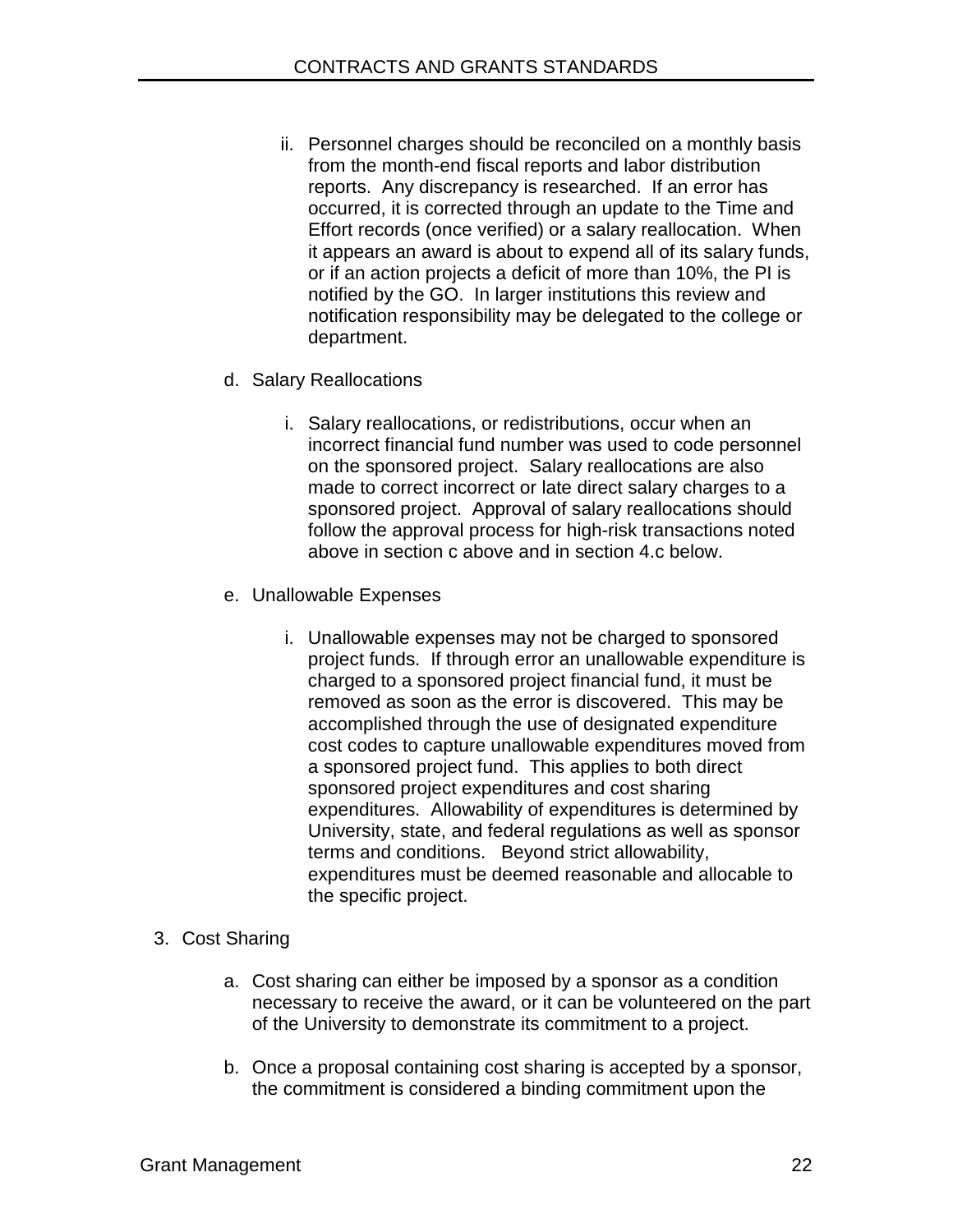University and may require written approval from the sponsor for any changes to the composition of the total cost share committed.

- c. Once an award is accepted by the University, the PI is responsible for verifying that any cost sharing commitments are met, and that all necessary documentation is provided in a timely manner. The Time and Effort Information System is the system of record to be used to record the obligation of institutional salary as cost share and to document compliance with cost share requirements. This should be monitored throughout the life of the sponsored project, not only at its end. Cost sharing expenditures incurred or services rendered must occur during the period of the award and are subject to the same sponsor guidelines and regulations.
- d. Cost sharing, including commitment of non-salary funds, should be certified annually for multi-year projects, with the PI providing the certification and the GO performing a validation of the reported amounts. The certification should capture all contributed effort, as documented in the Time and Effort reporting system, non-salary support from other University sources, and third party cost share as supported by documents maintained at the PI/department level.
- e. Third party cost share must be monitored by the prime institution as an on-going responsibility of the fiscal reporting. If a third party does not meet its required cost share, it becomes the University's obligation to meet the cost share.
- f. Any shortfall in meeting the committed level of cost share must be reported to the sponsoring agency. The University runs a risk of the sponsor enforcing its requirements and having a proportional amount of the award rescinded.
- g. Cost share contributions can be accepted as part of the recipient's cost sharing when such contributions meet all of the following criteria:
	- 1. Are verifiable from the records of the PI/institution.
	- 2. Are not being included as contributions for any other federally-assisted project or program.
	- 3. Are necessary and reasonable for proper and efficient accomplishment of project or program objectives.
	- 4. Are allowable under the applicable cost principles.
	- 5. Are not paid by the Federal government under another award, except where authorized by Federal statute to be used for cost sharing or matching.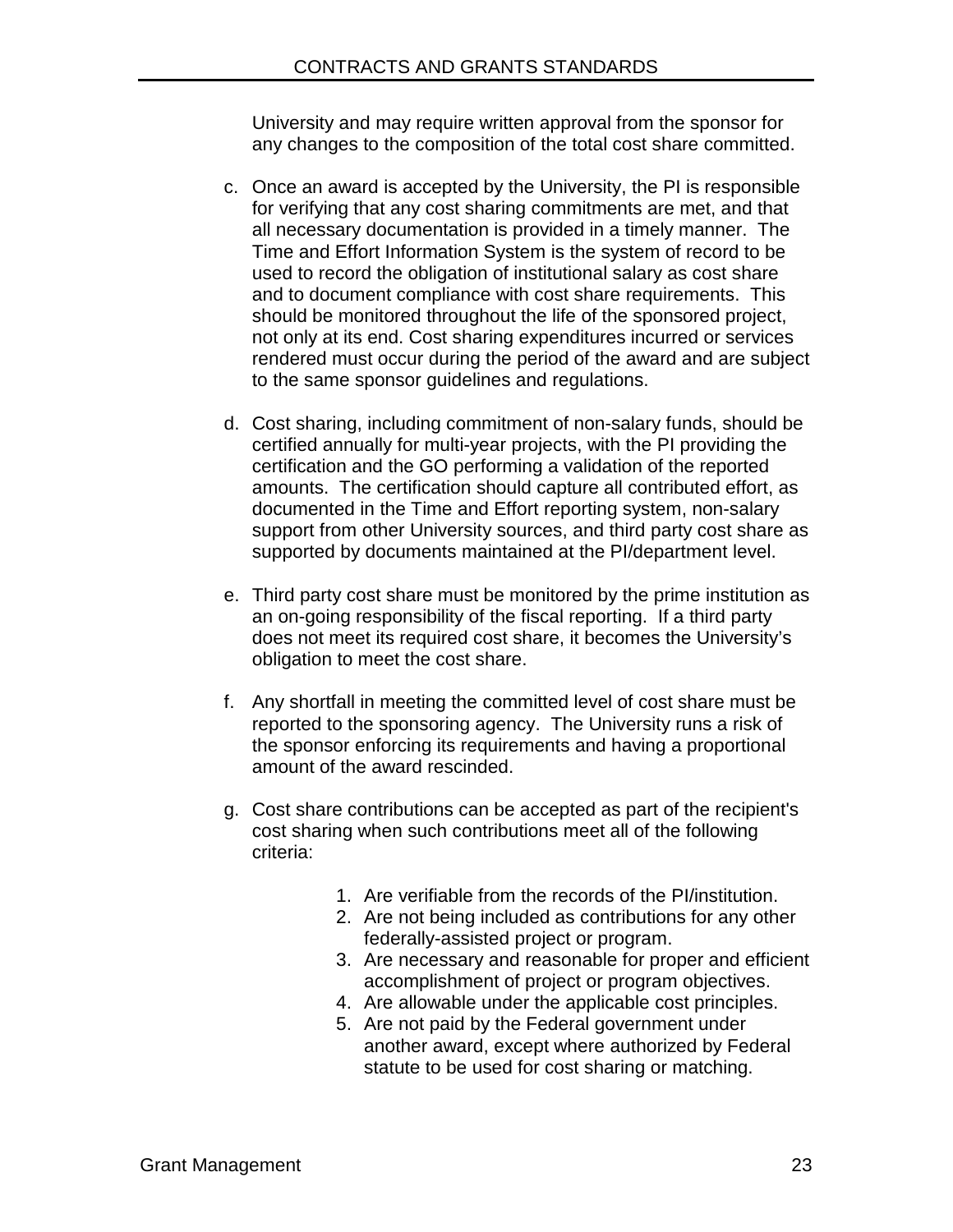6. Are provided for in the approved budget when required by the Federal awarding agency.

*Note: In cases involving unrecovered indirect costs, they may be included as part of cost sharing or matching only with the prior approval of the Federal-awarding agency.* 

*Note: It is recommended that federal guidelines be applied for nonfederal awards for added assurance unless superseded by a more restrictive state or sponsor guideline.* 

- h. The CGO should obtain and keep on record the PI certified cost share statement and supporting documentation if applicable (refer to Appendix for Cost Share Certification Form Sample).
- 4. Budget Management
	- a. Budget Revisions
		- i. The award budget is the financial expression of the project or program. Re-budgeting of these funds is subject to appropriate institutional review and approval processes. Sponsors often require prior approval for budget changes involving key personnel, contractual actions, foreign travel and equipment.
		- ii. Proposed revisions in sponsored project budgets should be submitted in writing to the CGO for review of the terms and conditions of the award agreement and general cost principals. If the requested budget revision meets these standards, it will be completed. If required by the terms and conditions of the agreement, the CGO, in conjunction with the PI, will submit the request for budget revision to the sponsor. In these cases, sponsor approval must be received to complete the budget revision. The proposed changes and all documentation will be maintained in the award file. Budget revisions should be made in advance of affected expenditures.
	- b. Cost Transfers through Journal Vouchers (JV)
		- i. Written justification is required for any reassignment of an expense if the expense was initially placed against another source of funds and the charge is to be transferred to or from a federally funded or other externally sponsored project. This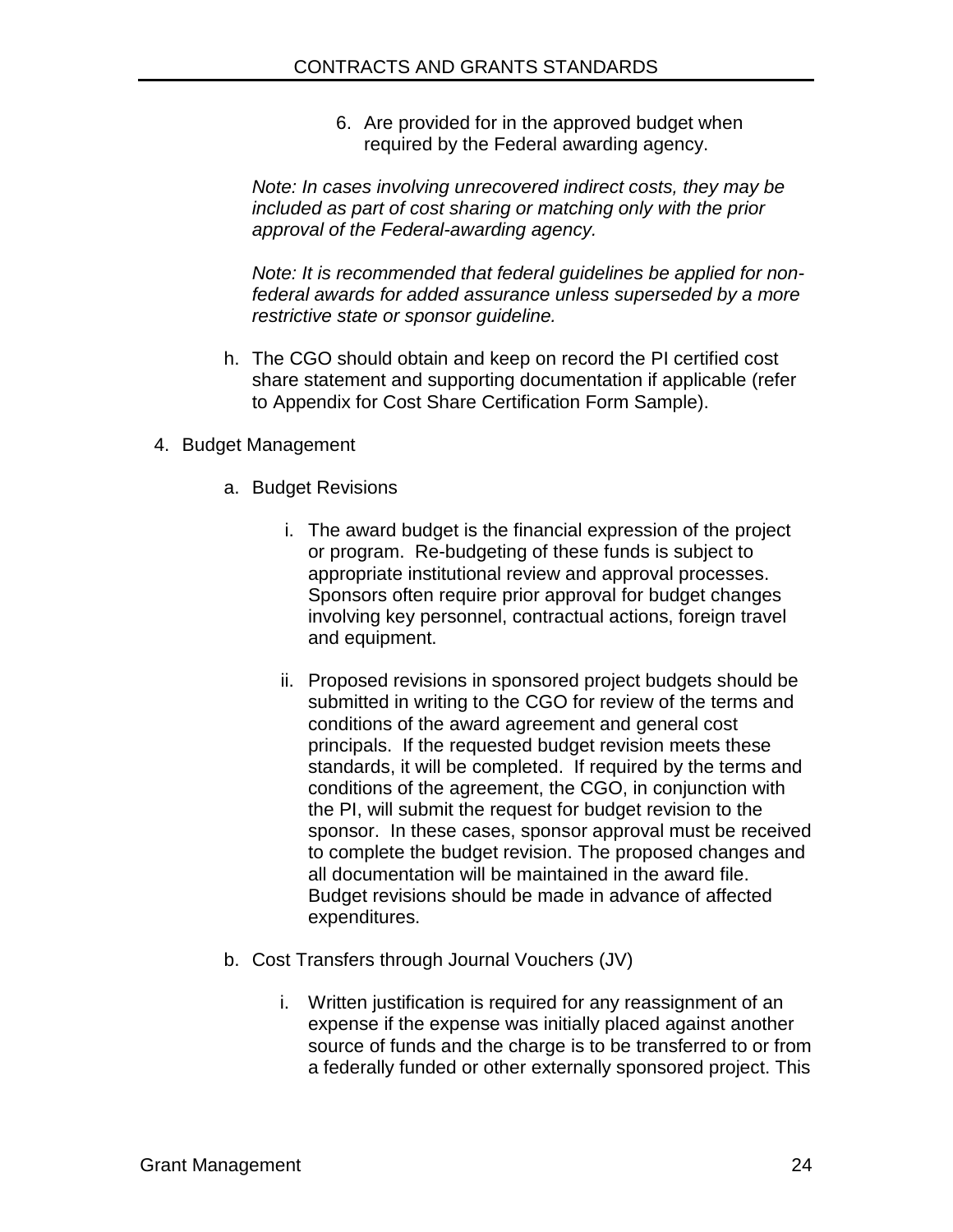reassignment is accomplished by means of the cost transfer process.

- ii. Cost transfers may be appropriate if the transfer represents the timely correction of a simple error or for transfers between sponsored projects provided the projects involve closely related work, and the expense is a proper charge to either project. *Note: Agency approval of these types of transfers is required in some instances and such approval should be evident in agency award documents.*
- iii. Cost transfers are not appropriate to reduce or avoid overruns on other sponsored projects (except as noted above), to avoid restrictions imposed by law or by the terms of an agreement, or for other reasons of convenience.
- iv. Cost transfer requests must be made within 90 days of originally incurring the expenditure. The request must include sufficient justification and necessary supporting documentation. Cost transfers made more than 90 days after the original transaction date are not approved as a standard best practice. If sufficient justification is made, the review must include the appropriate level of management review, as defined by the institution, prior to approval. Inappropriate charges to sponsored agreements must be corrected, regardless of timing.

Cost transfers are never allowable simply because there is funding available in one project and not in another.

- c. Expenditures in Excess of Available Funds
	- i. If a sponsored project incurs expenses in excess of the total amount awarded or within an unchangeable line item, the expenses(s) must be moved to another financial fund through a cost transfer or if appropriate in very limited cases, additional revenue may be added to the award. If expenses are moved via a cost transfer, the expenses must be moved to another fund to which they would be allocable, not simply because there are funds available. If no alternative fund is available, the department or college is liable for the excess and disallowed expenses. The DCG should contact the department chair or dean for a financial fund number to complete the cost transfer. If additional revenue is being added, the determination of allowability should be made by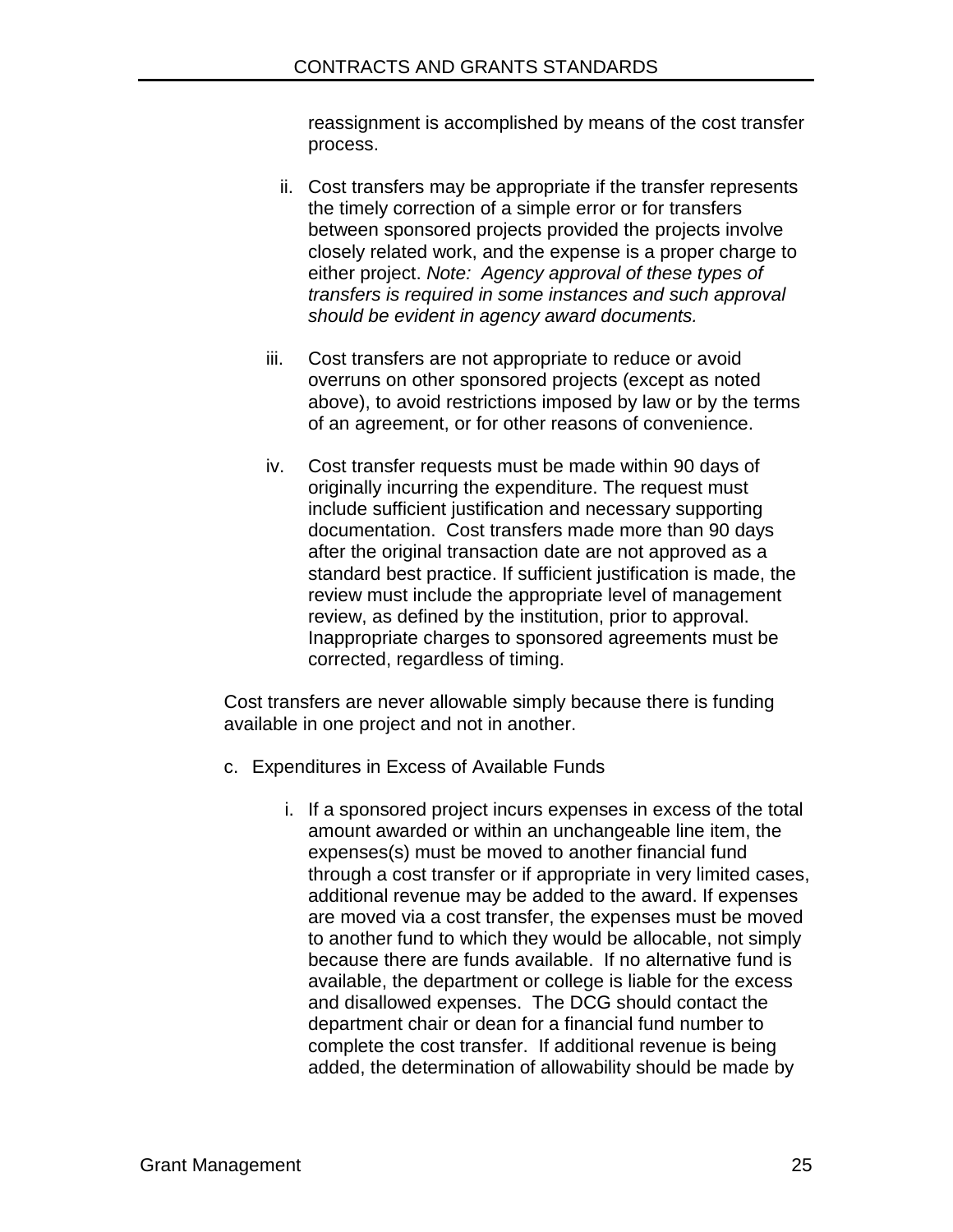the DCG and should be documented in the Contracts and Grants records for that award.

- d. Summary of Financial/Programmatic Prior Approvals (2 CFR Part 200.407): Prior written approvals are required under Federal awards for allowability, allocability and/or reasonableness in each of the following circumstances:
	- 1. Change in scope or objective of the project or program (even if there is no associated budget revision that requires prior approval)
	- 2. Change in a key person specified in the application or Federal award
	- 3. The disengagement from the project for more than three (3) months, or a 25% reduction in time devoted to the project, by the approved project director or principal director (also see Time and Effort Base Line Standards, paragraph 5).
	- 4. The transfer of funds budgeted for participant support costs to other categories of expense.
	- 5. The subawarding, transferring or contracting out of any work, unless previously described in the application and funded in the approved Federal award (this does not apply to acquisition of supplies, materials, equipment or general support services).
	- 6. Changes in the amount of cost sharing or matching provided by the non-Federal entity.
	- 7. The inclusion, *unless waived by the awarding agency* of individual items of cost that require prior approval in accordance with Subpart E of 2 CRF Part 200
	- 8. Administrative and clerical staff salaries (in order to be allowable as a direct cost) must be explicitly included in project budgets or have received Federal awarding agency approval prior to charging
	- 9. The incurrence of supplemental (extra compensation) pay for incidental activities must be either specifically provided for in the Federal award budget or receive Federal awarding agency approval prior to charging
	- 10.Entertainment costs (amusements, diversions, social and any associated costs that have a programmatic purpose are to be authorized either in the approved budget or receive Federal awarding agency approval prior to charging – these costs are normally indirect
	- 11.Equipment or other capital items
	- 12.Fixed amount subawards
	- 13.Other items of cost as listed in Section 200.407 of the Uniform Guidance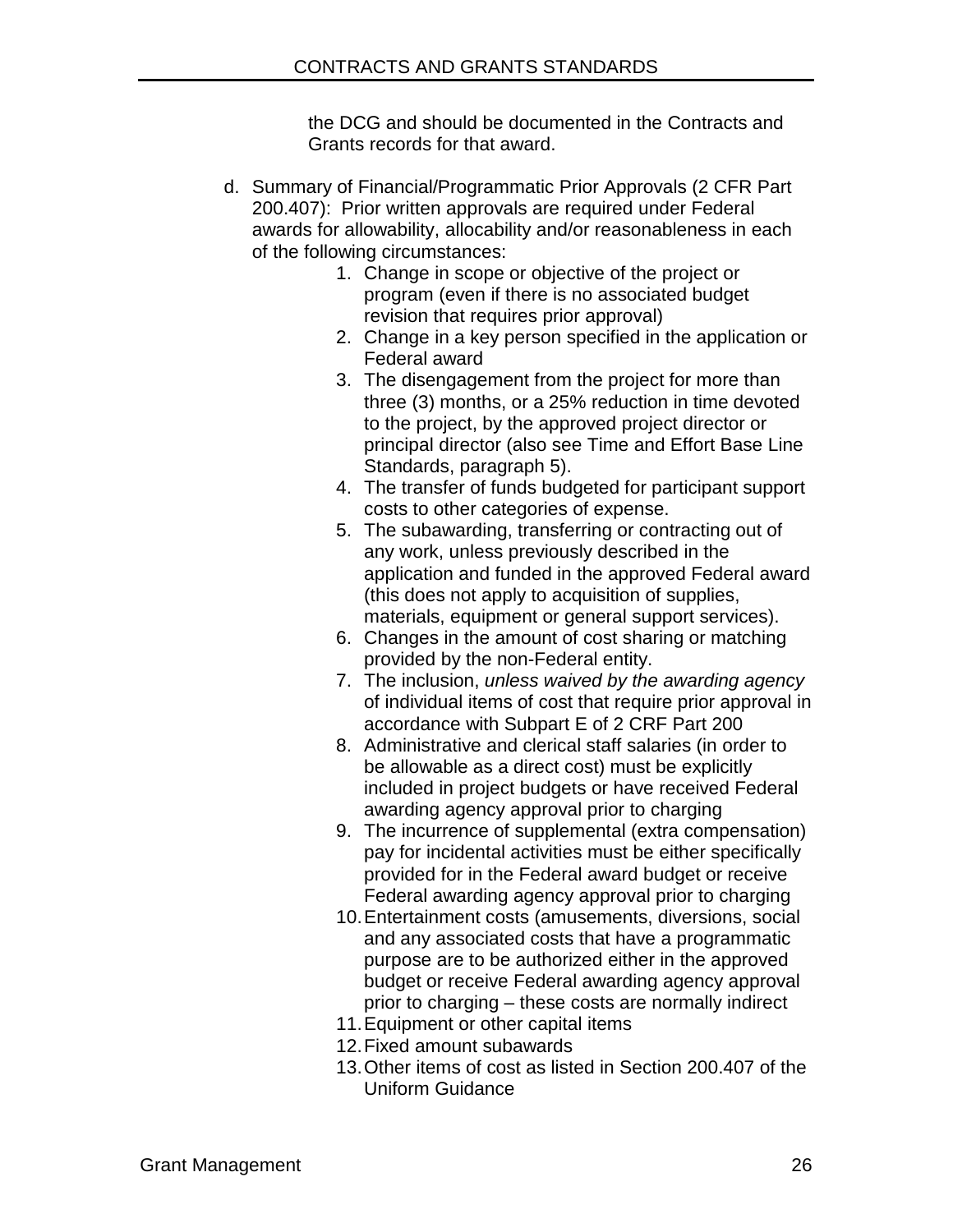#### 5. Sub-awards

- a. Processing the Sub-award
	- i. The PI requests approval from the GO or the Pre-Award Office to issue a sub-award (GO or Pre-Award Office verifies funds are available and subrecipient is identified in the proposal.) The PI identifies the scope of work and budget for the subrecipient.
	- ii. Prior to the issuance of the sub-award, a determination needs to be made if the subrecipient will be required to provide certification as to the compliance of its institutional policy for Conflict of Interest. If such a certification is required, the subagreement document must incorporate the appropriate language regarding which institution's Conflict of Interest policy will apply to the key personnel associated with the project.
	- iii. Prior to the issuance of the sub-award, a risk assessment should be conducted by the CGO or the Pre-Award Office, or both, to determine the appropriate level of monitoring and to ensure monitoring and reporting requirements are incorporated into the sub-award document. The assessment should be conducted from the perspective of the subrecipient organization and may take project information into consideration. The GO or Pre-Award Office collect information on and assurances from the subrecipient, including initial verification of compliance with Federal audit requirements, that will inform the risk assessment and also document due diligence by the campus.
	- iv. Subrecipient risk assessments should include consideration of the following characteristics:
		- 1. Subrecipient is a foreign entity
		- 2. Subrecipient has audit findings from a previous year or is implementing a corrective action plan
		- 3. Subrecipient is not subject to the Federal Single Audit requirements; AND
		- 4. Percent of the prime award flowing to the subrecipient
	- v. Additional characteristics of the subrecipient or scope of work may also be considered when conducting the risk assessment.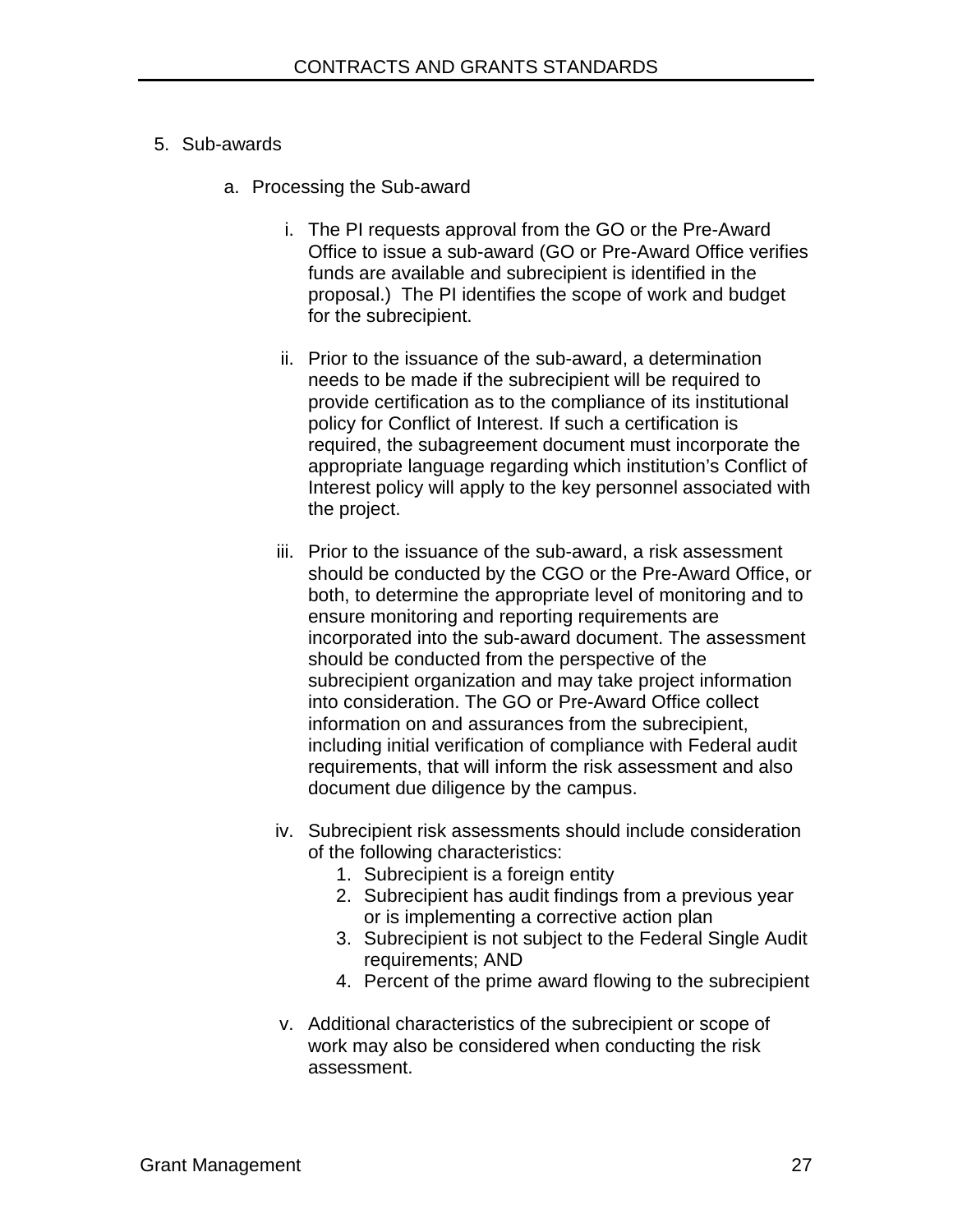- vi. For Federally-funded sponsored projects prior to issuance of the subaward:
	- 1. Verify the subrecipient's current registration with [WWW.SAM.GOV](http://www.sam.gov/)
	- 2. The CGO or Pre-Award Office should determine if the sub-award will be subject to FFATA reporting (Federal Funds Accountability and Transparency Act). If so, data required to complete the FFATA entry must be obtained from the subrecipient. The subrecipient data must be reported within 30 days of executing the subaward through the [www.fsrs.gov](http://www.fsrs.gov/) site.
- vii. Risk assessment tools or instruments that inform decisionmaking and document the data elements considered should be used to determine the appropriate monitoring plan for individual subrecipients or for individual subawards (see Section A., iv above).. Documentation of the assessment should be maintained within the files of the unit responsible for the assessment function. Appropriate models of risk assessment tools will include the information referenced in Section A., iv above and may be modified to meet campus needs. See model attached as Appendix E.
- viii. The appropriate office (OSR or Legal) prepares the subaward package for review and University approval. For Federal Awards, the following data elements must be included in the subaward:
	- 1. Federal award identification
	- 2. Subrecipient name, which matches its unique entity identifier
	- 3. Subrecipient's unique entity identifier
	- 4. Federal Award Identification Number (FAIN)
	- 5. Federal Award Date
	- 6. Subaward Period of Performance Start and End Date
	- 7. Amount of Federal Funds Obligated by this action
	- 8. Total Amount of Federal Funds Obligated to the **Subrecipient**
	- 9. Total Amount of the Federal Award
	- 10.Federal award project description, as required to be responsive to the FFATA
	- 11.Name of Federal Awarding Agency, the pass-through entity, and contact information for the pass-through awarding official
	- 12.CFDA Number and Name
	- 13.Identification of whether the award is R&D; AND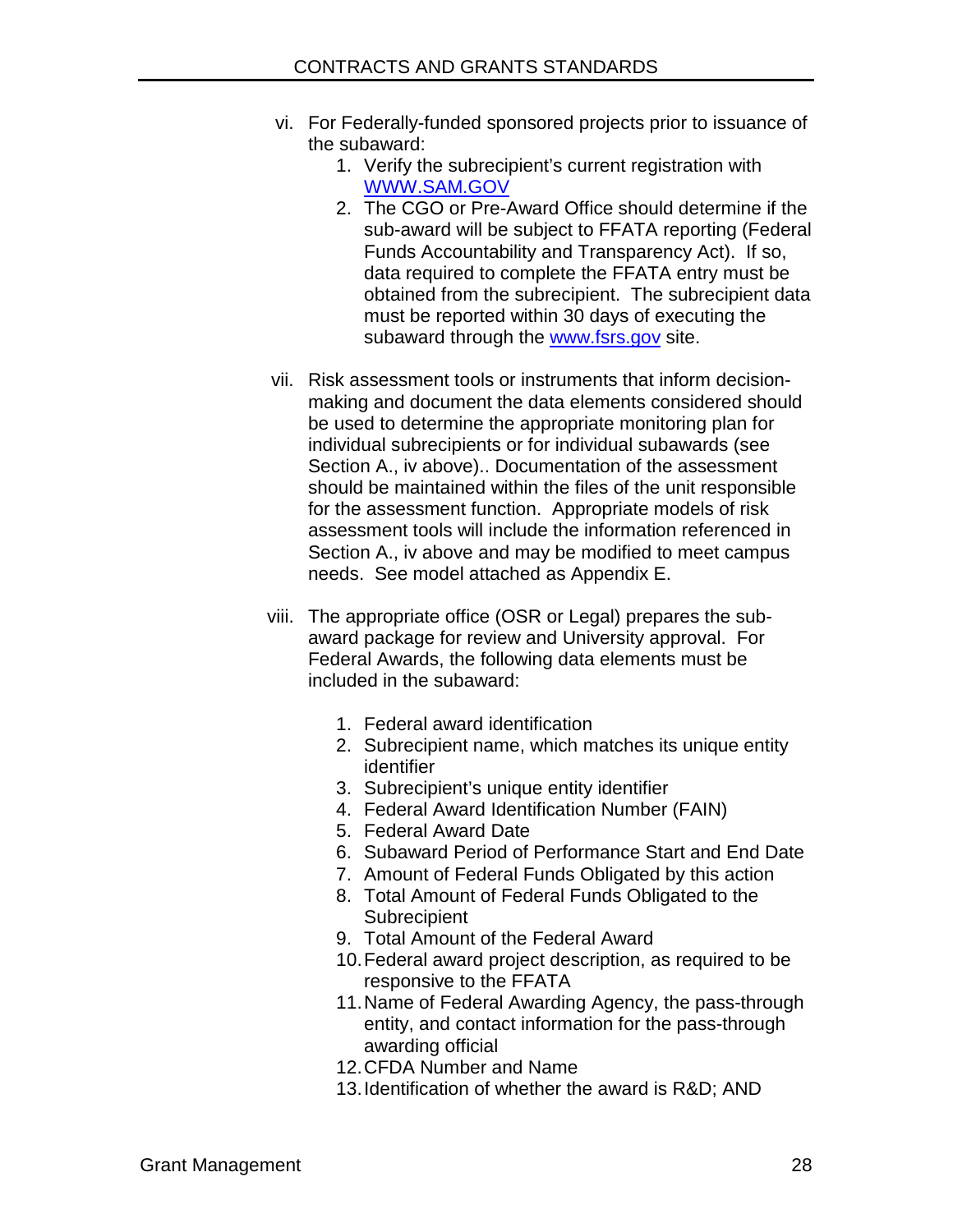- 14.Indirect Cost for the Federal award (including if the deminimis rate is charged)
- ix. Conflict of Interest policy requirements, if applicable, specific monitoring activities, reporting requirements or data collection requirements relative to FFATA reporting are incorporated into the subaward document, in addition to any other special terms and conditions. Subaward clauses should always include audit requirements, records retention requirements and invoicing requirements, including final invoice date. The subaward package is sent to the subrecipient, along with a transmittal letter, for review and acceptance. Once the subaward is fully executed, a full copy of the executed subaward package is provided to the GO and the PI.
- x. Upon receipt of the fully executed subaward, the GO assures the subaward obligation is encumbered or is discretely budgeted within the account system.
- b. Sub-recipient Invoices
	- i. Prior to payment of sub-recipient invoices, the PI should sign-off on the invoice indicating agreement with progress of work and authorization of payment.
	- ii. The final sub-award invoice should include PI certification indicating the sub-recipient has provided all work and deliverables as required by the sub-award prior to payment.
- c. Sub-recipient Monitoring:
	- i. Based on the risk assessment conducted for the subrecipient entity, an individual subaward or through a sampling technique for campuses with large numbers of subrecipients or subawards, the CGO, Pre-Award Office or other designated staff should conduct monitoring activities based on the level of risk identified in the assessment. Higher risk subrecipient monitoring should include desk reviews, sampling transactions from particular budget lines, sampling cost share transactions and/or regular meetings with the university and subrecipient project teams. A higher level of risk may warrant more robust monitoring plans including training and technical assistance and/or on site reviews.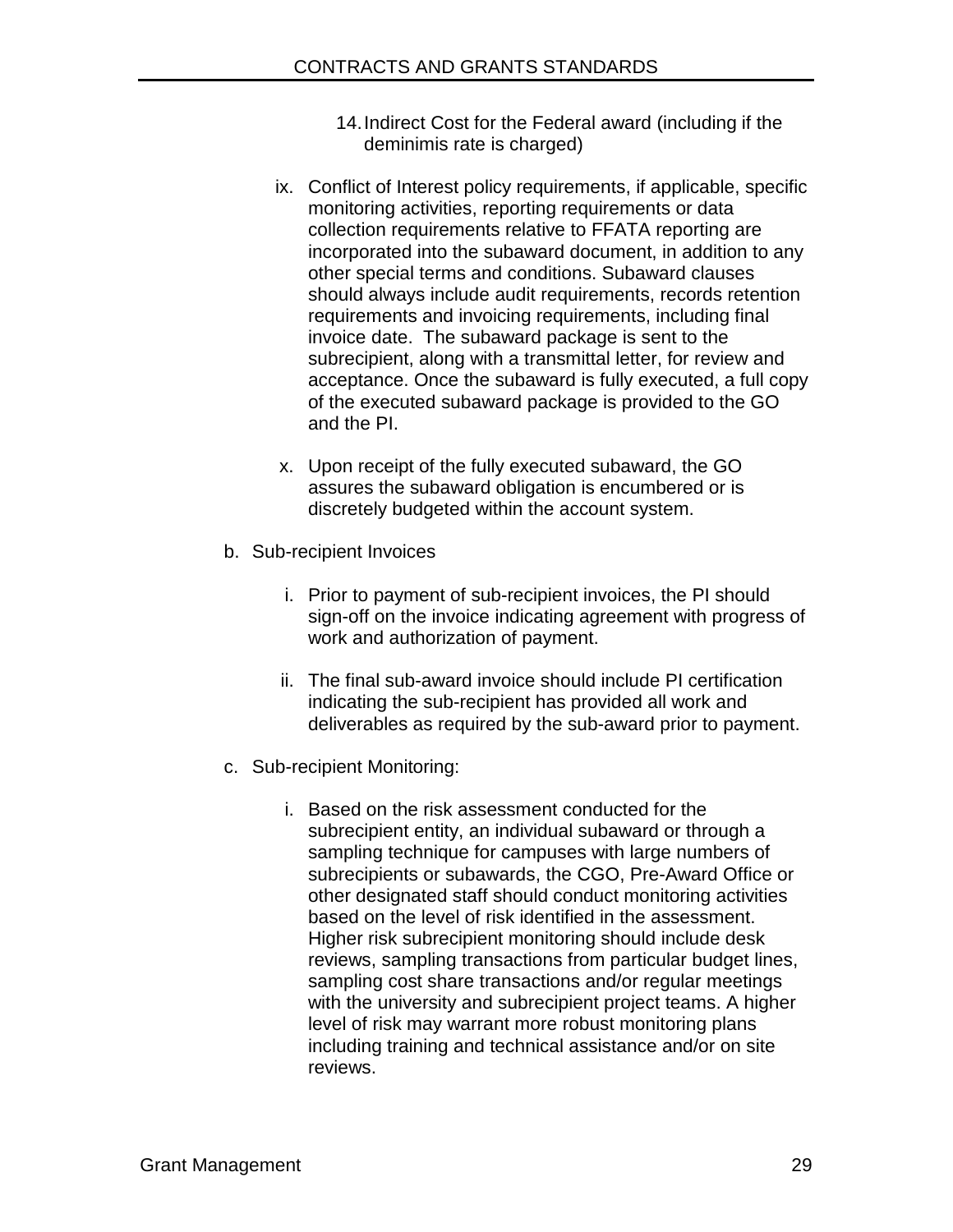- ii. All subreceipients should be subject to initial review of the entity's filing with the Federal Audit Clearing House or other financial statement information. Annual verification of subrecipient audits, which should be part of the subrecipient entity risk assessment, must be conducted. The Federal Audit Clearinghouse should be used for single audit review, along with other certifications for the subrecipient as needed. The CGO or other designated personnel must follow up on reported material findings to determine if the findings are relevant to the sub-award and if the corrective plan of action is adequate.
- iii. Adequate project progress the GO, Pre-award, the College or the Department should have the PI periodically verify adequate project progress on the sub-award.
- 6. Maintain Contract and Grant Files
	- a. The GO will maintain required sponsored project documents for three years after the final financial report is submitted or after settlement of any legal claim or audit, whichever is longer, and in a manner consistent with the institution's records retention schedule. These documents should be organized into a folder, physical or electronic, that includes at a minimum:
		- i. Award document
		- ii. Full proposal, submitted budget and any subsequent budget revisions
		- iii. Space for HR information unless stored electronically
		- iv. Space for CGO approvals, notes, emails
		- v. Award set-up documents
		- vi. Space for billing/reporting documents unless stored electronically
		- vii. Other materials as specific to the project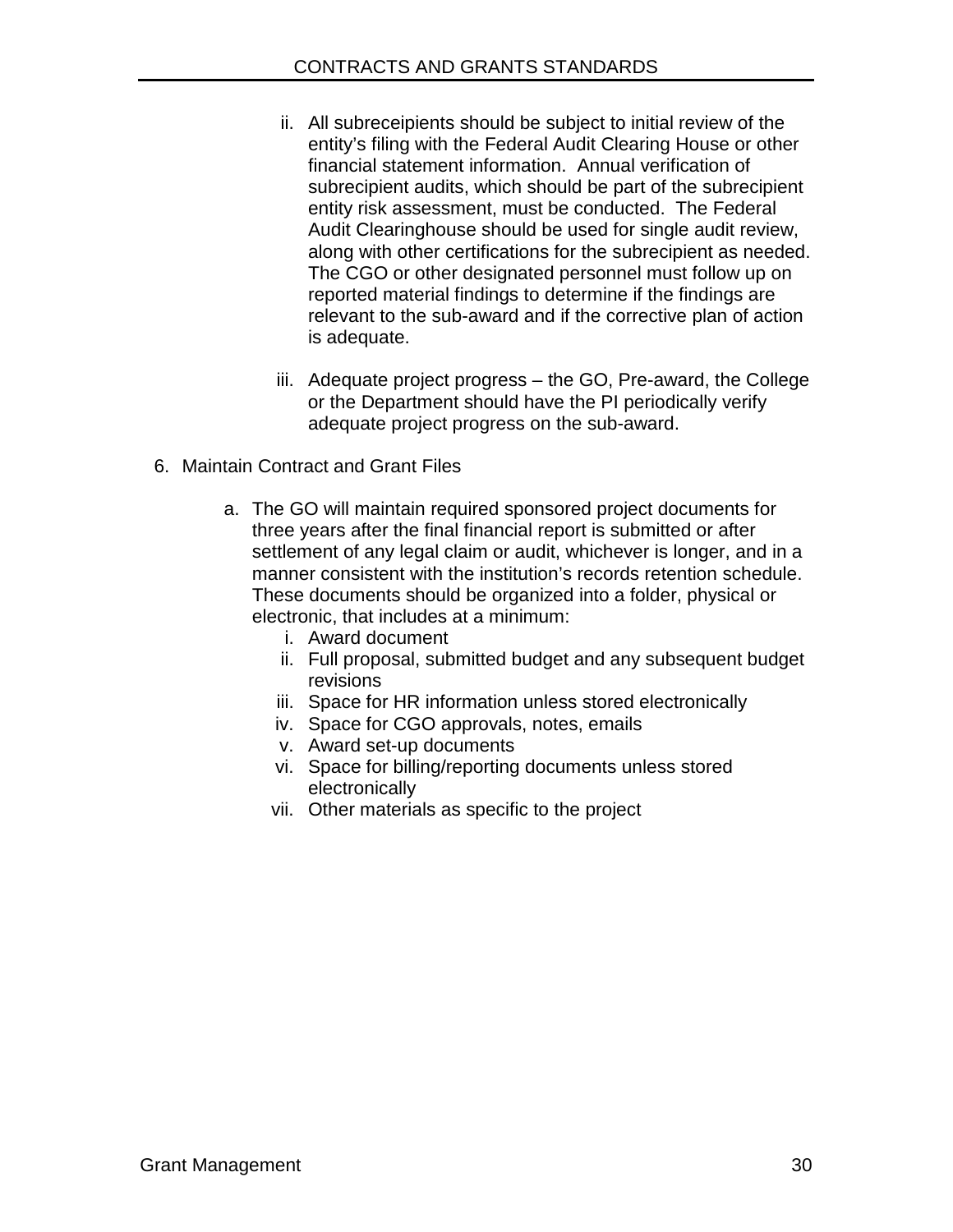## **IV. Billing and Drawdowns**

# **Executive Summary**

The awarding document for each sponsored project contains specific requirements for either billing the sponsor or for drawing down (drawdowns) funds from the sponsor (typically from a US Federal Agency) once qualifying expenses have been incurred. Invoicing and drawdowns should be conducted on a routine or systematic basis. In some cases drawdown funds are provided in advance of qualifying expenditures. In these cases, the advanced funds must be applied to the contract or grant fund/account within 72 hours of receipt and any sponsor requirements for treatment of interest earned must be followed. Certain foundations or non-profit sponsors will provide funding in advance of qualifying expenditures in accordance with the terms and conditions of the award. These types of awards should be monitored for timely incremental payment in accordance with the award terms and conditions. All transactions should be vetted for allowability during the Grants Management process (refer to Section III). However, the designated staff member(s) responsible for preparing the invoice and gathering information to support the drawdown request should review the applicable documents for reasonableness prior to submitting the request for payment to the sponsor. Also, because most sponsored projects operate on a cost reimbursement basis, billing and drawdowns should occur as frequently as it is practical or contractually permissible. Unless otherwise restricted by the sponsor, requests for funds should occur no less frequently than once a month. Timely monitoring and follow-up on accounts receivable is required to ensure sponsor obligations for payment are met.

The following standards are written to acknowledge multiple enterprise financial systems deployed across the UNC System. The term "Accounting Database" is used interchangeably with Banner or PeopleSoft.

## **Baseline Standards**

- 1. During account setup, the billing type (drawdown, advance invoice, or reimbursement invoice) and frequency (monthly, quarterly, other) should have been entered into the accounting database as determined from the award documents. Invoices and drawdowns for the current billing cycle are prepared using these data. For those campuses that have implemented Banner Billing (A/R), it is understood the Accounts Receivable office may prepare and send the invoice.
- 2. Reimbursement Invoicing:
	- a. Run the project-to-date expense report from the accounting database. The expense report should be examined for project-todate against billed-to-date information and the difference should be the current amount to be invoiced or drawn. Institutions should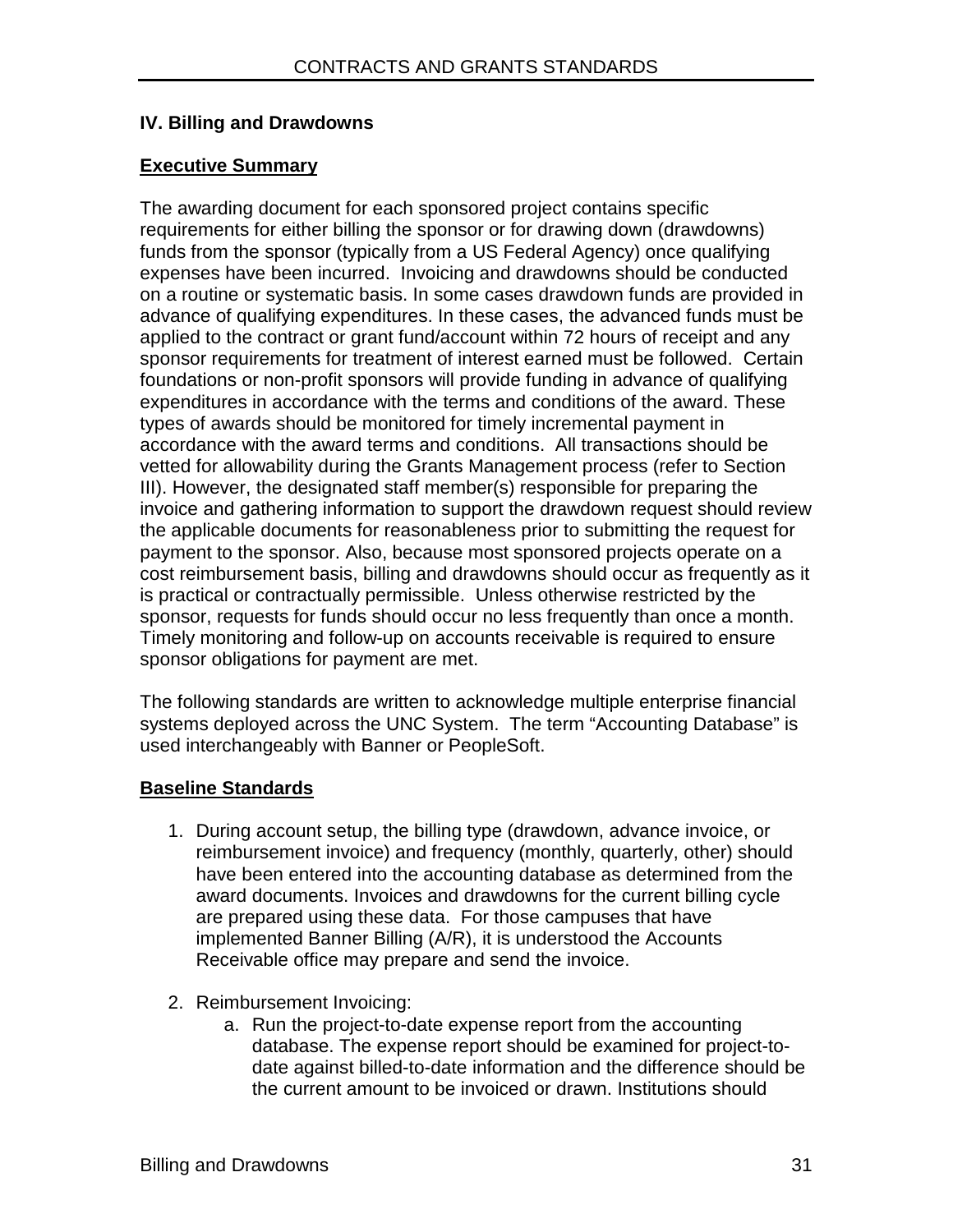establish a standard invoice template to be used unless award documents specify the use of a sponsor-specific template, in which case the alternate is used.

- b. Supporting documentation should be obtained and included with the invoice as required by the sponsor and indicated on the award sheet or in award documents. For sponsors that remit payment in the form of a hardcopy check, a second "remit copy" of the invoice should be sent with the original to be returned from the sponsor with the payment.
- c. The university cashier or the unit responsible for receipt of payment should be provided with a record of invoices submitted to ensure payments received are applied to sponsored project accurately and timely.
- 3. Drawdowns:
	- a. Drawdowns should be requested in accordance with sponsor directed guidelines. Unless otherwise specified, drawdowns should take place no less frequently than monthly. At least once a month the project-to-date expense report should be run for accounts that have drawdown payment terms. The report should be compared to receipts-to-date for these funds/accounts. Awards with significant undrawn amounts should be investigated and may require follow up with the PI to determine project status.
	- b. Supporting documentation should be obtained for the drawdown and retained and/or submitted as required by the agency.
	- c. A designated staff member(s) and a backup should be responsible for performing the actual drawdown from the sponsor's website.
	- d. After issuing the drawdown request to the sponsor, a copy of the drawdown confirmation should be maintained for review or audit.
	- e. The time elapsed between the receipt of funds requested via drawdown and application/disbursement of the funds received must be minimized and the funds should be applied/disbursed within 72 hours of receipt. Any amounts drawn in advance should be limited to the minimum amount needed and be timed in accordance with the actual, immediate cash requirements.
	- f. The university cashier or the unit responsible for receipt of payment should be provided with a record of invoices submitted to ensure payments received are applied to sponsored project accurately and timely.
	- g. In the case of drawdowns for financial aid functions, campuses should establish coordinated communication processes between the Financial Aid office and the CGO at critical points including: request to draw funds; receipt of funds, disbursement of funds and reconciling adjustments. Establishing communication processes should minimize instances of unsubstantiated cash against the various financial aid awards.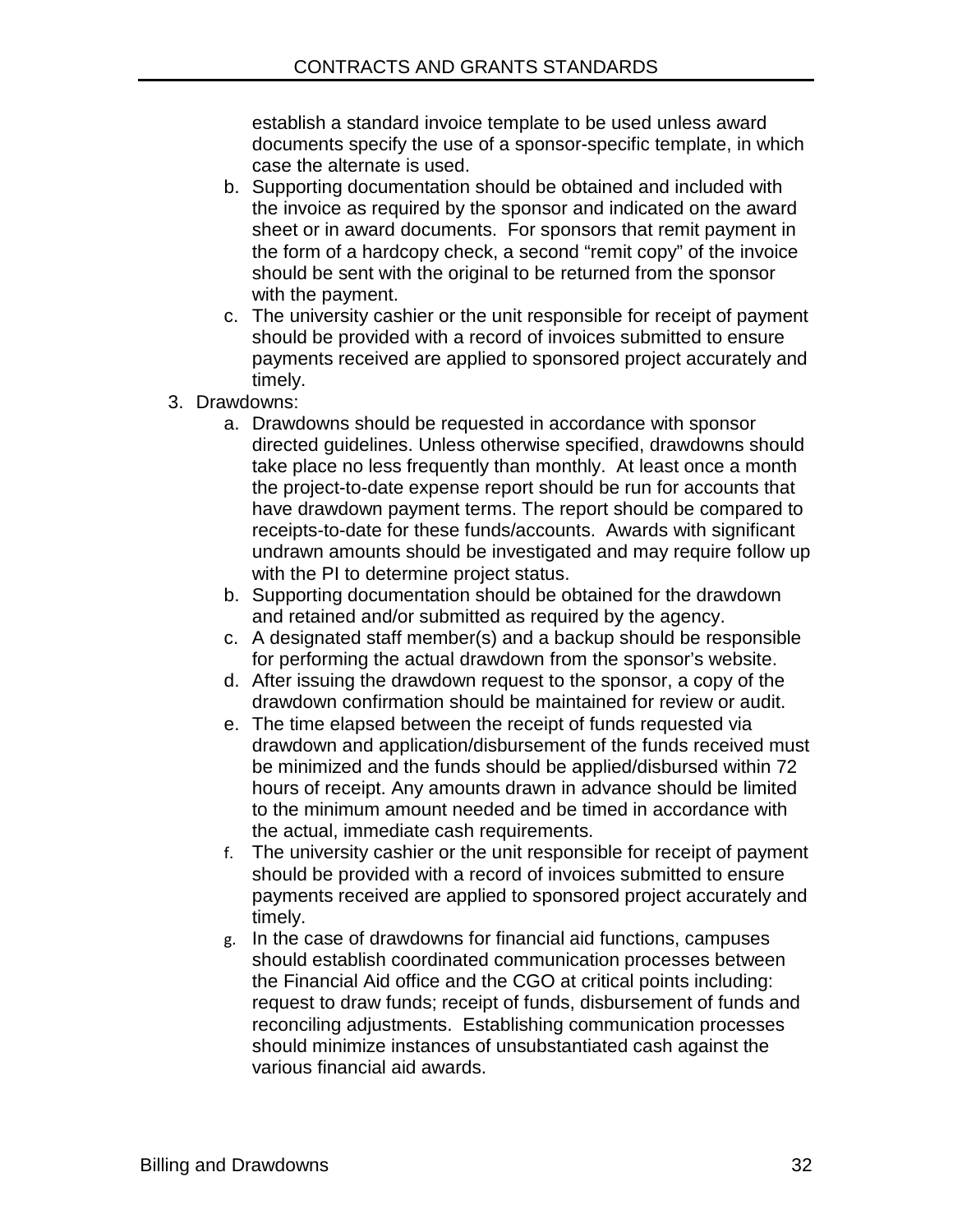4. Outstanding Receivables:

Monthly, the designated staff member(s) should compile an aging report from the accounting database. The report should be organized to show awards with receivables that are 30, 60, 90, and 120-days overdue. Documentation, including documentation contained in sponsored project files, should reflect working notes and correspondence regarding accounts receivable management and follow-up. The UNC Business Process Procedural Guidance for Collection of Past Due Receivables and Write Offs provides further guidance and templates that can assist campuses with the aging, collections and write off processes. (Refer to Appendix for guidance and templates).

- a. *Invoices 30 days past due:* Past due notice should be issued to the sponsor indicating the receivable is considered delinquent and failure to make complete payment to the institution within 60 days of the invoice date could result in the debt being referred to the State of North Carolina Attorney General for collection under N.C. General Statute §147-86.11(e)(4). For sponsors that are State of North Carolina Agencies, the past due notice should indicate failure to make complete payment to the institution within 60 days of the invoice date will result in the debt being referred to the Office of the State Controller for resolution.
- b. *Invoices 30-60 days past due:*The designated staff member(s) contacts principal investigator or college research office to determine the status of project deliverables and/or reports. If deliverables/reports have not been submitted by the due date established in the award terms and conditions, collections should be suspended (although regular invoicing would continue) and corrective actions and target date for resolution should be articulated and agreed to between the PI, department chair/dean and the C&G Director or designated staff. The delinquent submission should be monitored until resolved. If deliverables/reports have been submitted by the due date established in the award terms and conditions, the designated staff member(s) contact the sponsor to inquire on the status of the outstanding payment. Following this contact another letter is sent indicating that payment must be received within two weeks of the date of the letter or the debt will be referred to the NC Attorney General or the Office of the State Controller for collection. The designated staff member(s) follows up weekly hereafter.
- c. If after the 60-day past due notice:
	- i. If at any time it is determined the sponsor has financial problems and is not able to pay, proceed to the 90-day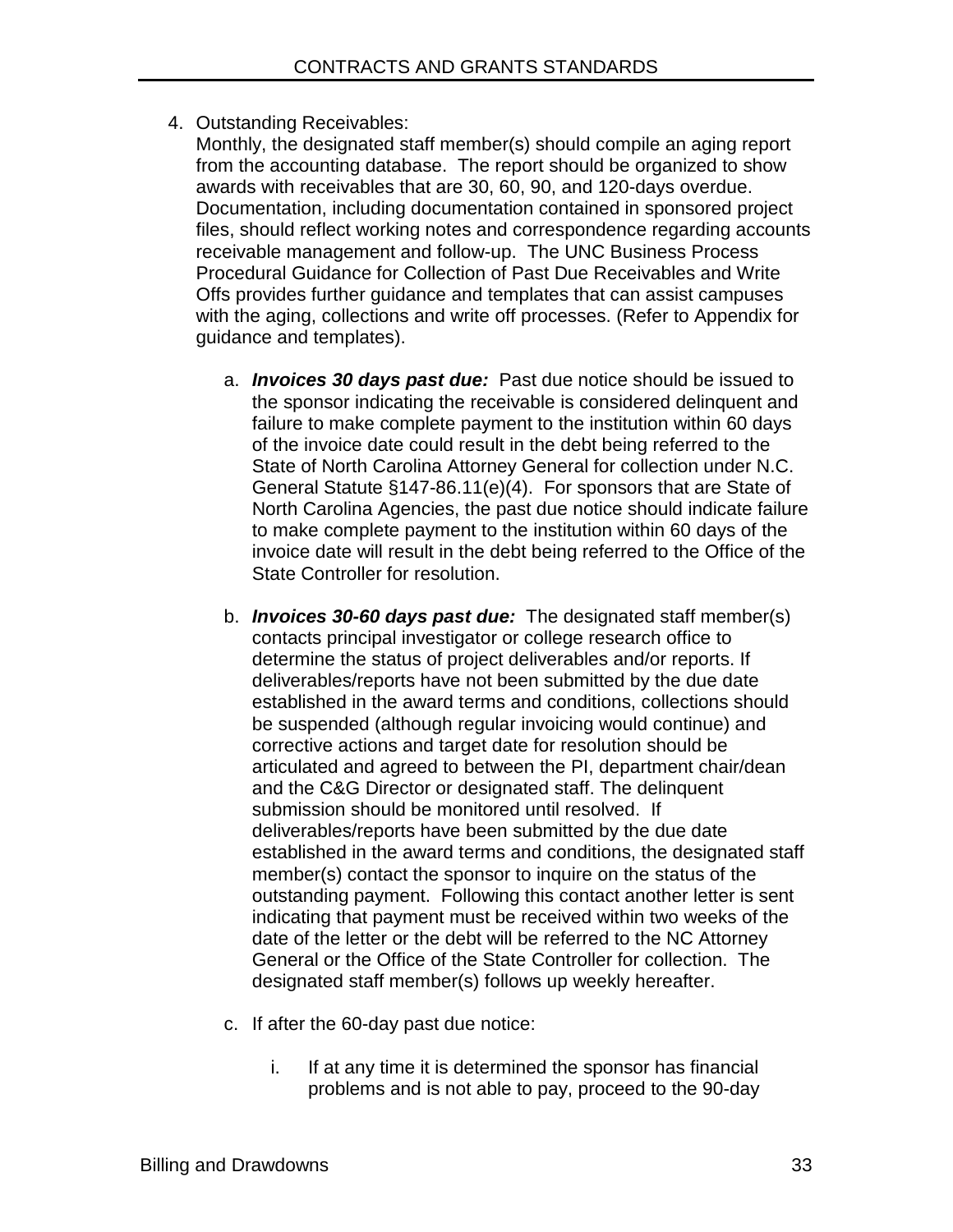process below and also refer the project file to the Director of Contracts and Grants or designee for evaluation. Further, in accordance with campus procedures, actions may be taken to suspend additional expenditures and to clear any deficit.

- ii. The sponsor indicates payment has been made; obtain specific information so the receipt can be tracked at the university by the designated staff member(s). Specifically, obtain the check#, check date and exact amount of the payment for check payments and wire date, exact amount of payment, routing number or receipting bank account number for wire/ACH payments.
- iii. If none of the above conditions exist, proceed to the >60-day process below.
- d. *Invoices >60 days past due:* For uncollected accounts aged past 60 days, for which another North Carolina state agency is the sponsor, the Office of State Controller Statewide Accounts Receivable Management Unit will be notified. For all others, Per G.S. 147-86.11 (e) (4), the NC Attorney General's Office is notified of uncollected accounts aged past 60 days that are greater than \$500. A demand letter from the AG's office is generated for each uncollected account and submitted to the sponsor, with a copy to the campus. The campus will notify the AG's office within 45 days of the demand letter as to the status of payment and the AG's office will provide instruction about disposition of the uncollected account.
	- i. The AG Guide for the Collection of Delinquent Accounts Receivable is located at the following URL: [http://www.ncdoj.gov/getdoc/a4647ec4-5fbd-48df-a425-](http://www.ncdoj.gov/getdoc/a4647ec4-5fbd-48df-a425-9e82f6c492d2/Collections-Guidelines-Sept-2008.aspx) [9e82f6c492d2/Collections-Guidelines-Sept-2008.aspx.](http://www.ncdoj.gov/getdoc/a4647ec4-5fbd-48df-a425-9e82f6c492d2/Collections-Guidelines-Sept-2008.aspx)
	- ii. FORM 2: School Accounts Receivable is used for submitting uncollected accounts to the AG's office. The form is located at the following URL: [http://www.ncdoj.gov/About-DOJ/Legal-Services/Legal-](http://www.ncdoj.gov/About-DOJ/Legal-Services/Legal-Resources/Collections-Guidelines.aspx)[Resources/Collections-Guidelines.aspx](http://www.ncdoj.gov/About-DOJ/Legal-Services/Legal-Resources/Collections-Guidelines.aspx)
- e. *Invoices 120 days past due:* The designated staff member(s) should notify the PI and the appropriate college administrators that all expenditure activity may be suspended until further notice and that any account deficit should be cleared in accordance with campus procedures.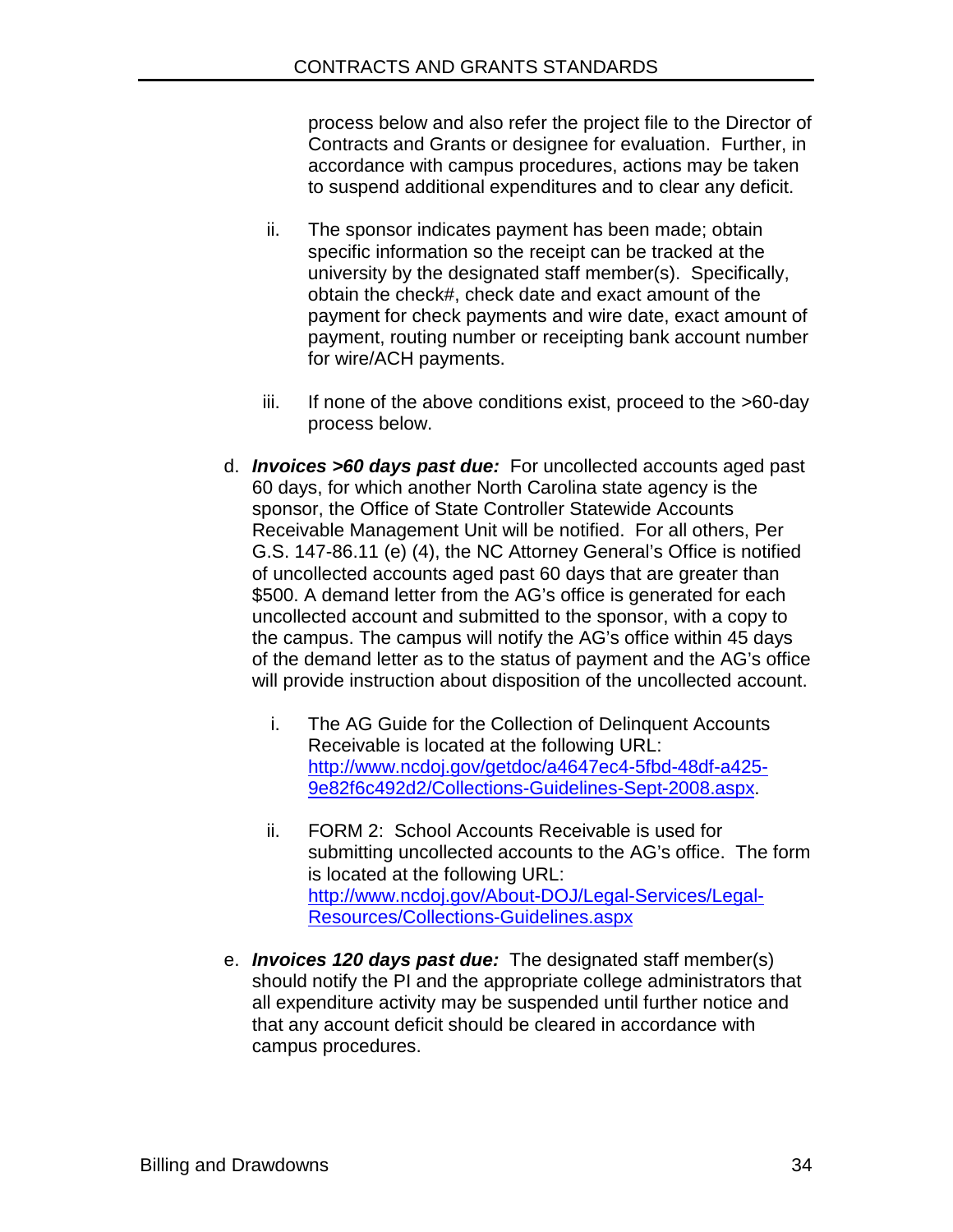- f. The designated staff member should notify the Director of Contracts and Grants or designee of all non-governmental projects with invoices delinquent past 150 days to document all follow-up communication. These accounts would have been referred to the Attorney General's Office at the >60-day threshold. Nongovernmental receivables delinquent past 150 days are subject to collection proceedings by a collection agency. The collection agency used will be one currently approved under a State of North Carolina contract. (Refer to Appendix for sample dunning letters).
- 5. Settling Uncollectable Accounts
	- a. After a receivable is 180 days overdue, or at any time it is determined a receivable is not collectable, the Director of Contracts and Grants should formalize settlement options with the PI and appropriate departmental/college administrators. The financial responsibility for any non-reimbursement by the sponsor of expenditures associated with awards rests with the PI and the department and/or college/school having primary responsibility for the project.
	- b. In the event of such non-reimbursement, the PI, the department and the college/school will be accountable for reimbursement to the University for the unreimbursed expenditures of that specific project. Ultimately, additional resources beyond those available from the department or college/school may be required to resolve the deficit. Campuses should have written procedures to address these situations where the deficit is in excess of the funds available.
	- c. In the event a sponsor pays the outstanding receivable balance after the deficit has been covered from local institutional sources, the funds used to reconcile the deficit will be proportionally refunded.
	- d. Recurring problems with a sponsor or other symptomatic issues regarding non-reimbursement will be reviewed by University official(s) responsible for sponsored projects administration, who will take appropriate measures to address any significant problems. Actions may include, but may not be limited to, suspending further/additional agreements with that sponsor and/or requiring advance payment for any future agreements.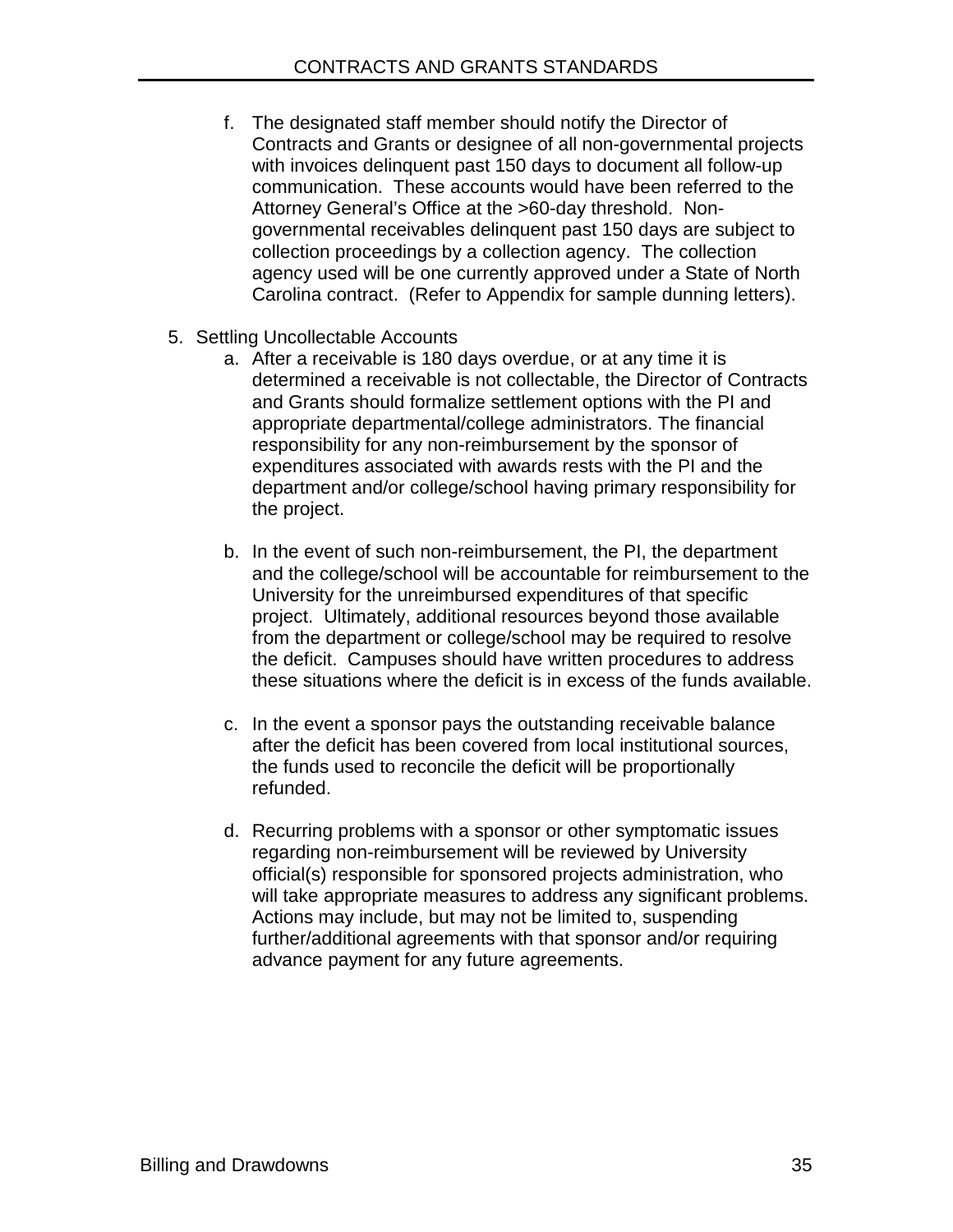# **V. Reporting**

#### **Executive Summary**

The Reporting function is intended to verify that necessary reports are submitted as required by the sponsor, whether it is a federal, state, local, or private institution. Though these requirements vary depending on the sponsor, most federal agencies have similar reporting requirements and often use a standard set of forms (refer to the Roles and Responsibilities Matrix for reporting responsibilities). The Contracts and Grants Office handles the preparation and submission of financial and other reports such as equipment reports or reports of subcontractors on a federal grant. Preparation of programmatic reports, including technical and invention reports, as required by the sponsor, is normally the responsibility of the Principal Investigator. The Pre-Award Office or in larger institutions, the college or department may confirm submission of the final technical report. Meeting such sponsor reporting requirements is critical since it can affect sponsor decisions about payments and the university's accounts receivable and future awards. Reporting requirements vary in frequency, format, due dates, and detail. Coordination and communication among the Contracts and Grants Office, the Office of Sponsored Programs, and the Principal Investigator is critical.

## **Baseline Standards**

- 1. Identify Reports Due by Award
	- a. When an award is received and processed by the Contracts and Grants Office (CGO) as part of Account Setup (refer to I.4), the financial report type and frequency required by the sponsor is documented in the financial system.
	- b. The Grant Officer (GO) generates a monthly report to identify awards with upcoming reporting requirements.
	- c. The frequency and due dates by which financial and progress reports are due depends on the sponsor.
		- i. Interim reports may be due at intervals within a budget year, such as monthly or quarterly, for purposes of tracking the financial status of an award as required by the sponsor.
		- ii. Annual for multi-year awards, reports are typically due prior to or at the end of each budget year depending on sponsor requirements.
		- iii. At project close a final Federal Financial Report (FFR) is required, for federal awards, 90 days subsequent to the termination of an award. All authorized expenditures and outstanding obligations must be determined and considered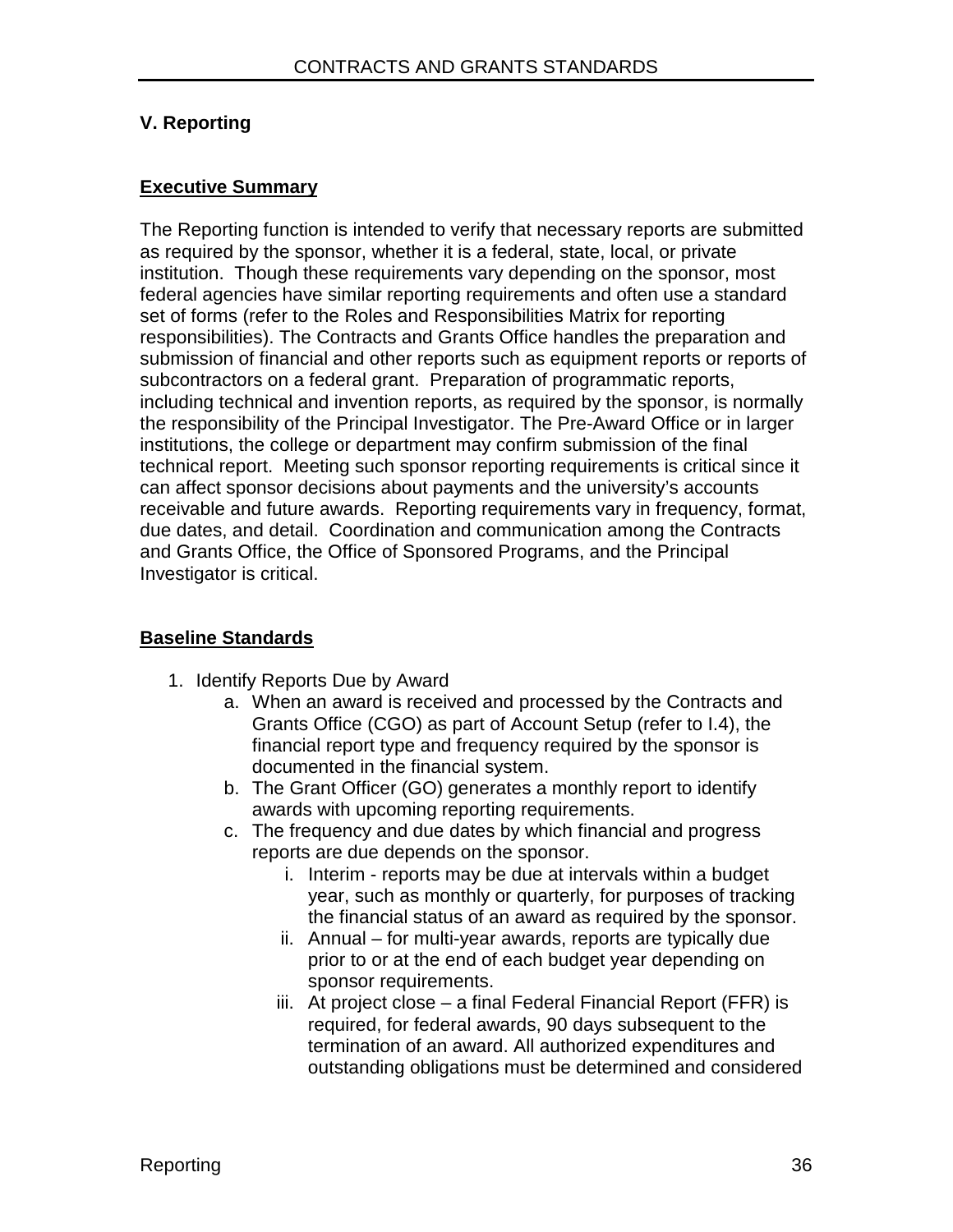in preparation of this report. The GO monitors this step as part of Account Closeout (refer to VI.4).

- iv. Non-federal sponsors typically require financial and progress reports 30 to 90 days subsequent to the termination of an award. Due dates will vary by sponsor.
- 2. Types of Reports
	- a. Financial reports for Federal sponsors
		- i. The Federal Financial Report (FFR, SF-425) is used for federal reporting.
	- b. Financial reports for Non-Federal sponsors
		- i. Non-Federal sponsors specify reporting requirements and often provide a form for the report. Sponsors may or may not require financial reporting outside of the invoices submitted for payment during the Billing and Drawdown subprocess (refer to IV). As stated above, specific reporting requirements should be identified during Account Setup.
	- c. Equipment
		- i. Federal Regulations require that property procured with government funds be properly accounted for, used, maintained in good condition and disposed of in accordance with instructions from the sponsoring agency. As such, the Principal Investigator (PI) is responsible for maintaining records of equipment acquired with project funds, including ensuring applicable capital assets are tracked through the University capital equipment inventory process. Further, the PI should also require sub-contractors to employ the same standards for treatment and reporting of equipment and the Pre-award office or unit responsible for creating the subagreement should include the appropriate flow down terms and conditions regarding equipment. The CGO will review and approve equipment expenditures (refer to III).
	- d. Technical
		- i. The PI should maintain copies of technical reports and the Pre-award office should maintain evidence of submission of the technical report to the sponsor. The CGO should confirm with the Pre-award office that this information was submitted to the sponsor in researching outstanding accounts receivable (refer to Section IV.4).
	- e. Invention
		- i. Inventions are disclosed at the time of discovery. The PI and the Technology Transfer Office should maintain copies of these disclosures. The CGO should confirm with the PI that this information was submitted to the sponsor through the account close out certification process.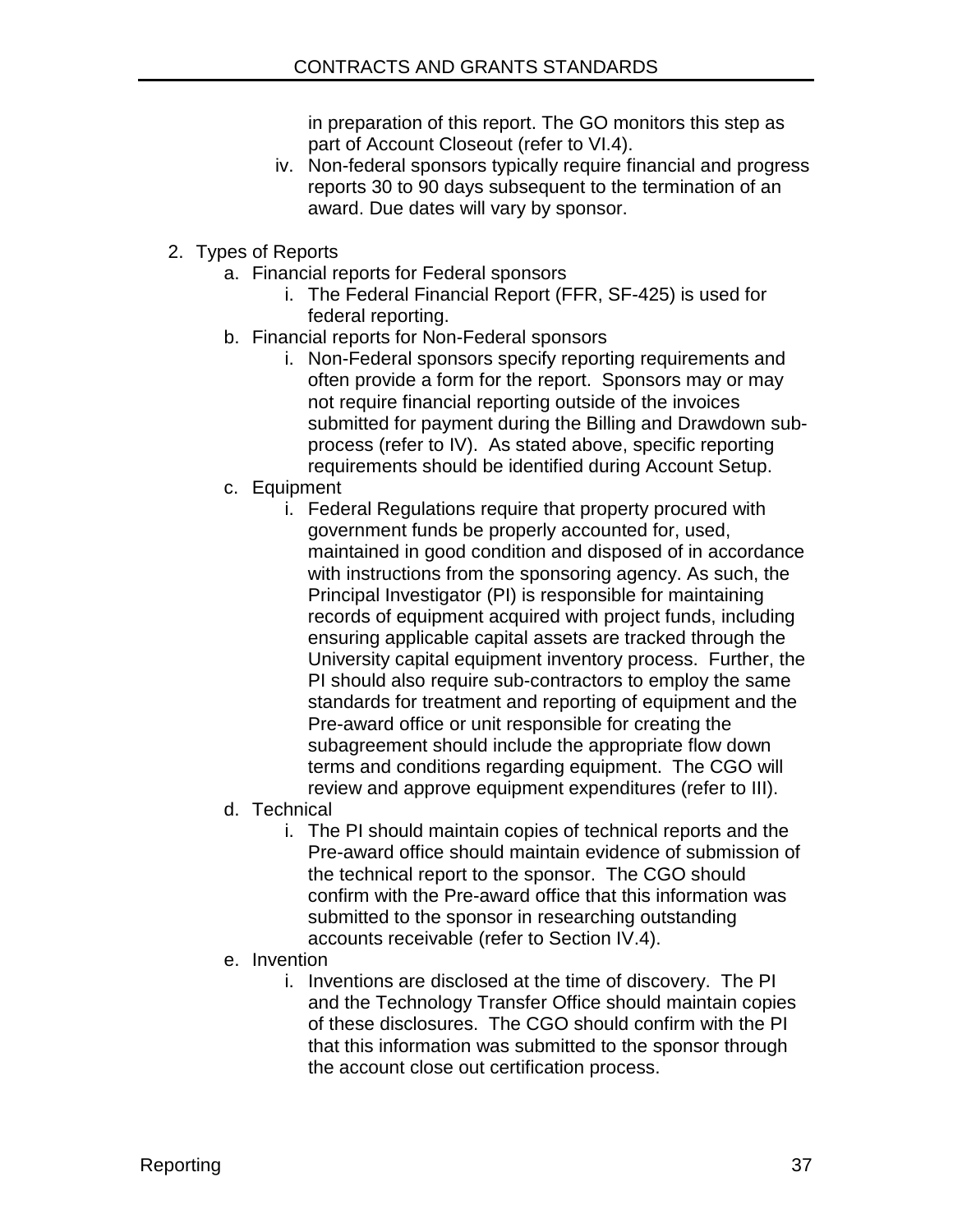- 3. Elements of a Financial Report
	- a. A financial report requests basic elements including award identifiers (e.g., grant number and sponsoring agency) and the reporting period over which spending occurred. The GO should populate these elements based on information from award documentation (refer to I.6).
	- b. The main purpose of a financial report is to document the detail of expenditures for the award. All authorized expenditures and outstanding obligations must be determined. The GO should consider the following specific transactions when preparing the report:
		- i. Expenditures should be reviewed for allowability and compared to the budget to identify any unplanned variances.
		- ii. F&A Rate rate, base, and total charges should be compared to the information from the award documentation to verify agreement to the terms and conditions of the award.
		- iii. Cost Sharing if applicable, should be verified with the PI and be consistent with the information provided on the award documentation during Account Setup.
		- iv. Program Income should be consistent with the information provided on the award documentation during Account Setup and reviewed for allowability based on the terms and conditions of the award.
- 4. Responsibilities
	- a. While the CGO, and in some cases other university offices, are responsible for submitting financial reports, the PI is responsible for timely submission of all required documentation to the sponsor, the CGO or other University offices during the award period, including cost sharing and effort certification, in order to submit timely and accurate reports. To accomplish this, the PI should have access to detailed financial records and equipment inventory for the award at his/her department. These records are to be utilized throughout the reporting process and when performing any other required administrative duty as requested by the CGO.
- 5. State Single Audit Reporting
	- a. UNC campuses respond annually to the NC Office of the State Controller with the reporting package for the state single audit. The reporting package includes the Schedule of Expenditures from Federal Awards (SEFA). Total DIRECT federal expenditures for the fiscal year being reported are included in the SEFA. Expenditures of flow through federal awards received from non-State of NC entities ARE included in the SEFA. Expenditures of flow through Federal awards from other UNC campuses, NC Community Colleges or State of NC Agencies ARE NOT included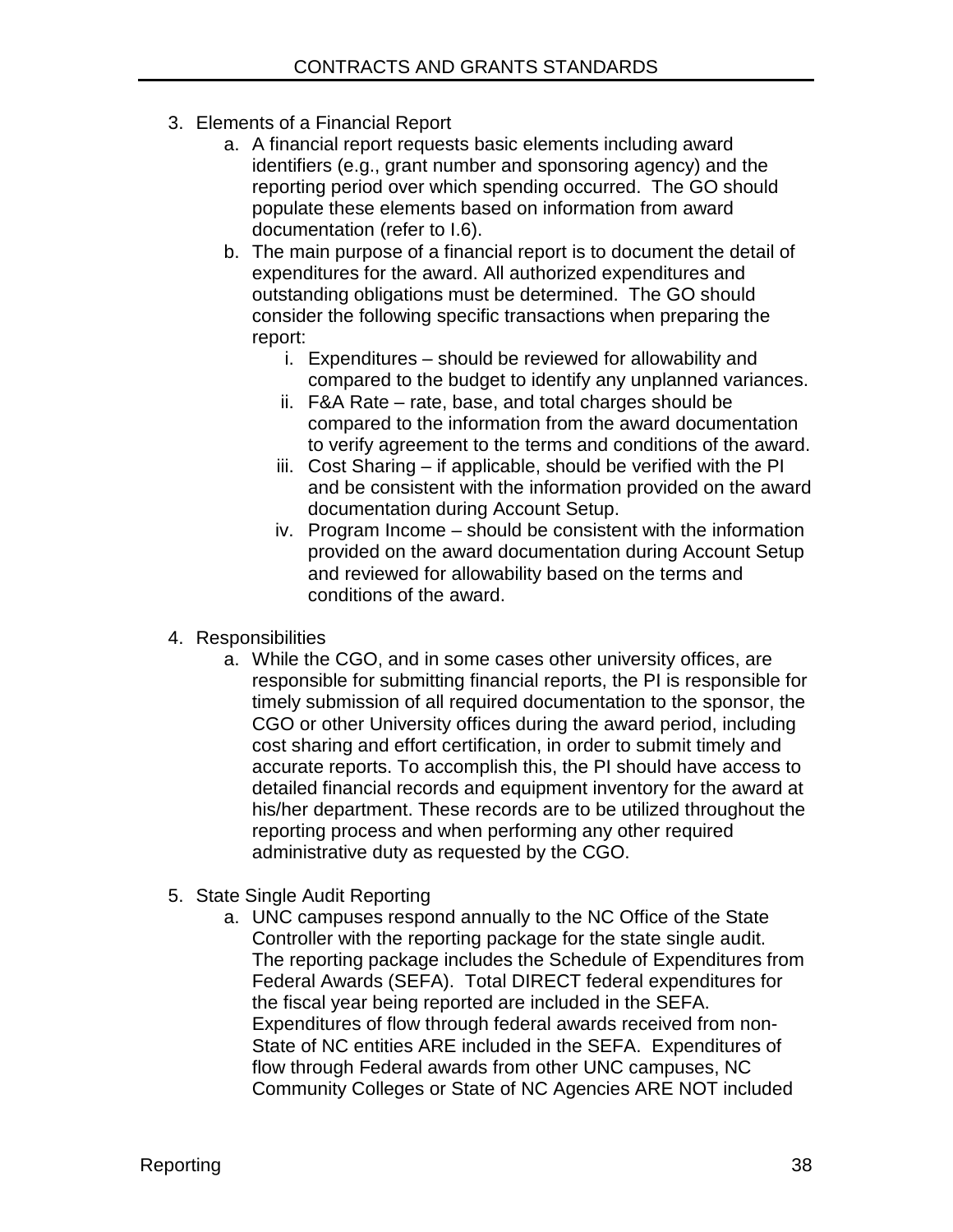on the SEFA. UNC campuses are required to list total direct Federal expenditures and expenditures of subawards issued under direct Federal awards. The CFDA number associated with the Federal funds is critical to SEFA reporting. The CFDA number should be recorded in the financial system for reporting purposes.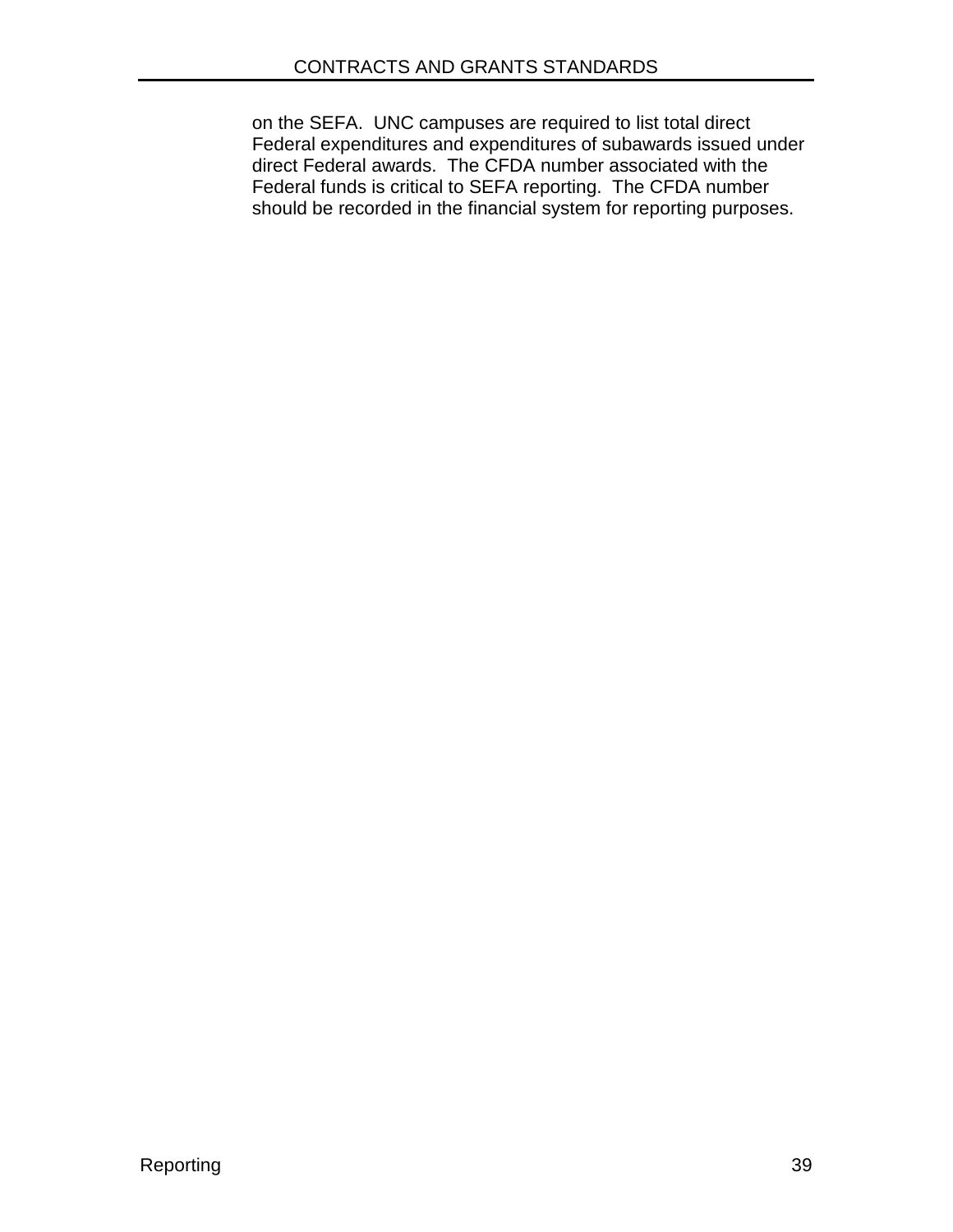#### **VI. Account Closeout**

#### **Executive Summary**

The purpose of the Account Closeout function is to comply with the closeout requirements of the sponsoring agency and verify that all project activities have been completed in a timely manner. Specific closeout procedures for awards are typically established by the sponsoring agency in the award document. Federal regulations require all reports be submitted within 90 or 120 days (dependent on sponsor) after the date of completion of the award, including the final drawdown. The CGO reviews the account to verify that all significant actions are completed by the deadline including closeout of related sub-awards, submission and payment of the final invoice/final drawdown and inactivation of the fund in the financial system. This review should begin no later than 90 days prior to the end date of the sponsored project. During this review, the Contract and Grants Office also sends communication to the PI alerting them of their responsibilities as they relate to the closeout process.

#### **Baseline Standards**

- 1. 90 days Prior to Award End Date
	- a. Each month, the Grant Officer (GO) generates a report that lists all sponsored projects with an end date occurring in the next 90 days.
	- b. Based on the report listing, the GO prepares email communication notifying each PI of the impending grant end date. This communication serves primarily two purposes: 1) determine if the PI needs additional time to complete project activities and 2) remind the PI of time sensitive HR, purchasing, or other actions. If the PI needs a no-cost extension, or is expecting continuation/supplemental funding, the PI must contact the CGO immediately. The PI also needs to review employees on the grant to determine whether any HR actions are needed to transfer employees from the sponsored project account. All HR and payroll forms and redistributions should be processed prior to the award end date. (Refer to Appendix for Notice of Award End (90 Days) Sample)
	- c. For each sponsored project, the GO should document when and to whom communication was sent for this 90-day period.
	- d. Based on PI response, the GO should determine whether an extension to the award is needed.
		- i. If there is a need for a no-cost extension, the GO should determine whether the University has expanded authorities to issue this and, if so, notify the sponsor. If the University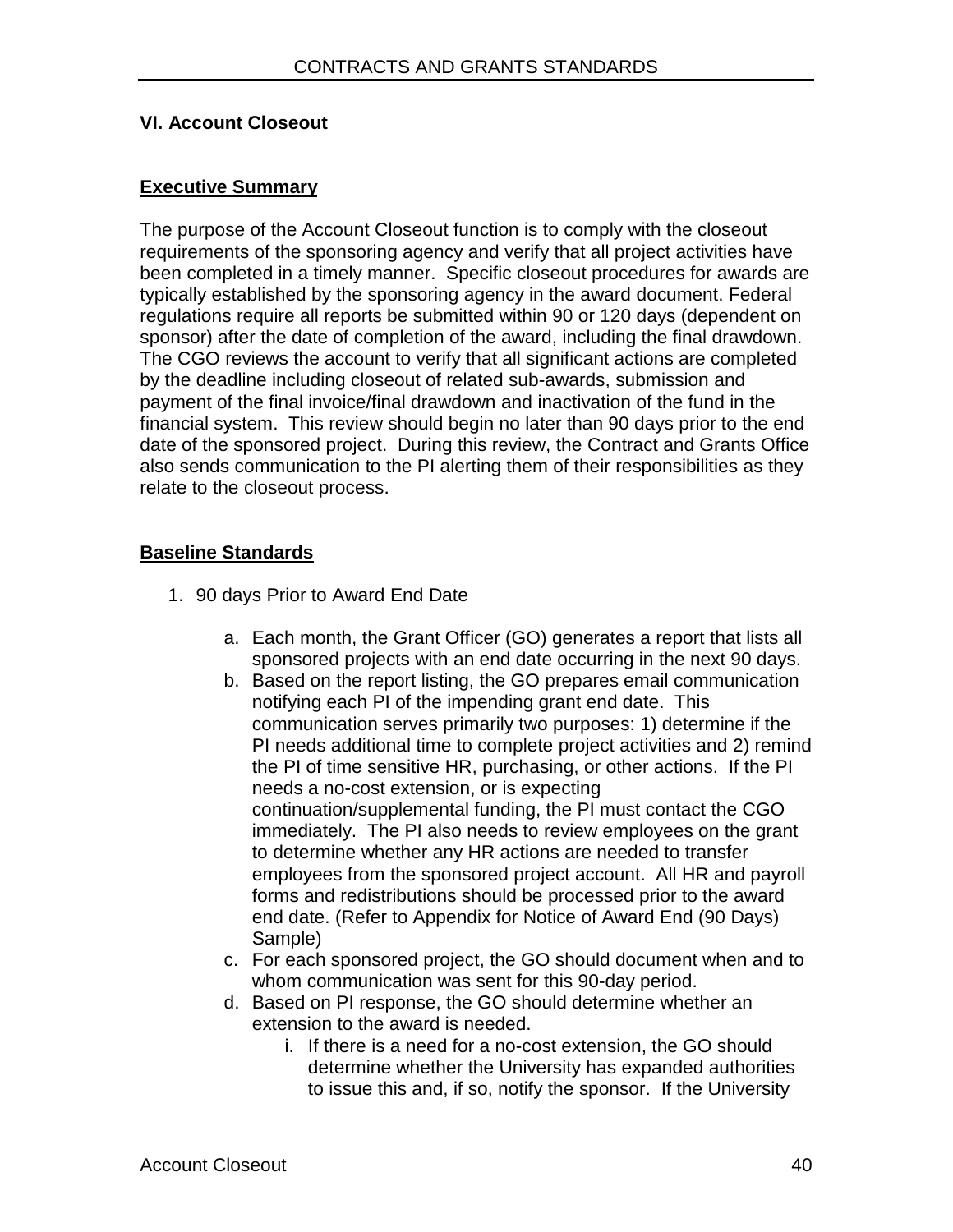does not have expanded authority to extend the grant end date, a request is sent to the sponsor with a justification provided by the PI. The justification should indicate the project activities that remain to be completed and the requested end date. This request is issued from the CGO or the Pre-Award Office. The responsibility for notice of an extension or the need to request an extension will be evident on the matrix of roles and responsibilities. The process will then follow steps outlined in Account Setup (refer to I.4). If a continuation or supplemental funding is anticipated, the GO should note this in the award file.

- ii. If there is not a need for a no-cost extension, continue with grant closeout procedures.
- 2. 30 days Prior to Award End Date
	- a. The GO emails the PI a Pre-Closeout Checklist/notification 30 days before the award end date. This checklist/notification serves as a second reminder to the PI of the impending grant end date and notifies the PI of his or her responsibilities (refer to Appendix for Notice of Award End (30 Days) / Pre-Closeout Checklist).
	- b. For each sponsored project, the GO should document when and to whom this checklist was sent.
	- c. At this time, the GO should review the award's account balance and any budget revisions.
	- d. The GO should also review a monthly expenditure report or ad hoc expenditure report to verify that charges posted to the sponsored project near the end of the project are reasonable, allocable and in accordance with sponsor guidelines.
	- e. At the University's discretion, financial system resources such as entering a termination date and last expenditure date may be utilized to prevent any charges being posted after the specific date.
- 3. After Award End Date
	- a. Approximately 61-75 days after the award end date for federal awards or sooner for other awards depending on sponsor requirements, the final expenditures and cost share should be calculated and confirmed and final acceptance of subrecipient work and final invoice (if applicable) should be confirmed, either with the department or the PI in order to produce the final invoice or submit the final drawdown. (refer to Appendix for PI Closeout Certification Sample).
	- b. The Award Closeout Checklist should be completed to verify that all closeout procedures are followed. This checklist should be completed by the person responsible for closing the award approximately 75-90 days after the award end date, or upon receipt of the PI close out certification, if earlier. It may be reviewed by the DCG if there are issues (e.g., over expenditures) needing a higher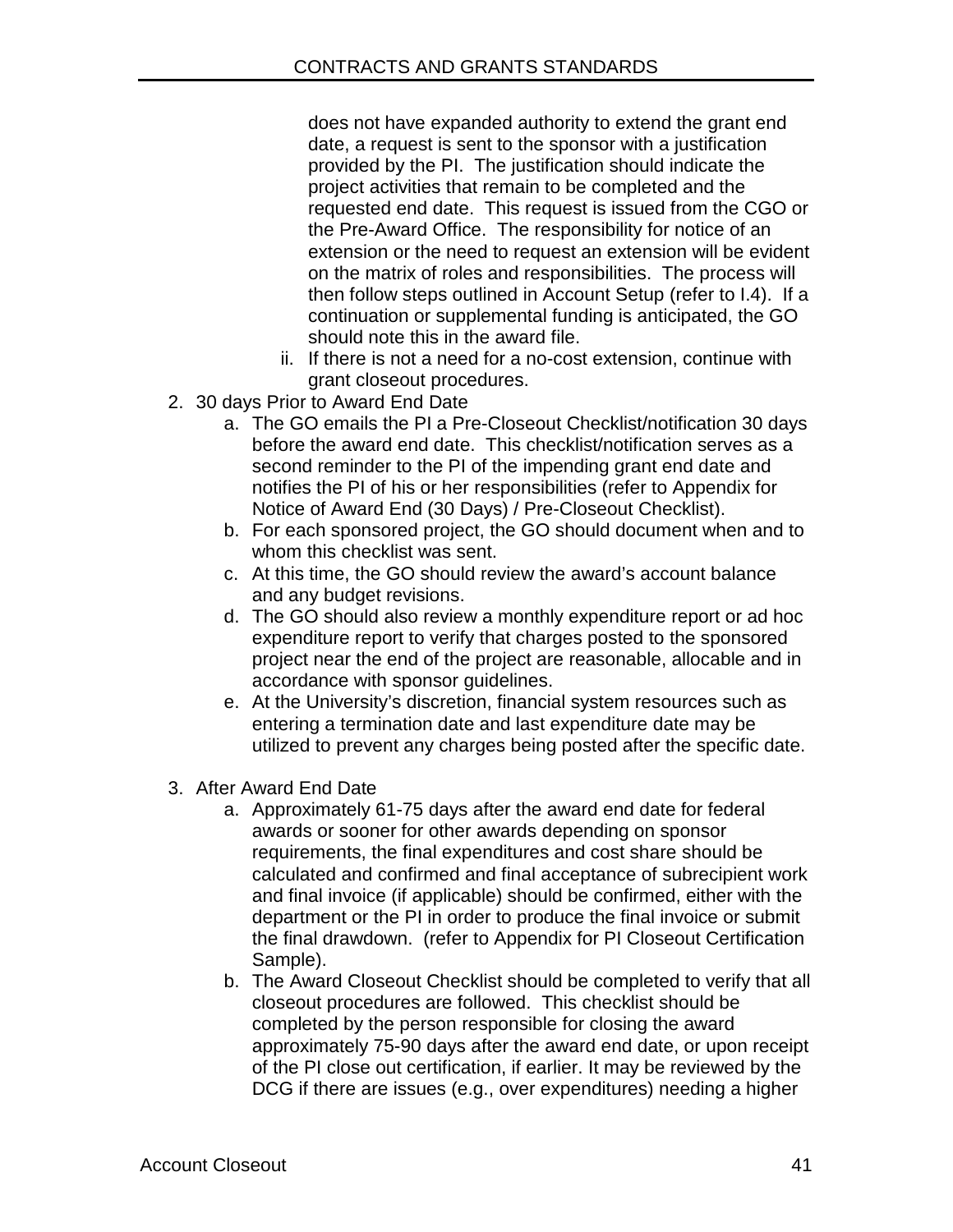level of authority. This allows for adequate time to meet the Federal closeout requirement in case additional follow-up is needed. This step includes receipt of all outstanding revenue (refer to Appendix for Grant Officer Award Closeout Checklist Sample).

- c. Revenue, billings, and expenditures should be reconciled, including comparison of the F&A recovered, budgeted, and the specific rate and base.
- d. In the case of a fixed price/fixed fee agreement, residual funds should be handled in accordance with specific University policies (e.g., transfer to department, dean, etc.).
- e. After all activities are completed, the financial fund should be rendered unenterable or inactivated in the financial accounting system by notifying Accounting, or the appropriate office.
- f. All sponsored project files are archived based on the University's Record Retention policy (see III.6). After the required retention period is over, award files may be handled in accordance with the University's Records Retention Policy.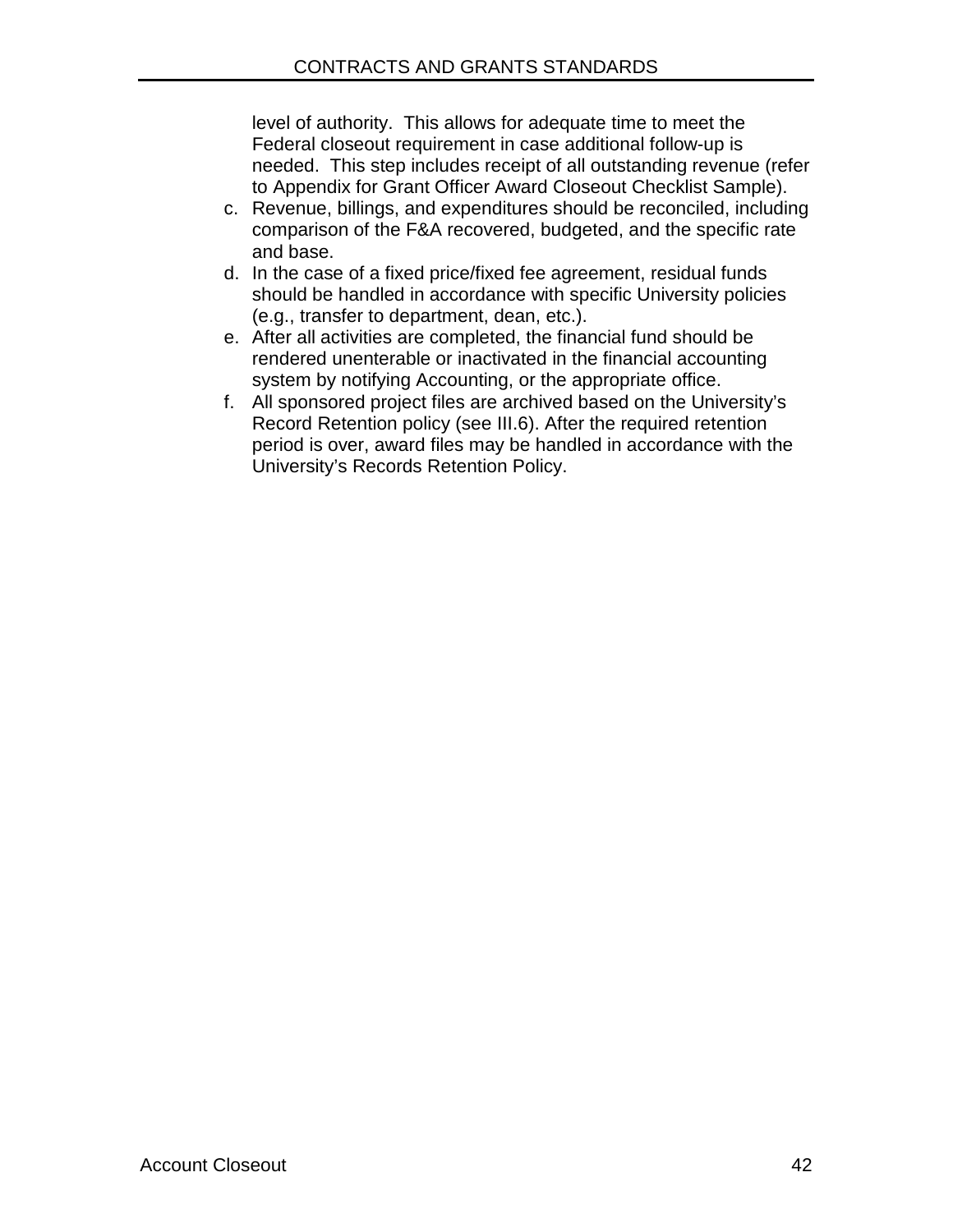# **VII. Audits**

# **Executive Summary**

The purpose of the Audit function is to comply with the requirements of the sponsoring agencies allowing for independent verification of sound internal controls and effective business practices that result in the proper costing and use of sponsor funds. Specific types of audits are to be performed under guidance rendered in 2 CFR Part 200.501 of the Uniform Guidance. Additionally, non-Federal sponsors often include audit clauses in their award agreements. Following are typical audit clauses:

- 1. The recipient will provide the auditors with access to personnel, accounts, books, records, supporting documentation, and other information as needed/request, at all reasonable times.
- 2. The recipient will prepare appropriate financial statements, including the schedule of expenditures of Federal awards.
- 3. The recipient will promptly follow-up, take corrective actions and respond to audit findings including preparation of a summary schedule of prior audit findings.